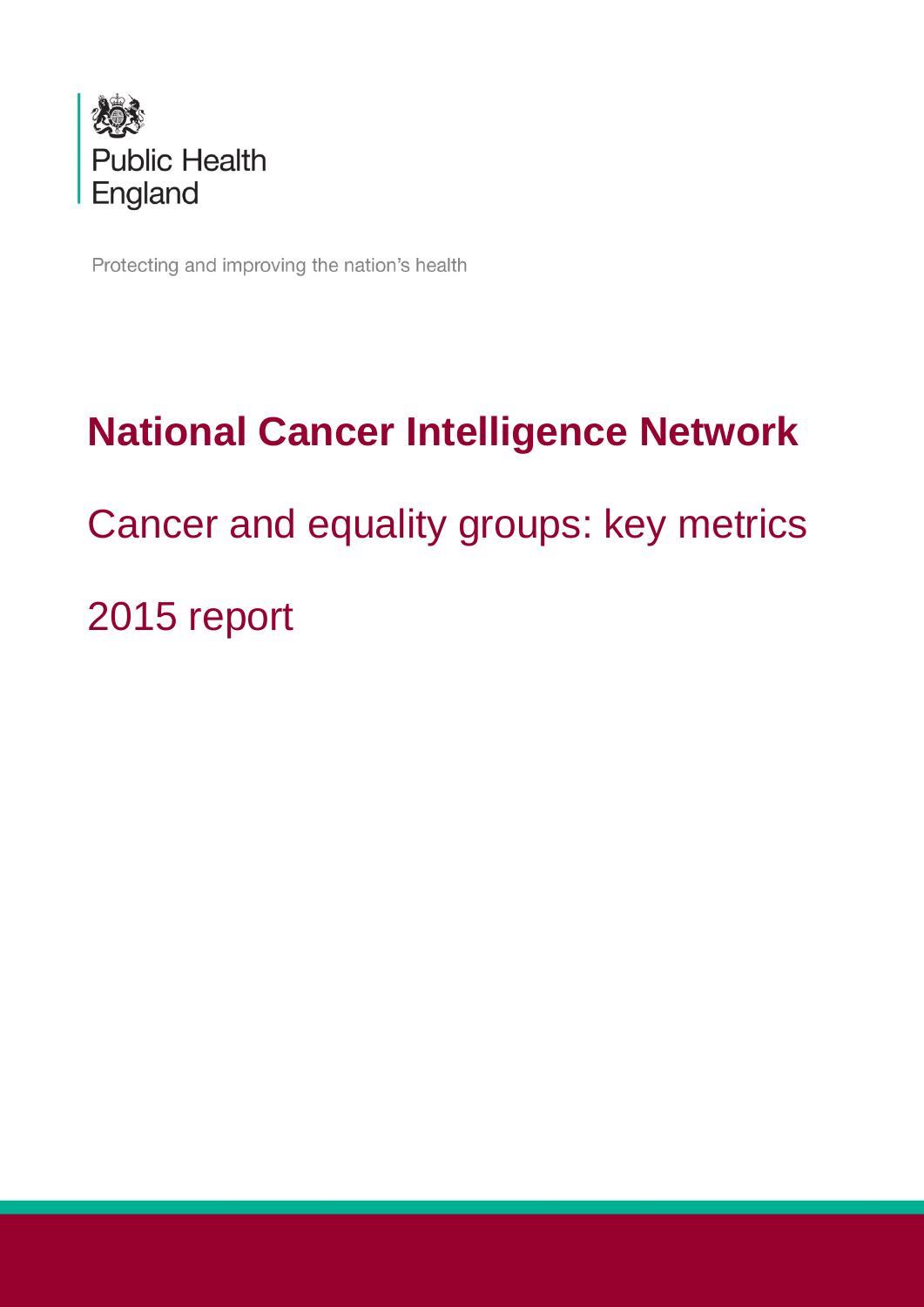# <span id="page-1-0"></span>About Public Health England

Public Health England exists to protect and improve the nation's health and wellbeing, and reduce health inequalities. It does this through world-class science, knowledge and intelligence, advocacy, partnerships and the delivery of specialist public health services. PHE is an operationally autonomous executive agency of the Department of Health.

Public Health England Wellington House 133-155 Waterloo Road London SE1 8UG Tel: 020 7654 8000 www.gov.uk/phe Twitter: @PHE\_uk Facebook: www.facebook.com/PublicHealthEngland

Prepared by: National Cancer Intelligence Network For queries relating to this document, please contact: enquiries@ncin.org.uk

© Crown copyright 2014

This publication is licensed under the terms of the Open Government Licence v3.0 except where otherwise stated. To view this licence, visit: nationalarchives.gov.uk/doc/open-government-licence/version/3 or write to the Information Policy Team, The National Archives, Kew, London TW9 4DU, or email: psi@nationalarchives.gsi.gov.uk.

Where we have identified any third party copyright information you will need to obtain permission from the copyright holders concerned.

Any enquiries regarding this publication should be sent to us at publications@phe.gov.uk

Published July 2015 PHE publications gateway number: 2015210

This document is available in other formats on request. Please call 020 7654 8158

#### or email enquiries@ncin.org.uk

<span id="page-1-1"></span>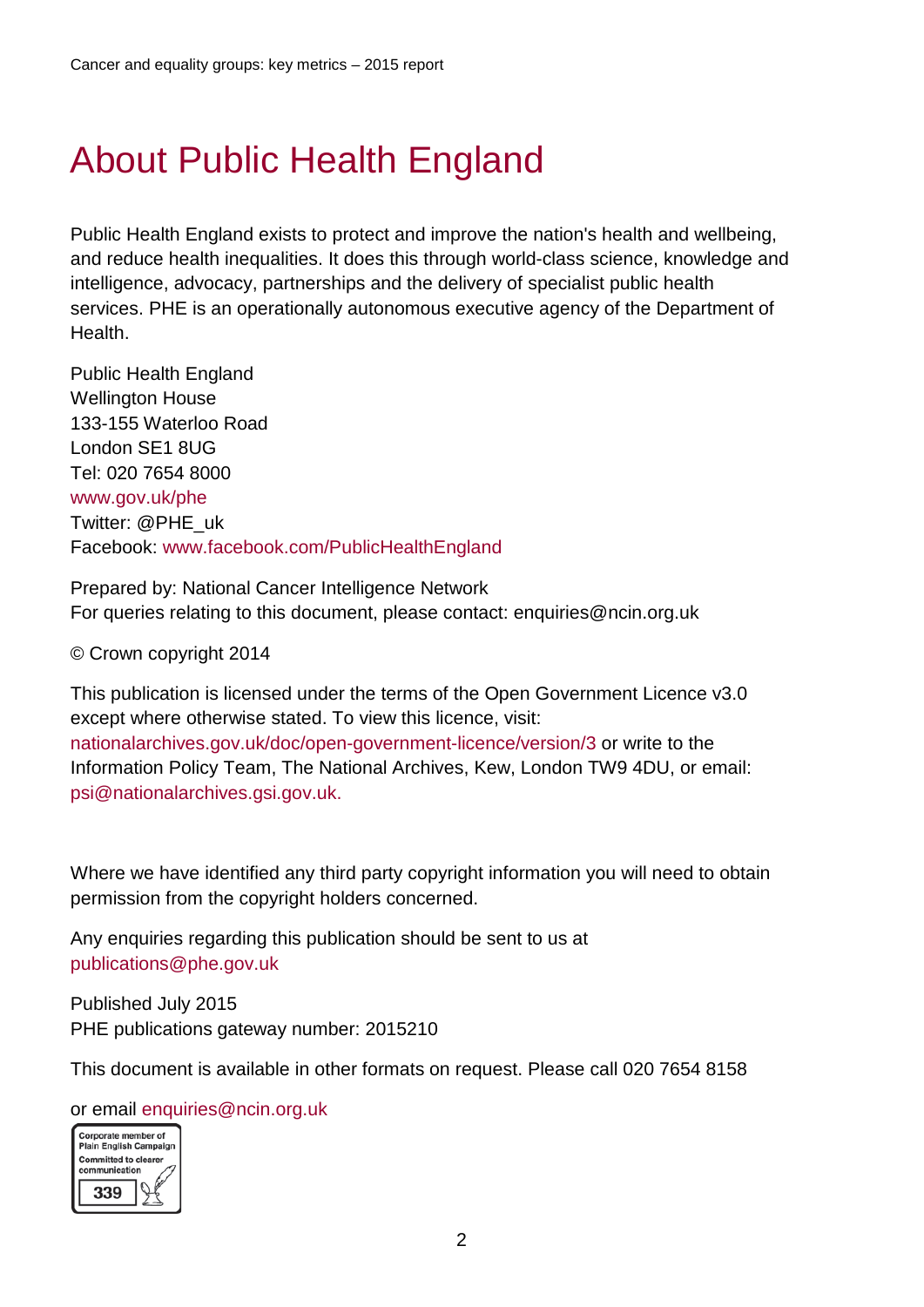# The intelligence networks

Public Health England operates a number of intelligence networks, which work with partners to develop world-class population health intelligence to help improve local, national and international public health systems.

# **[National Cancer Intelligence Network](http://www.ncin.org.uk/home)**

The National Cancer Intelligence Network (NCIN) is a UK-wide initiative, working to drive improvements in standards of cancer care and clinical outcomes by improving and using the information collected about cancer patients for analysis, publication and research.

# **National Cardiovascular Intelligence Network**

The National Cardiovascular Intelligence Network (NCVIN) analyses information and data and turns it into meaningful timely health intelligence for commissioners, policy makers, clinicians and health professionals to improve services and outcomes.

# **National [Child and Maternal Health Intelligence Network](http://www.chimat.org.uk/)**

The National Child and Maternal Health Intelligence Network provides information and intelligence to improve decision-making for high-quality, cost-effective services. Its work supports policy makers, commissioners, managers, regulators, and other health stakeholders working on children's, young people's and maternal health.

# **National Mental Health, Dementia and Neurology Intelligence Network**

The National Mental Health Intelligence Networks (NMHDNIN) brings together the distinct National Mental Health Intelligence Network, the Dementia Intelligence Network and the Neurology Intelligence Network under a single programme. The Networks work in partnership with key stakeholder organisations. The Networks seeks to put information and intelligence into the hands of decision makers to improve mental health and wellbeing, support the reduction of risk and improve the lives of people living with dementia and improve neurology services.

# **National [End of Life Care Intelligence Network](http://www.endoflifecare-intelligence.org.uk/)**

The National End of Life Care Intelligence Network (NEoLCIN) aims to improve the collection and analysis of information related to the quality, volume and costs of care provided by the NHS, social services and the third sector to adults approaching the end of life. This intelligence will help drive improvements in the quality and productivity of services.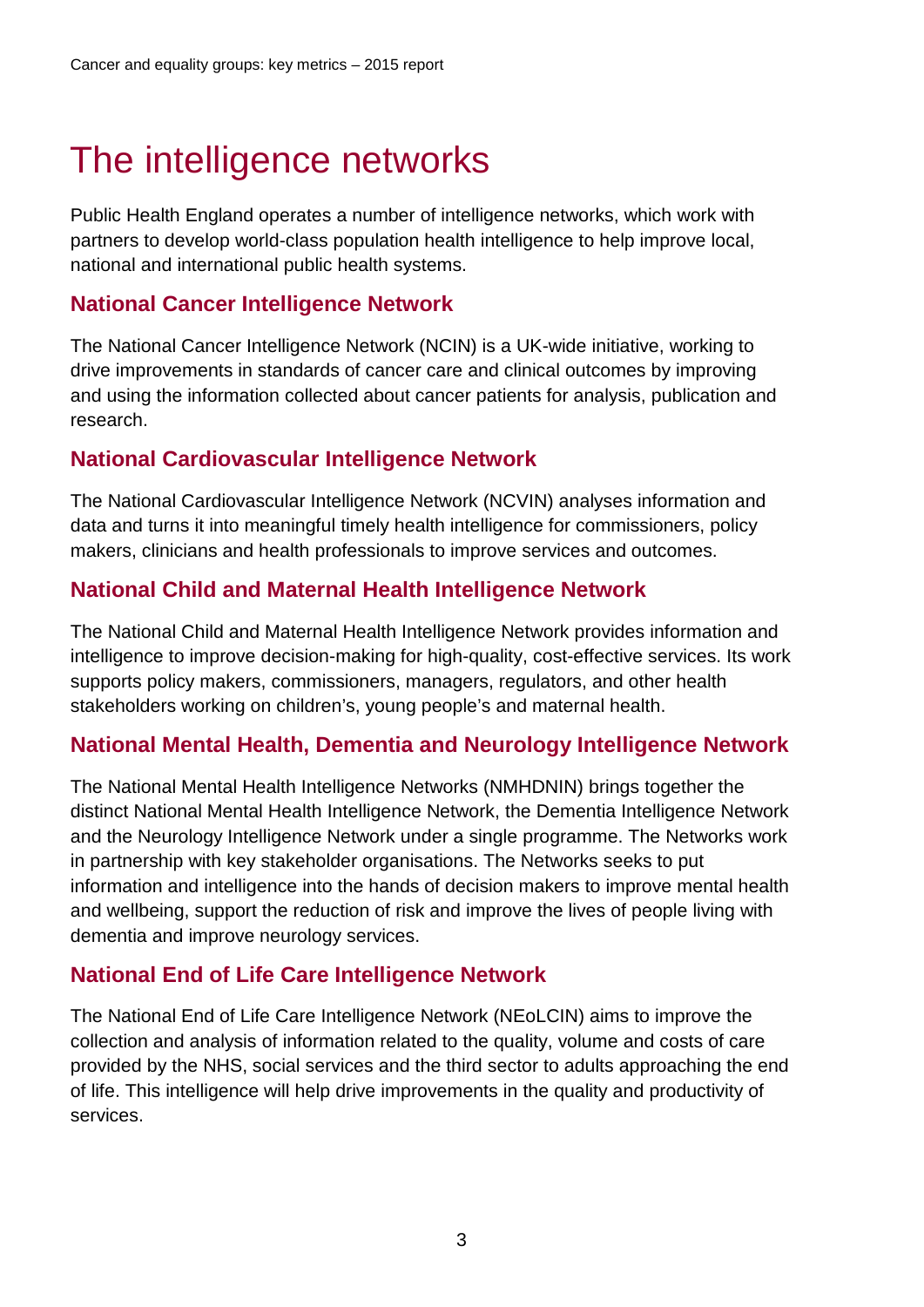# <span id="page-3-0"></span>Foreword

This is the third report published for the National Cancer Equality Initiative (NCEI) by the National Cancer Intelligence Network (NCIN) on cancer and equality groups. It builds on previous reports to give a clear picture of where there are differences between groups in aspects of cancer patients' diagnosis, care and outcomes. Although we are continuing to make gains in cancer survival, the 2015 report reminds us that there are still some stark health inequalities for people with cancer. For example for all cancers combined (excluding non-melanoma skin, breast, lung and sex specific) age standardised mortality for men is 70% higher than it is for women. Age standardised mortality in the most deprived populations is 50% higher than in the least deprived. Similarly emergency presentation – a marker of late diagnosis and worse prognosis – increases with age and has a clear socioeconomic gradient that worsens with deprivation. This evidence is even more valuable in light of one of the recommendations in the National Audit Office's report 'Progress in improving cancer services and outcomes in England' that the Department of Health, NHS England and Public Health England should further investigate the reasons for inequalities in outcomes and access to services between different groups of cancer patients. The information shown in the following chapters identifies where inequalities currently exist, and therefore where attention needs to be focused to understand and reduce these differences.

The report also highlights the importance of timely, good quality data collection. This includes linking different data sources to ensure the full picture is examined, from routinely collected 'basic' information, such as the number of people of people being diagnosed with cancer, through survey information to understand the patient experience, and patient reported outcome measures.

A notable improvement since previous reports is the National Cancer Registration Service (NCRS) exceeding their target of having 70% of all cancers staged. This impressive feat should enable future work to examine where different groups are more likely to be diagnosed with advanced stage, meaning they have more limited treatment options and poorer survival.

While information on some equality groups are available as standard, such as age and sex, others are less commonly collected. For example, important differences in patient experience are found between heterosexual and non-heterosexual groups, and patients with and without long-term conditions, however there is currently less evidence about these equality groups for other cancer metrics.

Commissioners and clinicians in local communities should use the information in this report to devise strategies to tackle all inequalities that are issues in their populations.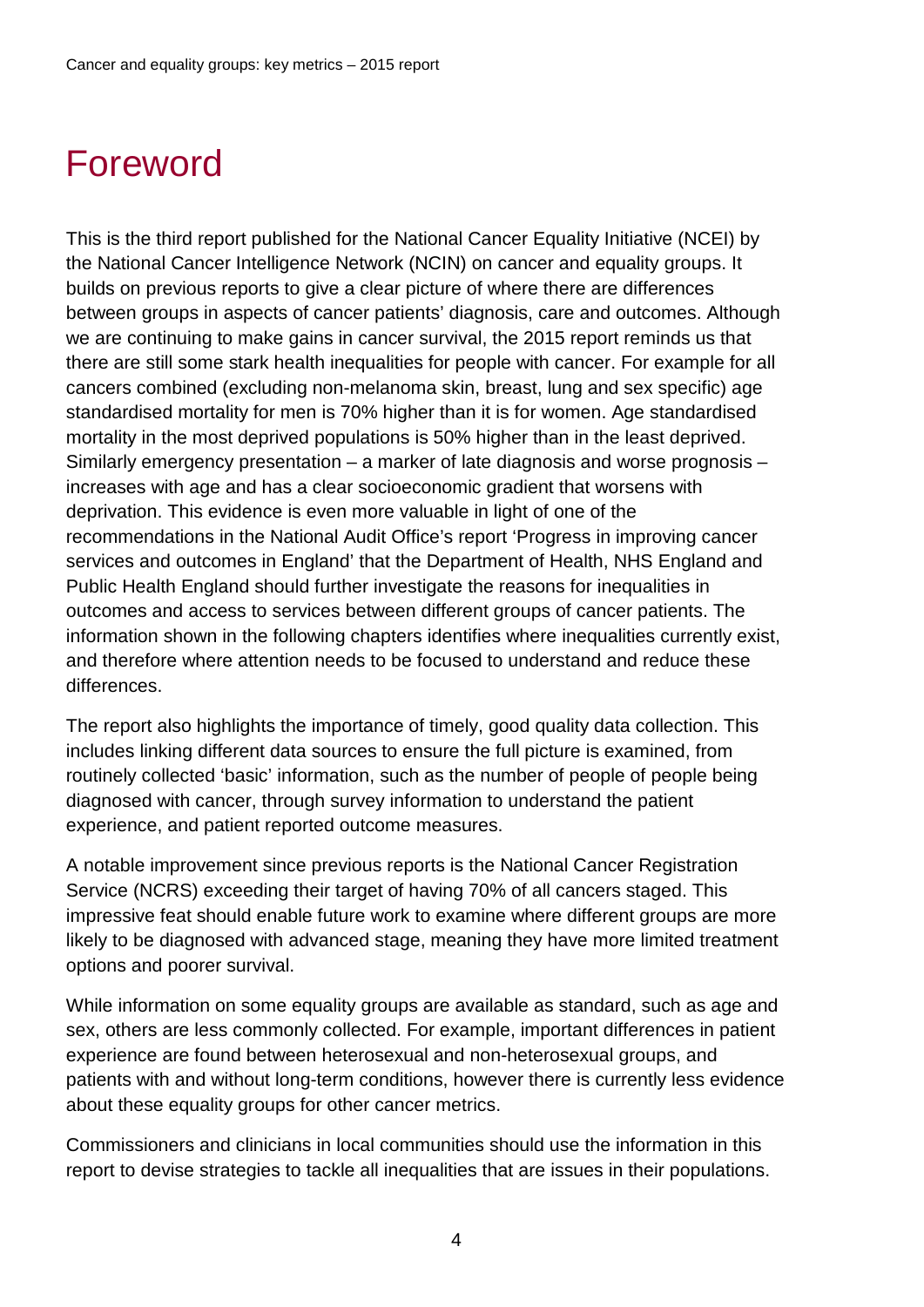Ensuring all cancer patients have the best quality care and experience remains a priority for all, and being able to examine the evidence provided within this report is a crucial part of achieving this.

#### **Mr Sean Duffy**

National Clinical Director for Cancer, NHS England

#### **Professor John Newton**

Chief Knowledge Officer, Public Health England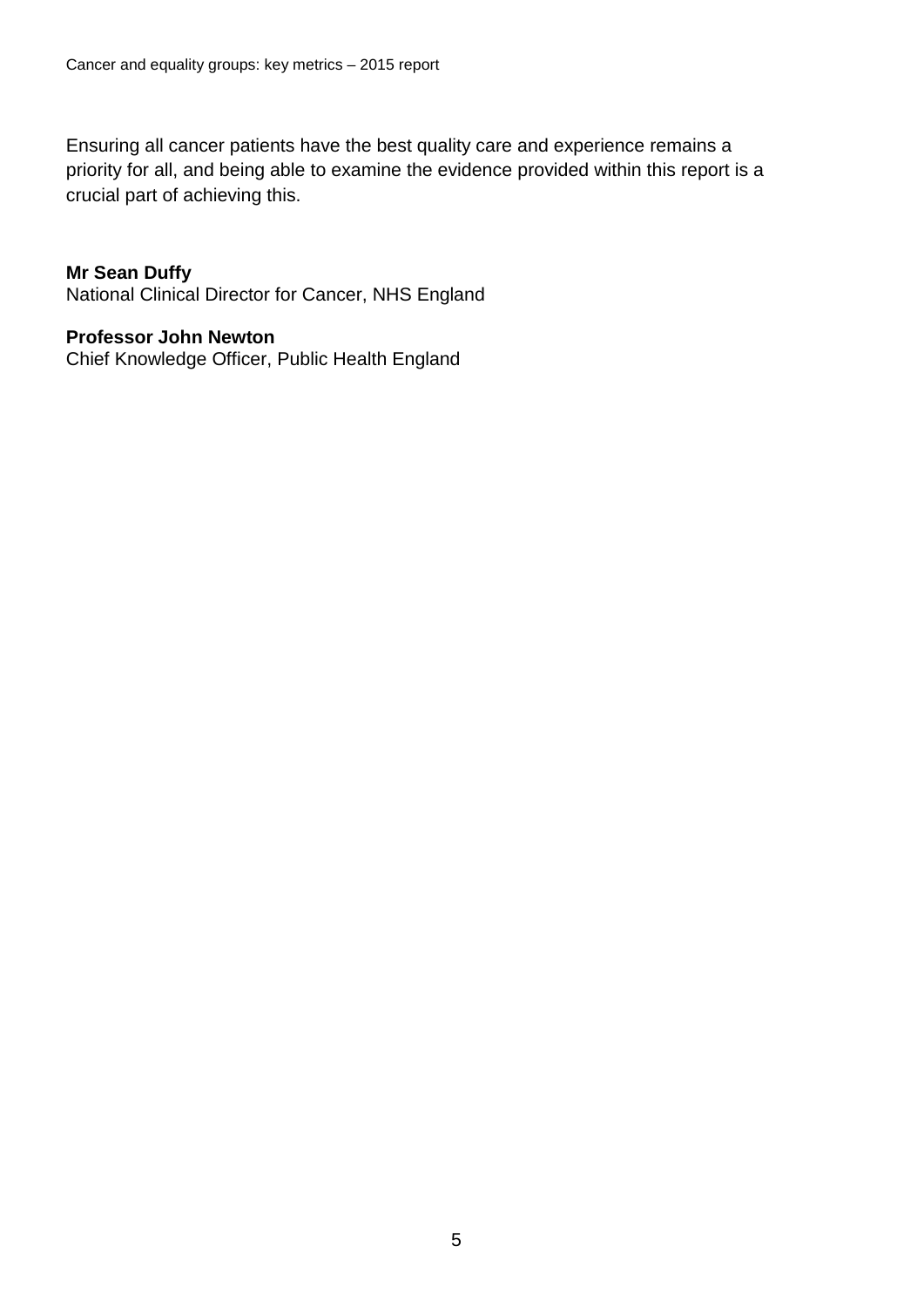# <span id="page-5-0"></span>**Contents**

| About Public Health England | $\overline{2}$                                                 |    |
|-----------------------------|----------------------------------------------------------------|----|
|                             | The intelligence networks                                      | 2  |
| Foreword                    | 4                                                              |    |
| Contents                    | 6                                                              |    |
| Introduction                |                                                                | 8  |
| 1.                          | Cancer incidence and incidence rates                           | 10 |
| 1.1.                        | Total number of new cases in England                           | 10 |
| 1.2.                        | Total number of new cases by age                               | 10 |
| 1.3.                        | Age standardised incidence rate ratios by sex                  | 11 |
| 1.4.                        | Age standardised incidence rate ratios by deprivation          | 12 |
| 1.5.                        | Total number of new cases by ethnicity                         | 13 |
| 2.                          | Cancer mortality and mortality rates                           | 16 |
| 2.1.                        | Total number of cancer deaths in England                       | 16 |
| 2.2.                        | Total number of cancer deaths by age                           | 16 |
| 2.3.                        | Age standardised mortality rate ratios by sex                  | 17 |
| 2.4.                        | Age standardised mortality rate ratios by deprivation          | 18 |
| 2.5.                        | Mortality by ethnicity                                         | 19 |
| 3.                          | One-year relative survival                                     | 20 |
| 3.1.                        | One-year relative survival by age                              | 20 |
| 3.2.                        | One-year relative survival by sex                              | 20 |
| 3.3.                        | One-year relative survival by deprivation                      | 21 |
| 3.4.                        | Survival by ethnicity                                          | 22 |
| 4.                          | Cancer prevalence                                              | 23 |
| 4.1.                        | Cancer prevalence in the UK                                    | 23 |
| 4.2.                        | Cancer prevalence by age                                       | 24 |
| 4.3.                        | Cancer prevalence by sex                                       | 24 |
| 4.4.                        | Cancer prevalence by deprivation                               | 25 |
| 4.5.                        | Cancer prevalence by ethnicity                                 | 26 |
| 5.                          | Ethnicity coding compliance                                    | 27 |
| 5.1.                        | The proportion of cancer patients who have an ethnicity record | 27 |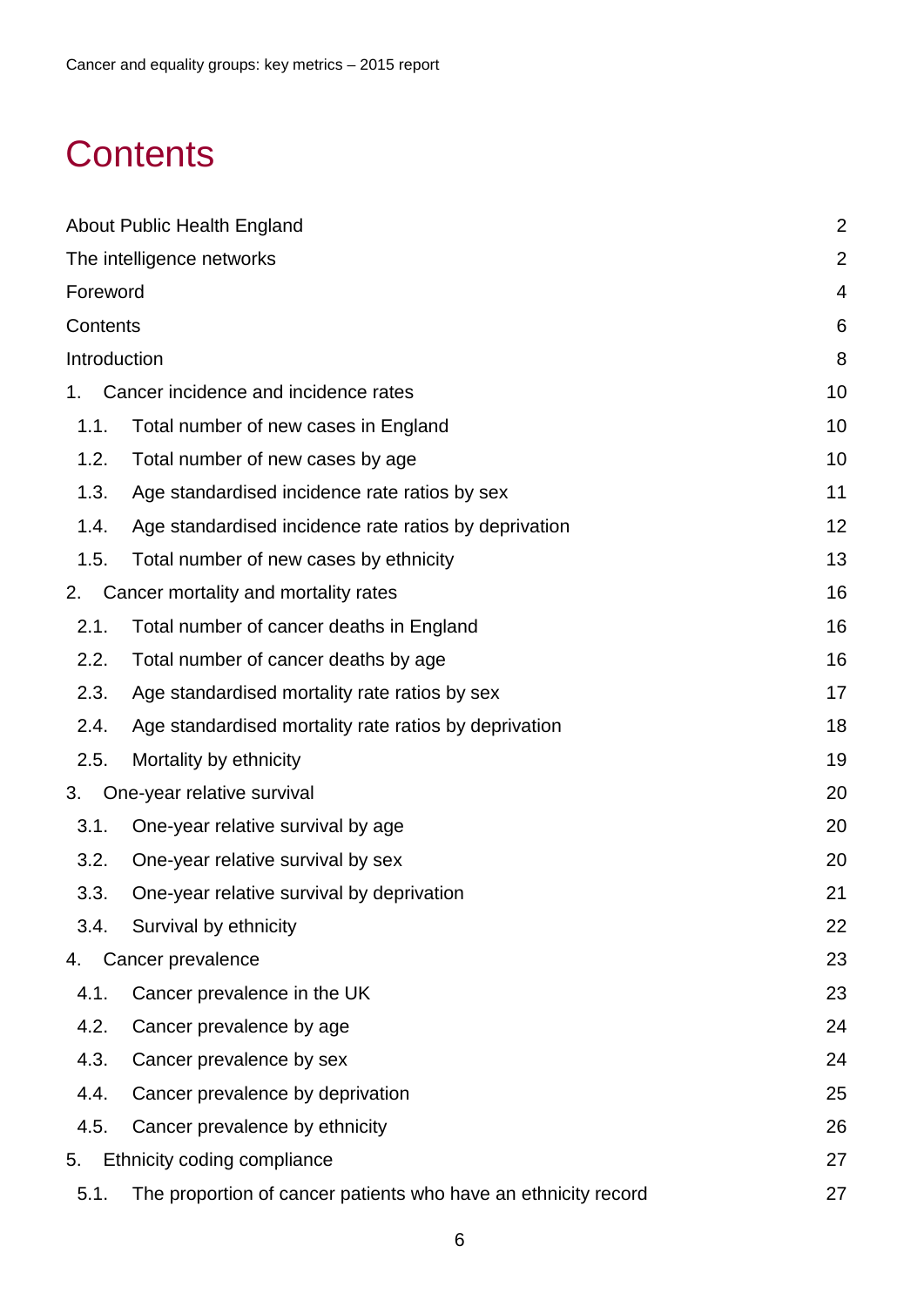| 5.2.     | Completeness of ethnicity in HES data linked to cancer registrations            | 28 |
|----------|---------------------------------------------------------------------------------|----|
| 5.3.     | Completeness of ethnicity in HES data linked to cancer registrations by trust   | 29 |
| 6.       | Cancer screening programmes                                                     | 30 |
| 6.1.     | Cervical screening coverage by age                                              | 30 |
| 6.2.     | Breast cancer screening coverage by age                                         | 30 |
| 6.3.     | Bowel screening uptake by age and sex                                           | 31 |
| 6.4.     | Screening uptake by deprivation and ethnicity                                   | 32 |
| 7.       | <b>Routes to Diagnosis</b>                                                      | 33 |
| 7.1.     | Proportion of emergency presentations by age                                    | 33 |
| 7.2.     | Proportion of emergency presentations by sex                                    | 34 |
| 7.3.     | Proportion of emergency presentations by deprivation                            | 35 |
| 7.4.     | Proportion of emergency presentations by ethnicity                              | 35 |
| 8.       | Cancer patient experience                                                       | 37 |
| 8.1.     | Patient experience by age                                                       | 37 |
| 8.2.     | Patient experience by sex                                                       | 38 |
| 8.3.     | Patient experience by deprivation                                               | 39 |
| 8.4.     | Patient experience by ethnicity                                                 | 40 |
| 8.5.     | Patient experience by sexual orientation                                        | 41 |
| 8.6.     | Patient experience by comorbidity                                               | 42 |
| 9.       | Treatment                                                                       | 44 |
| 9.1.     | Major resections by age                                                         | 44 |
| 9.2.     | Chemotherapy by age                                                             | 45 |
| 9.3.     | Radiotherapy by age                                                             | 47 |
|          | 10. Stage at diagnosis                                                          | 49 |
|          | 10.1. The percentage of staging data recorded at diagnosis                      | 49 |
|          | 10.2. Completeness of stage at diagnosis by age, sex, deprivation and ethnicity | 50 |
|          | 11. Patient reported outcome measures                                           | 51 |
|          | 11.1. Colorectal cancer patient reported outcome measures (PROMs)               | 51 |
|          | 11.2. Cervical cancer patient reported outcome measures (PROMs)                 | 55 |
|          | 11.3. Womb cancer patient reported outcome measures (PROMs)                     | 56 |
|          | 11.4. Ovarian cancer patient reported outcome measures (PROMs)                  | 57 |
| Glossary |                                                                                 | 59 |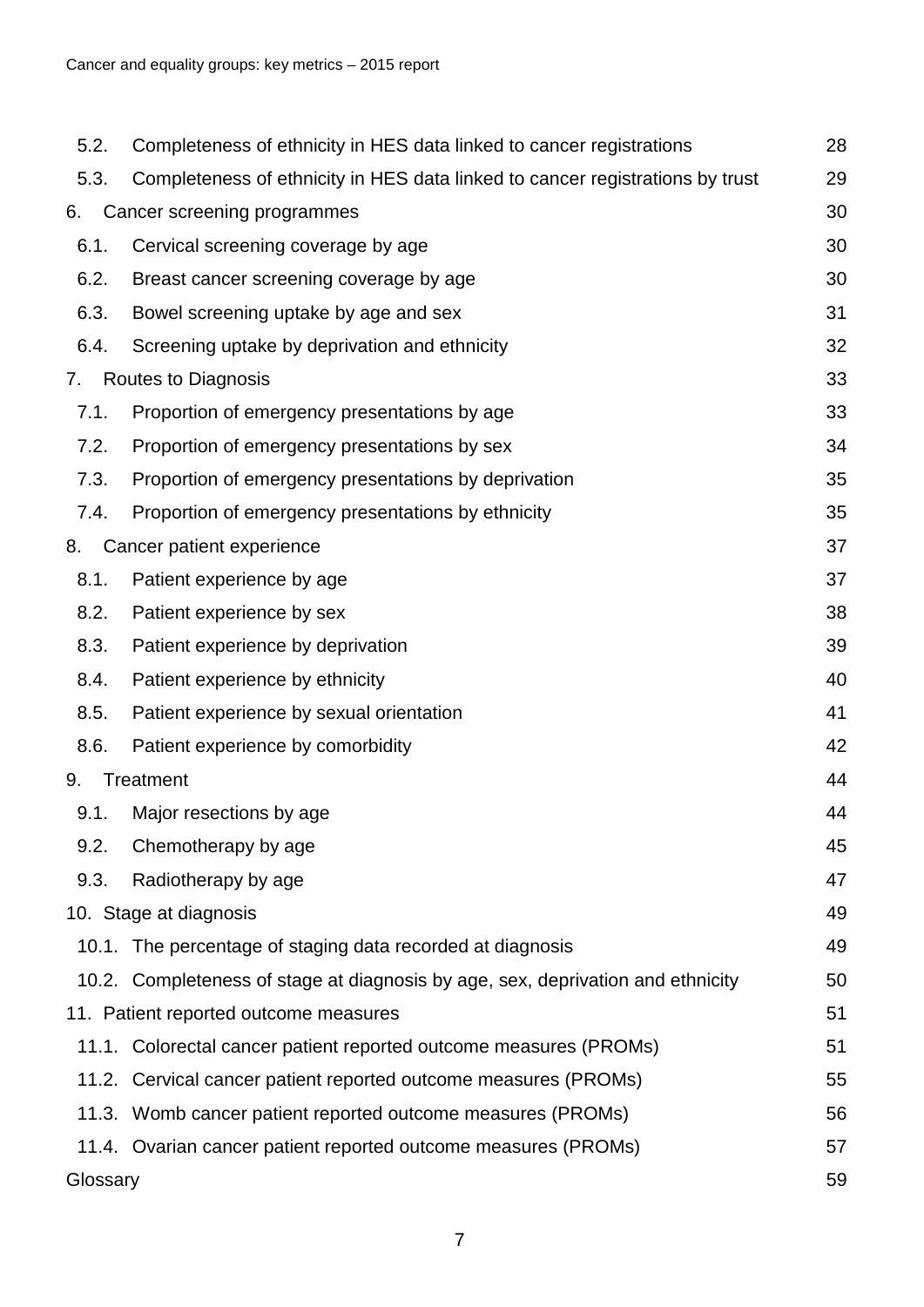# <span id="page-7-0"></span>**Introduction**

The National Cancer Intelligence Network (NCIN), working with the National Cancer Equality Initiative (NCEI), has brought together a selection of key cancer metrics into one central report. The metrics selected either provide background information or describe analysis on aspects of cancer care. This 2015 report brings together updated information on cancer by equality groups and builds on the two previous reports.

Every piece of national analysis on cancer that is undertaken within Public Health England (PHE) through the NCIN and its site specific clinical reference groups considers all equality groups when assessing which breakdowns of results can be produced. Analysis will be undertaken where data are available and of good enough quality.

This year's report is the first to include cancer prevalence, chemotherapy, radiotherapy and information from the colorectal, cervical, womb and ovarian cancer-specific patient reported outcome measures. These are significant steps in understanding the full picture for cancer patients by different equality groups.

Age, sex and deprivation are the most commonly reported equality metrics as they are routinely collected as part of the cancer registration process. Completeness of ethnicity information has been improving over recent years, and ethnic groups are now included more widely in analyses. Information on sexuality and long-term conditions have been examined in this report as part of the cancer patient experience survey; how to describe other cancer metrics for these groups will need consideration in the future.

Completeness of staging data also continues to improve. Overall completeness for all malignant neoplasms (excluding non-melanoma skin cancer) has increased from 62% in 2012 to 71% in 2013. There have been particular improvements since 2012 for non-Hodgkin lymphoma, kidney, rectum, and urinary bladder cancers. The National Cancer Registration Service (NCRS) have now met their standard of having 70% of all cancers staged.

Data included in this report have been taken from a variety of different sources, including analysis produced within the NCIN, PHE Knowledge and Intelligence Teams, Cancer Research UK (CRUK), Macmillan Cancer Support, and the Office for National Statistics (ONS), with data from the Health and Social Care Information Centre, NHS Cancer Screening Programme, and the Cancer Patient Experience Survey. The value of bringing these data together presents an overall view of data on cancer and equalities. Some of the data highlight where there are differences between equality groups, while others show that differences do not exist.

NCIN continues its commitment to produce an updated report each year to keep monitoring where inequalities exist, and hopefully where they have been reduced or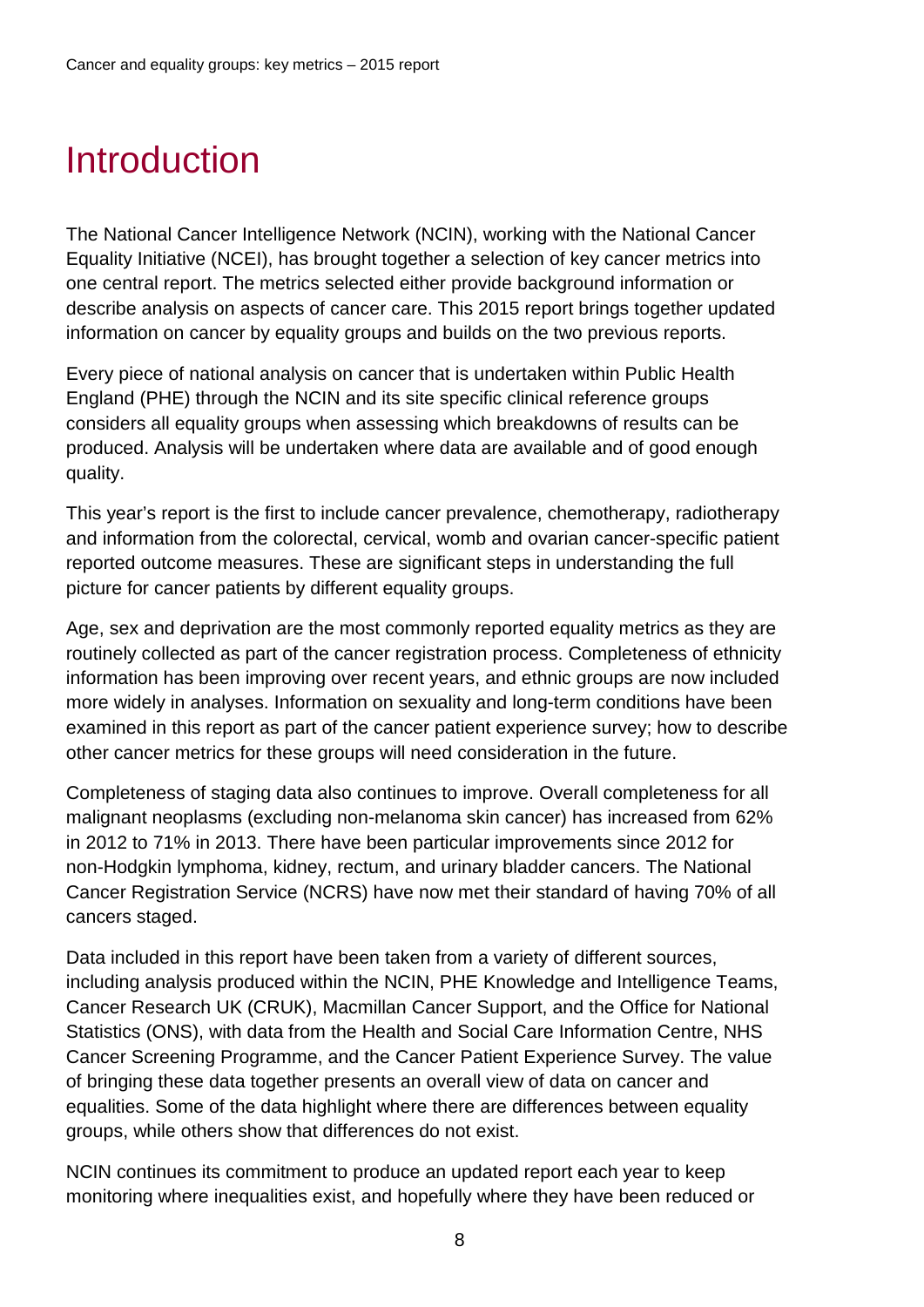eliminated. By presenting these data together in one central document with links to further information, it is hoped that this report will provide a basis for further questions to be asked about cancer by equality groups, and to provide a platform to drive further analysis, especially in areas where the quality or completeness is improving, or where new datasets become available.

This report mainly contains results for the four most common cancers in England – lung, colorectal, prostate, and female breast cancer. Due to the requirement of having sufficient number of cases in each study in order to draw conclusions, these cancers are the most likely to be present in every study. There is a vast amount of information available on important inequalities in cancer for a wide range of cancer types and each section has a link to where further information can be found.

This report does not include national analysis of individual site specific work. Please visit the [site specific pages of the NCIN website](http://www.ncin.org.uk/cancer_type_and_topic_specific_work/default.aspx) for detailed specific studies covering many equality groups.

Further information for data on cancer statistics can also be found in the NCIN's ['Cancer](http://www.ncin.org.uk/view?rid=2866)  [statistics: availability and location'](http://www.ncin.org.uk/view?rid=2866) document. This is a useful resource and is updated periodically.

While this report is focused mainly on England, further data are available by equality groups in [Scotland,](http://www.isdscotland.org/Health-Topics/Cancer/) [Northern Ireland](http://www.qub.ac.uk/research-centres/nicr/) and [Wales](http://www.wcisu.wales.nhs.uk/home) through their respective cancer registries.

A glossary with definitions of abbreviations and key terms used is at the end of the report.

If you have any questions regarding data included in this report, please contact [enquiries@ncin.org.uk.](mailto:enquiries@ncin.org.uk)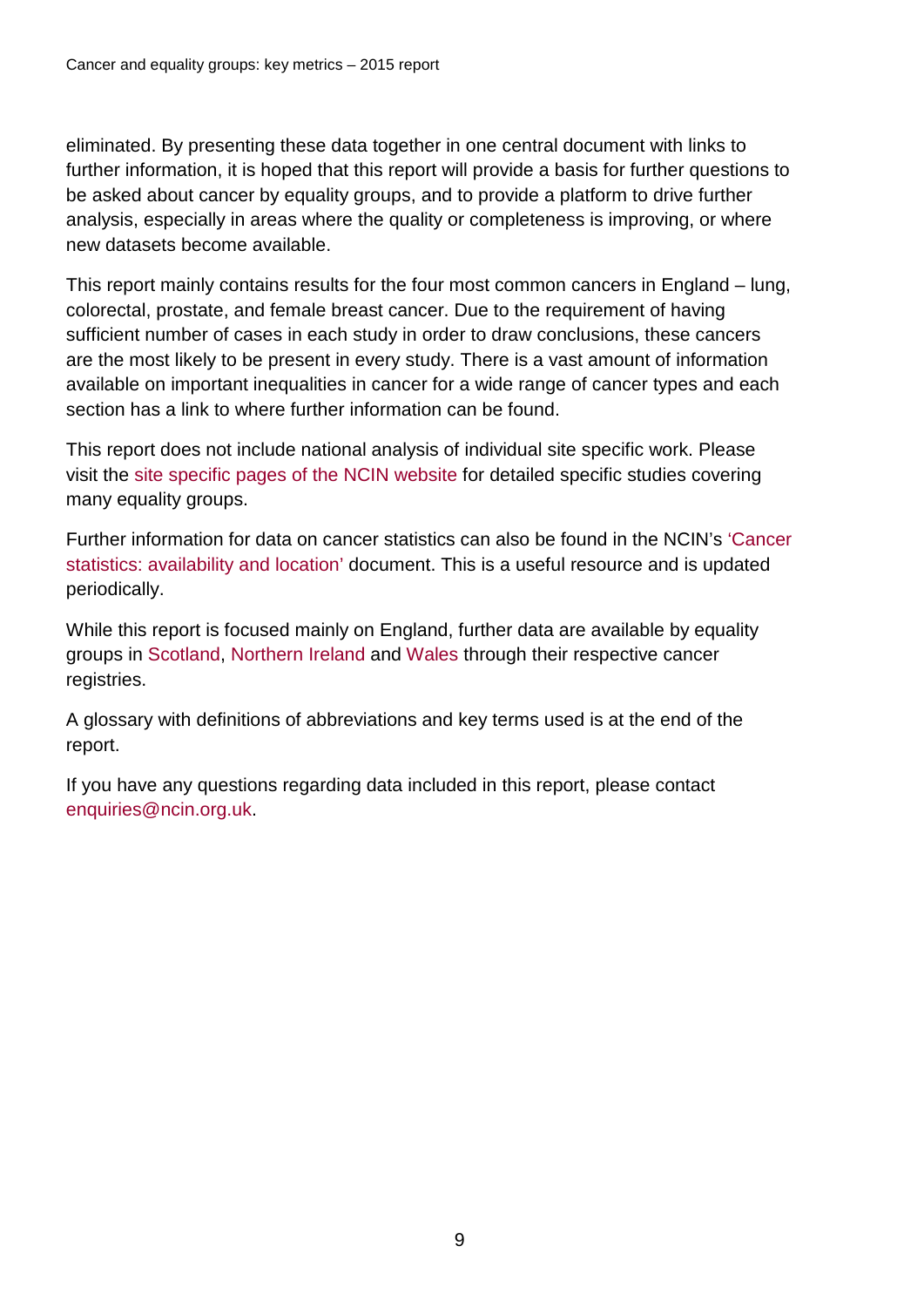# <span id="page-9-0"></span>2. Cancer incidence and incidence rates

# <span id="page-9-1"></span>1.1. Total number of new cases in England

Understanding the burden of disease is the first step to being able to monitor differences between equality groups. In 2013, there were nearly 300,000 people newly diagnosed with cancer in England [\(Table 1.1.1\)](#page-9-3). Just over half (53%) of these cancers were lung, colorectal, prostate and female breast cancer. While the total number of cancers diagnosed increased by 1% (around 3,000 cases) compared with 2012, different patterns are seen for the most common cancers individually. The number of female breast cancers and prostate cancers both increased, while colorectal and lung cancer numbers decreased.

| <b>Cancer type</b> | <b>All</b><br><b>persons</b> | <b>Change</b><br>from<br>2012 | <b>Males</b>  |                  | <b>Females</b> |                          |
|--------------------|------------------------------|-------------------------------|---------------|------------------|----------------|--------------------------|
|                    | <b>Number</b>                | $\frac{9}{6}$<br>change       | <b>Number</b> | ASR <sup>†</sup> | <b>Number</b>  | $\mathsf{ASR}^{\dagger}$ |
| <b>Breast</b>      | 44,504                       | 3.4%                          |               |                  | 44,504         | 169.6                    |
| Colorectal         | 33,676                       | $-4.3%$                       | 18,778        | 86.5             | 14,898         | 56.1                     |
| Lung               | 36,295                       | $-2.0%$                       | 19,625        | 91.4             | 16,670         | 63.8                     |
| Prostate           | 40,228                       | 5.9%                          | 40,228        | 185.0            |                |                          |
| All cancers*       | 291,847                      | 1.0%                          | 149,234       | 680.3            | 142,613        | 541.3                    |

#### <span id="page-9-3"></span>**Table 1.1.1. Newly diagnosed cases of cancer by type and sex, England, 2013**

\* Excluding non-melanoma skin cancer (NMSC) **†** Age standardised to the 2013 European Standard Population

Source: CASCADE, based on CAS February 2015 snapshot.

#### Where to go for further information

Further information on cancer incidence is available from a variety sources including the [NCIN,](http://www.ncin.org.uk/) the [Cancer Research UK statistical information team](http://www.cancerresearchuk.org/cancer-info/cancerstats/) and the [Office for National](http://www.ons.gov.uk/ons/index.html)  [Statistics.](http://www.ons.gov.uk/ons/index.html) The NCIN's document ['Cancer statistics: availability and location'](http://www.ncin.org.uk/view?rid=2866) details where to go for a wide variety of cancer data in the UK.

# <span id="page-9-2"></span>1.2. Total number of new cases by age

Different cancer types affect different age groups. The data in [Table 1.2.1](#page-10-1) provide basic information as to which ages are affected by the most common cancers. Children (0 to 14) and teenagers and young adults (15 to 24) are also represented, although the most common cancers are not prevalent in these groups. The large numbers of women diagnosed with breast cancer in the 25 to 64 age group is partly due to the breast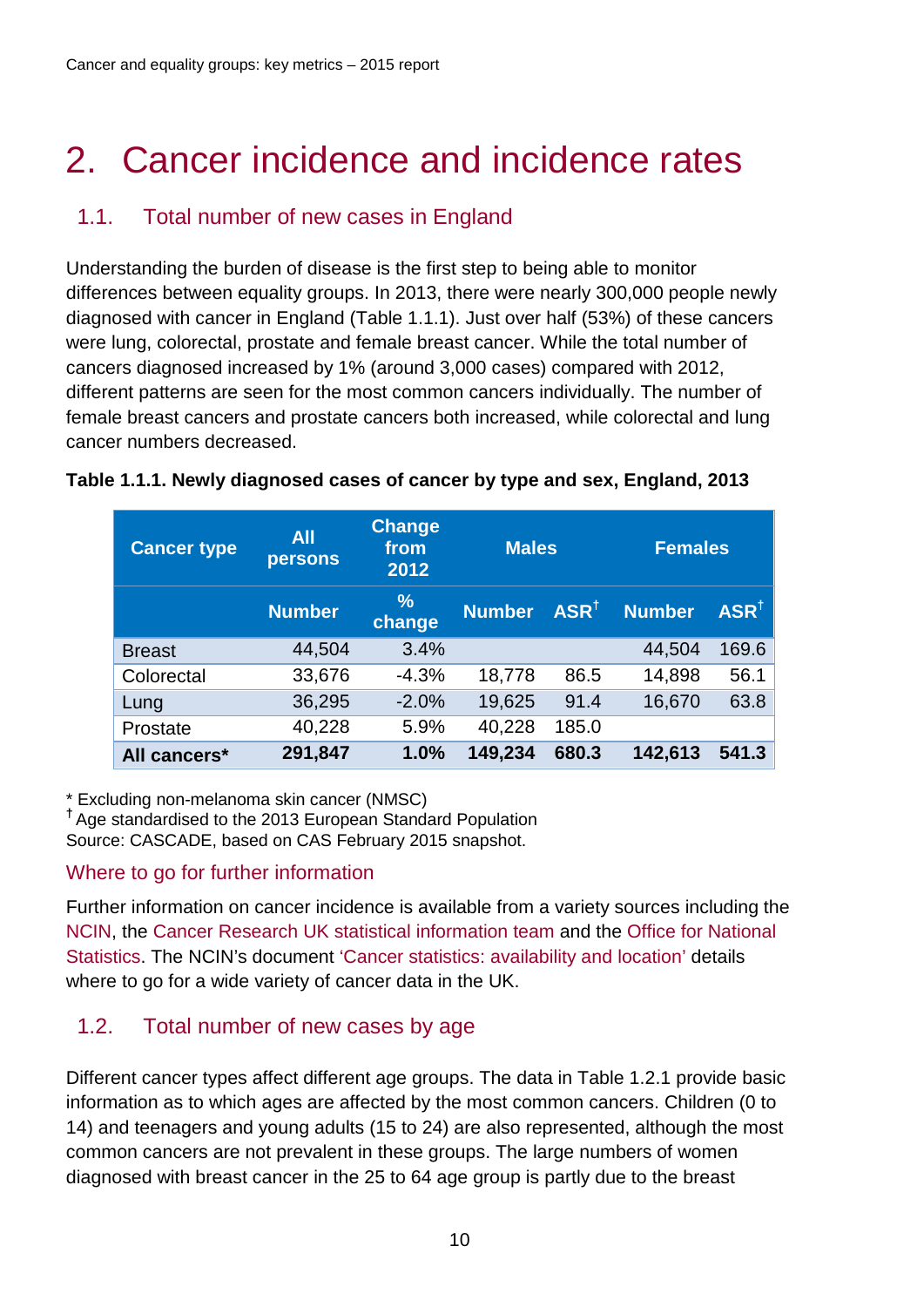cancer screening programme in England (see section [6.2](#page-29-2) for analysis on uptake in this programme by different age groups).

| <b>Cancer type</b> | <b>Age group</b> |           |        |        |        |        |
|--------------------|------------------|-----------|--------|--------|--------|--------|
|                    | $0 - 14$         | $15 - 24$ | 25-64  | 65-74  | 75-84  | $85+$  |
| Breast (F)         |                  | 29        | 23,546 | 10,154 | 7,018  | 3,756  |
| Colorectal (M)     | 4                | 45        | 5,338  | 5,841  | 5,464  | 2,086  |
| Colorectal (F)     | 17               | 78        | 3,860  | 3,717  | 4,560  | 2,666  |
| Lung $(M)$         | 0                | 5         | 4,331  | 6,632  | 6,361  | 2,296  |
| Lung $(F)$         |                  | 11        | 3,892  | 5,320  | 5,083  | 2,363  |
| Prostate (M)       | 1                | 0         | 9,599  | 16,271 | 10,948 | 3,409  |
| All cancers* (M)   | 690              | 890       | 43,982 | 48,197 | 40,685 | 14,790 |
| All cancers* (F)   | 609              | 963       | 56,064 | 35,258 | 32,164 | 17,555 |

#### <span id="page-10-1"></span>**Table 1.2.1. Newly diagnosed cases of cancer by type, sex and age, England, 2013**

\* Excluding non-melanoma skin cancer (NMSC)

Source: CASCADE, based on CAS February 2015 snapshot.

#### Where to go for further information

Further data are available from the [NCIN](http://www.ncin.org.uk/) and Public Health England Knowledge and Intelligence Teams. The [Office for National Statistics](http://www.ons.gov.uk/ons/index.html) produces an annual series (MB1) which includes cancer incidence by cancer type. [Cancer Research UK](http://www.cancerresearchuk.org/cancer-info/cancerstats/) produces charts and tables by age group for a wide variety of cancer types.

# <span id="page-10-0"></span>1.3. Age standardised incidence rate ratios by sex

For the majority of common cancer types, males have higher incidence rates than females when any differences in the age structure of the populations are taken into account (the rates have been 'age standardised'). With certain causes of cancer being higher in males, such as smoking and exposure to asbestos, it is to be expected that lung, bladder and other smoking related cancers are also higher in males, however, higher rates for males are also seen for many other cancer types.

[Figure 1.3.1](#page-11-1) shows the ratios between male and female incidence rates for the UK in 2010 and England in 2013. The rate ratio shows how the incidence rate for males compares with the female rate for each cancer type, by showing the female rate as the baseline at one and the male rate in comparison to this. Bars above one mean that men have a higher incidence rate than women, and bars below show a higher incidence rate in women compared with men.

The incidence rate ratios generally follow a similar pattern for the UK in 2010 and England in 2013. Incidence rates for all cancers (excluding non-melanoma skin cancer (NMSC), breast, lung, and sex specific cancers) are more than 50% higher in men than women. Cancers of the bladder, oesophagus, stomach, and liver all had incidence rates more than twice as high in men than women.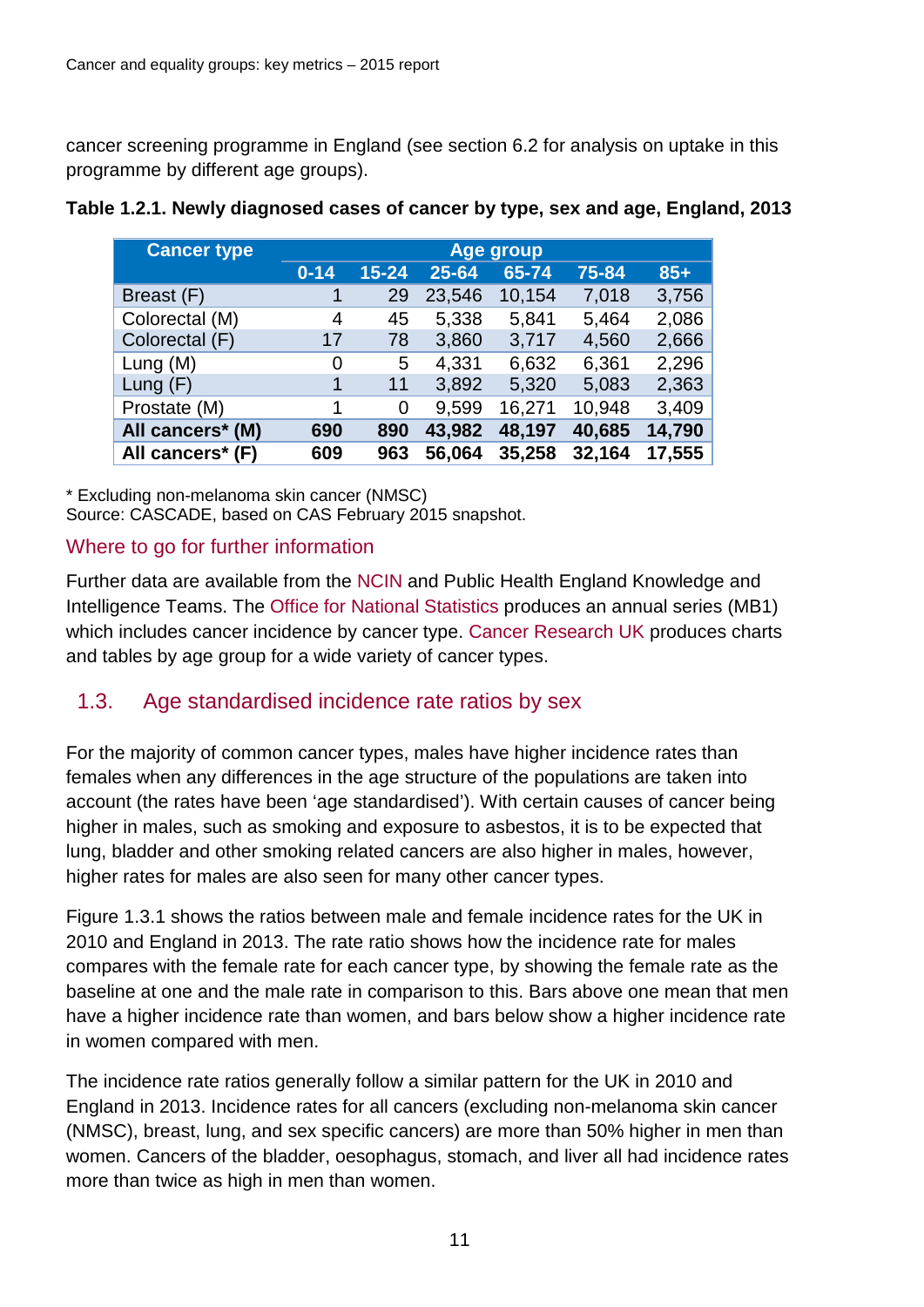<span id="page-11-1"></span>



Sources: Cancer Research UK, NCIN, Leeds Metropolitan University and the Men's Health Forum, Excess Burden of Cancer in Men (UK data); CASCADE, based on CAS February 2015 snapshot (England data).

# Where to go for further information

A report on the [excess burden of cancer in men](http://publications.cancerresearchuk.org/downloads/product/CS_REPORT_EXCESSBURDEN.pdf) was jointly produced in January 2013 between the NCIN, Cancer Research UK, Leeds Metropolitan University and the Men's Health Forum.

# <span id="page-11-0"></span>1.4. Age standardised incidence rate ratios by deprivation

A joint NCIN and Cancer Research UK report published in 2014 presented results for cancer incidence by deprivation quintile for all cancers combined (excluding non-melanoma skin cancer) and for 38 cancer types or groups. Inequalities in cancer incidence in relation to socioeconomic deprivation are one of the major concerns, as it is known that some risk factors for cancer, especially smoking, are strongly influenced by socioeconomic determinants.

The report showed that for cancers diagnosed in 2006 to 2010, oral cavity (in males), larynx, liver (in males) and lung cancer incidence rates in the most derived group were at least double that of the least deprived group. In addition, incidence rates were higher for the most deprived compared with the least deprived group for cancers of the oropharynx, oral cavity (in females), oesophagus, stomach, pancreas, colorectal (in males), anus, vulva, vagina, cervix, penis, kidney, bladder, unknown primary, Hodgkin lymphoma (in males), non-Hodgkin lymphoma (in females), and acute myeloid leukaemia (in males). Differences for all these cancers were statistically significant.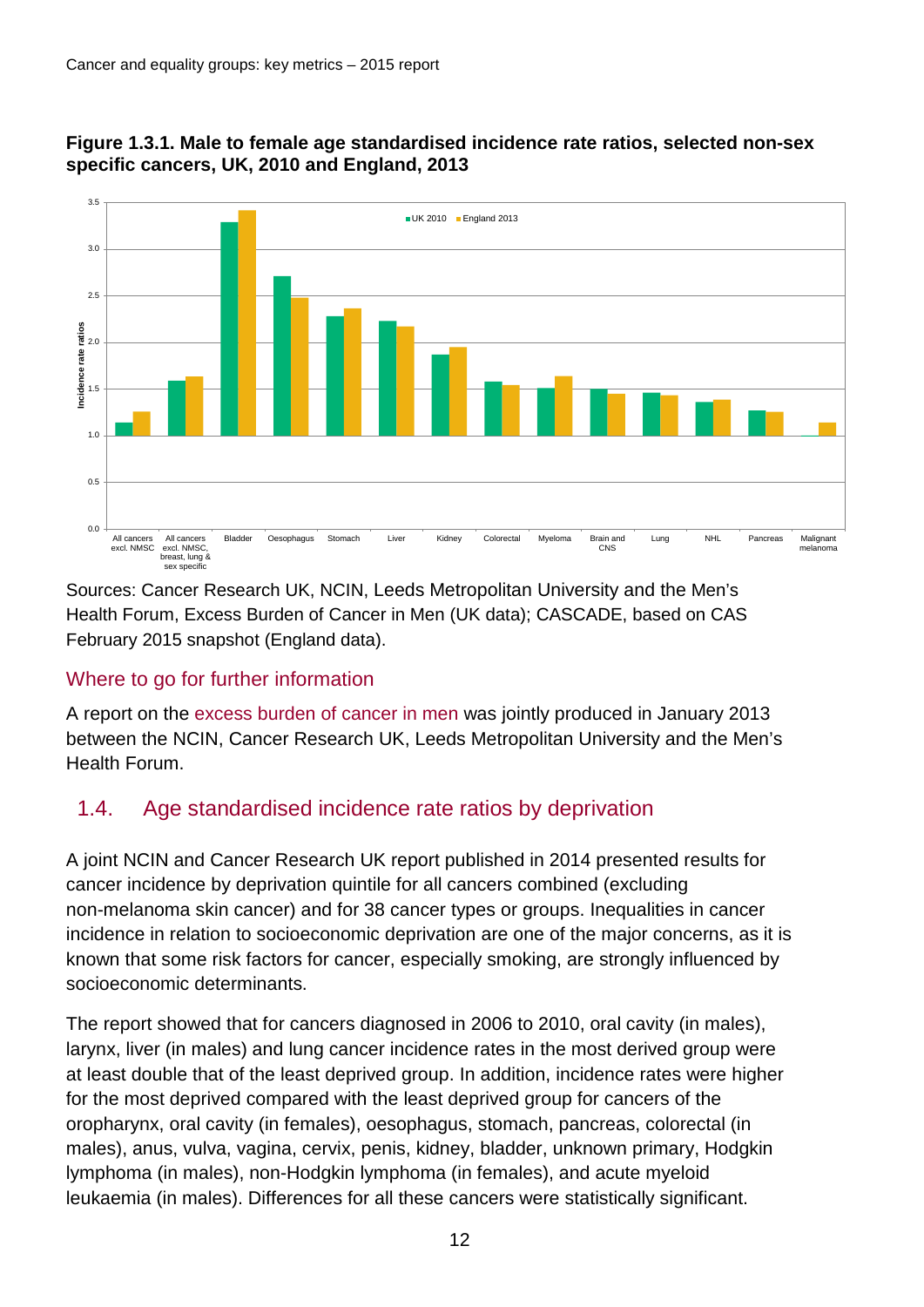For other cancers, including central nervous system (in females), breast (in females), prostate, testis, malignant melanoma, and acute lymphoblastic leukaemia (in males) higher rates were seen for the least deprived compared to the most deprived groups. For breast and prostate cancer, this is partially due the higher uptake of screening and PSA testing respectively in the least deprived group.

| Table 1.4.1. Age standardised incidence rates and rate ratios by deprivation and sex, |  |
|---------------------------------------------------------------------------------------|--|
| selected cancer types, England, 2006 to 2010                                          |  |

| <b>Cancer type</b> | <b>ASR least</b><br>deprived | <b>ASR most</b><br>deprived | <b>Incidence</b><br><b>Rate Ratio</b> |
|--------------------|------------------------------|-----------------------------|---------------------------------------|
| Breast (F)         | 132.0                        | 113.2                       | 0.9                                   |
| Colorectal (M)     | 53.4                         | 60.5                        | 1.1                                   |
| Colorectal (F)     | 35.6                         | 36.3                        | 1.0                                   |
| Lung $(M)$         | 36.8                         | 97.9                        | 2.7                                   |
| Lung $(F)$         | 23.3                         | 63.6                        | 2.7                                   |
| Prostate           | 113.3                        | 94.1                        | 0.8                                   |
| All cancers* (M)   | 390.9                        | 485.0                       | 1.2                                   |
| All cancers* (F)   | 349.7                        | 395.5                       | 1.1                                   |

\* Excluding non-melanoma skin cancer (NMSC)

Source: NCIN-CRUK, Cancer by Deprivation in England.

#### Where to go for further information

The NCIN-CRUK partnership report on [cancer incidence and mortality by deprivation](http://www.ncin.org.uk/about_ncin/cancer_by_deprivation_in_england) is available from the NCIN website.

# <span id="page-12-0"></span>1.5. Total number of new cases by ethnicity

A patient's ethnicity is collected in the NHS by trusts and recorded in the Hospital Episode Statistics (HES) dataset (see section [5\)](#page-26-0). The first national report on cancer incidence by ethnic group for multiple cancer types was published in 2009 using HES data linked to cancer registrations. While ethnicity recording was not complete for all registered cancers, results did show that some ethnic groups had higher incidence rates compared with the white ethnic group. For example, people from the black ethnic group have higher rates of myeloma and stomach cancer, and males from the black ethnic group have higher rates of prostate cancer. Liver cancer is higher amongst people from the Asian ethnic group compared with the white ethnic group, as are mouth cancer in females and cervical cancer in the over 65s.

Better linkage of cancer registrations to HES and improved recording of ethnicity within HES (see section [5\)](#page-26-0) have greatly increased the proportion of cancer registrations with an assigned ethnicity. Data shown in [Table 1.5.1](#page-13-0) therefore show the number of cases for each major ethnic group. This table gives an idea of the burden of cancer for different ethnic groups, but does not take into account the different age structures. As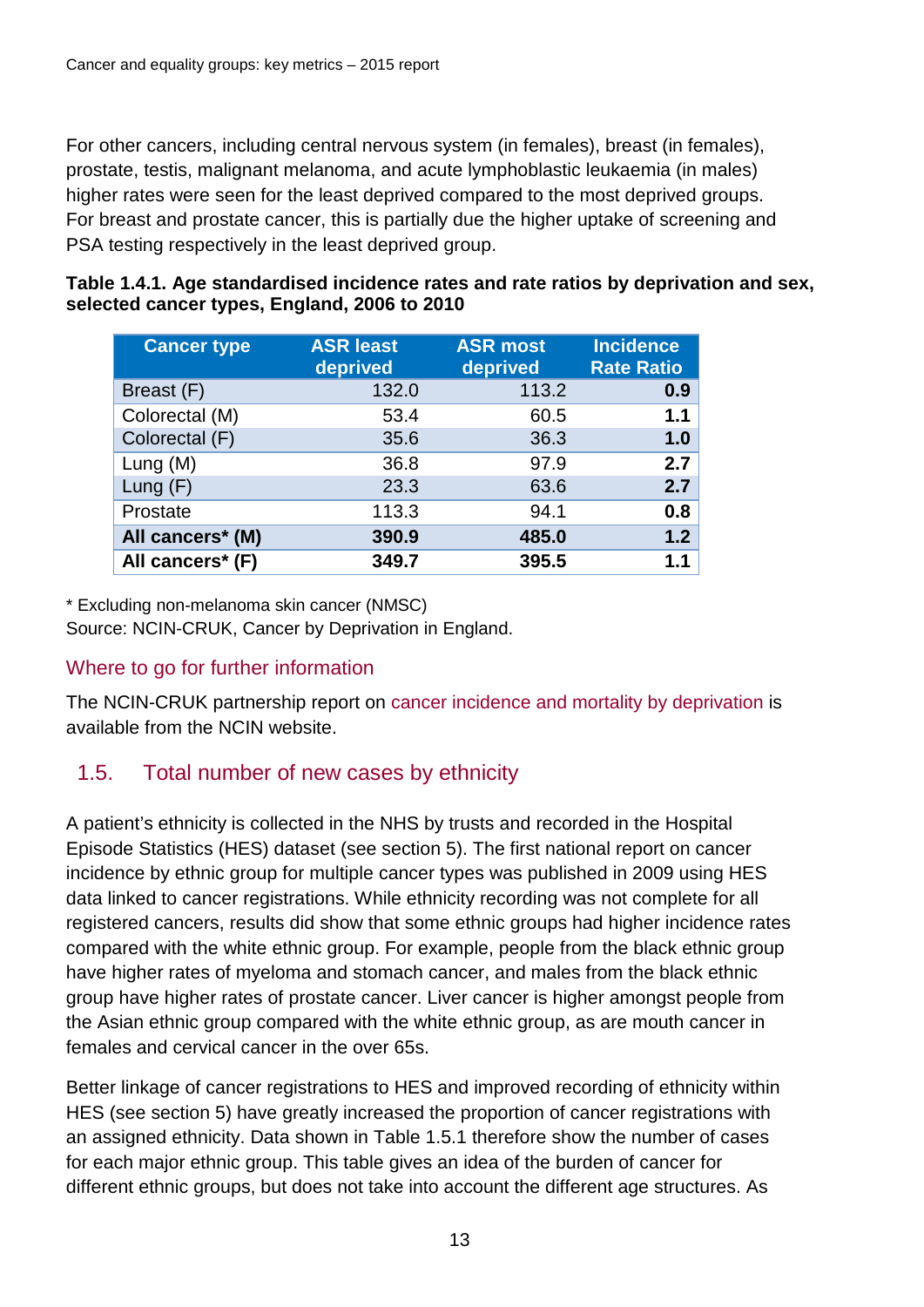many of the ethnic groups have ageing populations, the number of patients being diagnosed with cancer is likely to rise in the future.

<span id="page-13-0"></span>

| Table 1.5.1. Number of cases by ethnicity and sex, selected cancer types, England, 2006 |  |  |  |
|-----------------------------------------------------------------------------------------|--|--|--|
| to 2010                                                                                 |  |  |  |

| <b>Ethnic</b> | <b>Breast</b>  |              | <b>Colorectal</b> | Lung         |                | <b>Prostate</b> |              | All cancers*   |
|---------------|----------------|--------------|-------------------|--------------|----------------|-----------------|--------------|----------------|
| group         | <b>Females</b> | <b>Males</b> | <b>Females</b>    | <b>Males</b> | <b>Females</b> | <b>Males</b>    | <b>Males</b> | <b>Females</b> |
| White         | 180,702        | 82,886       | 66,263            | 85,452       | 66,721         | 149,549         | 599,979      | 584,157        |
| Asian         | 4,381          | 1,217        | 831               | 1,213        | 433            | 2,308           | 11,154       | 11,992         |
| <b>Black</b>  | 2,944          | 944          | 859               | 879          | 373            | 4,905           | 10,979       | 8,516          |
| Chinese       | 450            | 188          | 129               | 159          | 108            | 177             | 1,127        | 1,372          |
| <b>Mixed</b>  | 694            | 204          | 139               | 160          | 110            | 511             | 1,857        | 1,904          |
| Other         | 1,594          | 461          | 397               | 595          | 407            | 959             | 4,542        | 4,860          |
| Unknown       | 9,649          | 3,409        | 3,490             | 5,833        | 4,629          | 7,927           | 32,143       | 33,449         |
| <b>Total</b>  | 200,414        | 89,309       | 72,108            | 94,291       | 72,781         | 166,336         | 661,781      | 646,250        |
| % unknown     | 4.8%           | 3.8%         | 4.8%              | 6.2%         | 6.4%           | 4.8%            | 4.9%         | 5.2%           |

\* Excluding non-melanoma skin cancer (NMSC)

Source: NCIN, March 2014.

[Figure 1.5.1](#page-13-1) shows the proportion of all cancers (excluding non-melanoma skin cancer) made up by the main cancer types (breast, lung, colorectal and prostate) for males and females in each ethnic group. Some of the variation between groups will be due to the different age structures. Prostate cancer makes up over 40% of Black men's cancer, compared with around 15% of Chinese men, and 25% of all men.

<span id="page-13-1"></span>**Figure 1.5.1. Proportion of main cancer types by ethnicity and sex, England, 2006 to 2010**

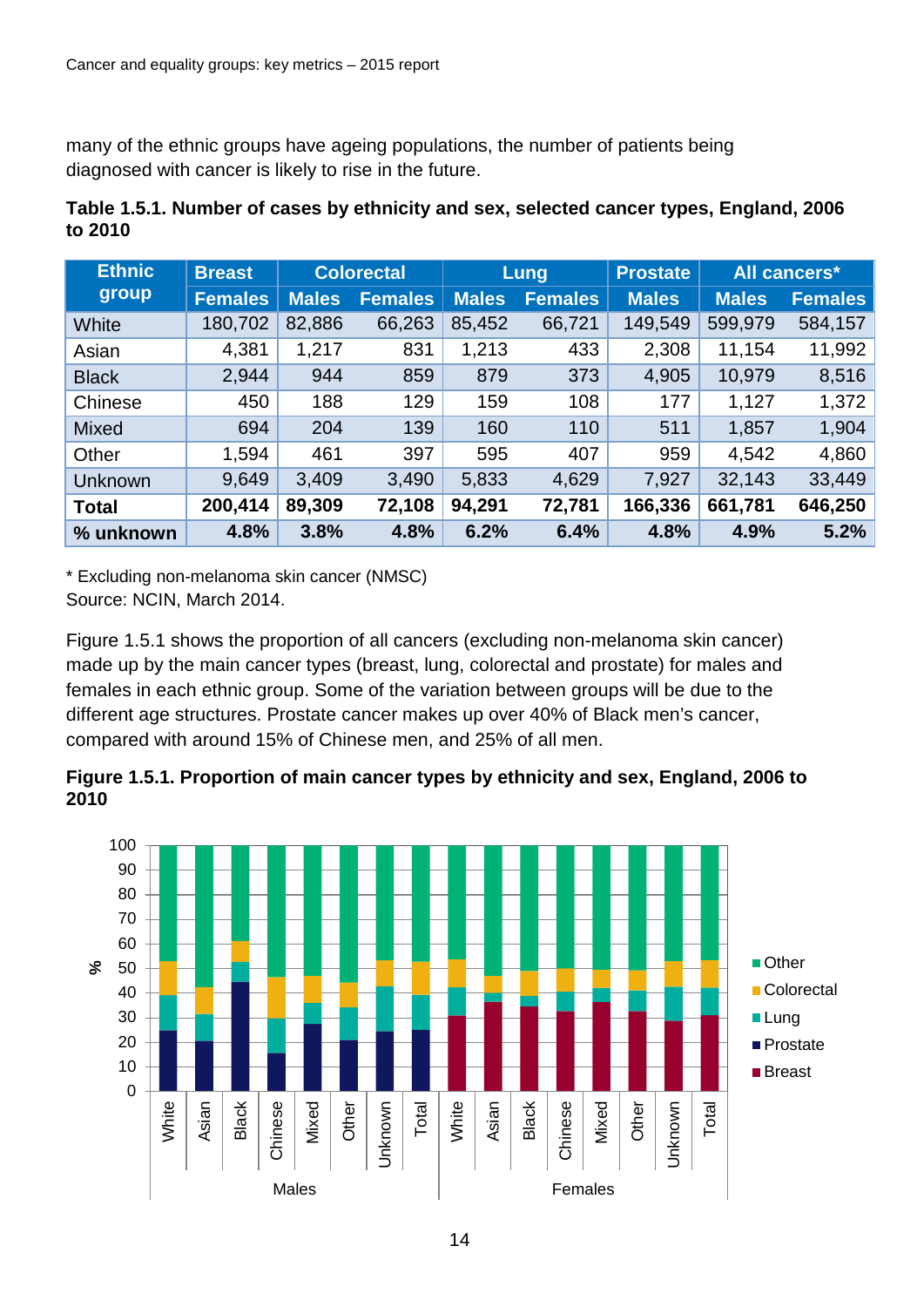Source: NCIN, March 2014.

#### Where to go for further information

For more information, please contact [enquiries@ncin.org.uk.](mailto:enquiries@ncin.org.uk) A previous report on [cancer incidence by major ethnic group](http://www.ncin.org.uk/view.aspx?rid=75) including patients diagnosed between 2002 and 2006 is available from the NCIN website.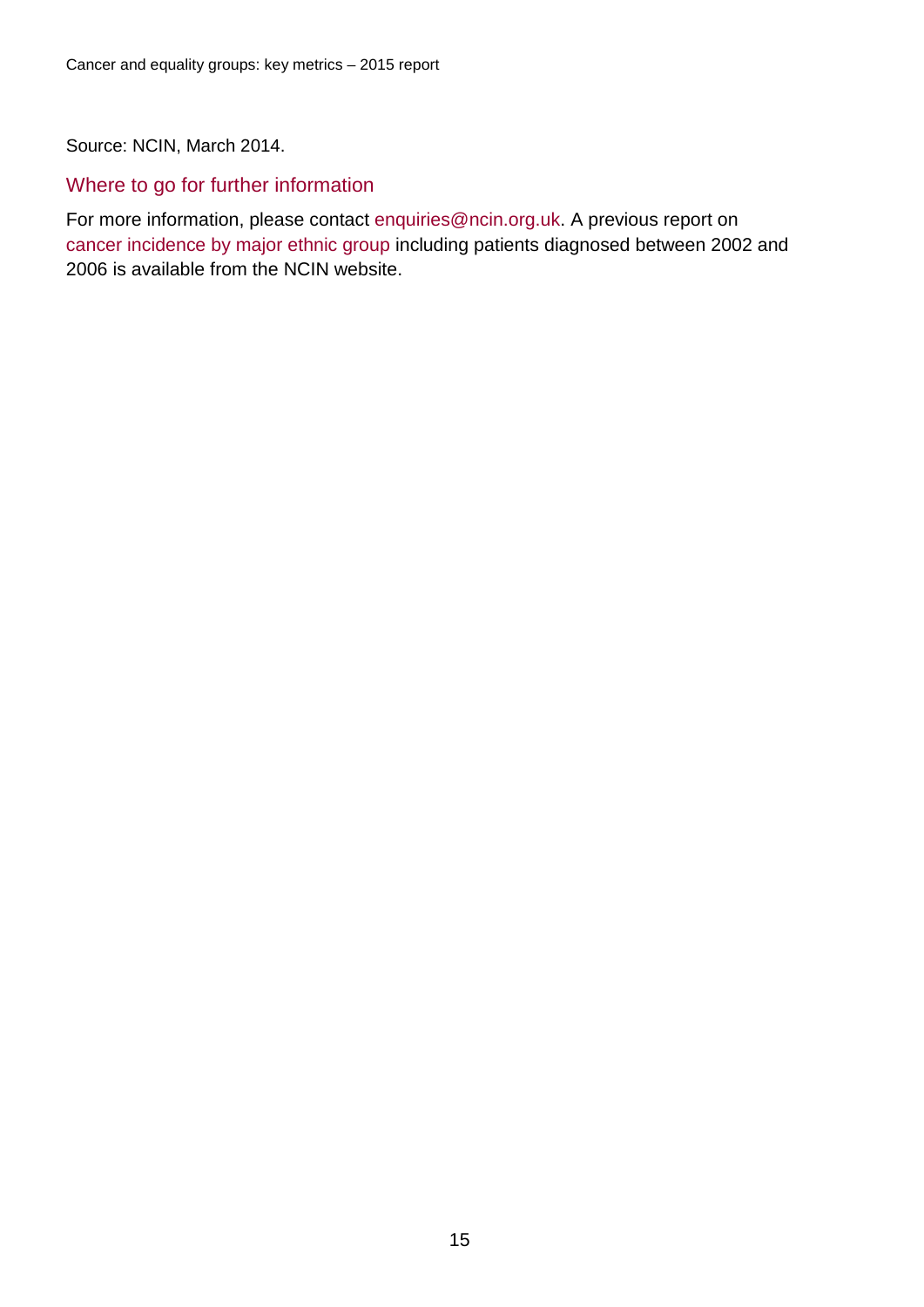# <span id="page-15-0"></span>2. Cancer mortality and mortality rates

# <span id="page-15-1"></span>2.1. Total number of cancer deaths in England

Cancer is a major cause of death accounting for 29% of all registered deaths in England and Wales in 20[1](#page-15-3)3<sup>1</sup>, similar to 2012 (28%) and 2011 (29%). Mortality data are presented below to help understand cancer mortality by equality groups. Deaths from the four most common cancer types account for 45% of all cancer deaths. There was a small decrease (0.1%) in the number of deaths compared with 2012, but it is important to consider the change in cancer types, and in age distribution of the population. Of the main cancers, female breast and colorectal cancer deaths also decreased, while lung and prostate cancer deaths slightly increased.

| <b>Cancer type</b> | <b>All persons</b> | <b>Change from</b><br>2012 | <b>Males</b> | <b>Females</b> |
|--------------------|--------------------|----------------------------|--------------|----------------|
| <b>Breast</b>      | 10,144             | $-1.6%$                    |              | 10,144         |
| Colorectal         | 13,939             | $-1.6%$                    | 7,557        | 6,382          |
| Lung               | 30,437             | 0.5%                       | 16,818       | 13,619         |
| Prostate           | 9,726              | 0.3%                       | 9,726        |                |
| <b>All cancers</b> | 141,909            | $-0.1%$                    | 75,227       | 66,682         |

#### **Table 2.1.1. Number of cancer deaths by type and sex, England and Wales, 2013**

Source: Office for National Statistics, Series DR.

#### Where to go for further information

Further information on cancer mortality is available from a variety sources including the [NCIN,](http://www.ncin.org.uk/) the [Cancer Research UK statistical information team](http://www.cancerresearchuk.org/cancer-info/cancerstats/) and the [Office for National](http://www.ons.gov.uk/ons/index.html)  [Statistics'](http://www.ons.gov.uk/ons/index.html) [DR series.](http://www.ons.gov.uk/ons/rel/vsob1/mortality-statistics--deaths-registered-in-england-and-wales--series-dr-/index.html) The NCIN's document ['Cancer statistics: availability and location'](http://www.ncin.org.uk/view?rid=2866) details where to go for a wide variety of cancer data in the UK.

# <span id="page-15-2"></span>2.2. Total number of cancer deaths by age

The number of deaths by age group is important to examine when addressing inequalities in mortality. [Table 2.2.1](#page-16-1) shows the number of cancer deaths for the main four cancers in England in 2013 by different age groups. These data allow us to focus on specific cancers for specific age groups. There were over 200 cancer deaths in people aged 14 and under in 2013, however none were caused by the most common cancer types. Cancers of the central nervous system, certain leukaemias and

 $\overline{a}$ 

<span id="page-15-3"></span><sup>&</sup>lt;sup>1</sup> Office for National Statistics, Series DR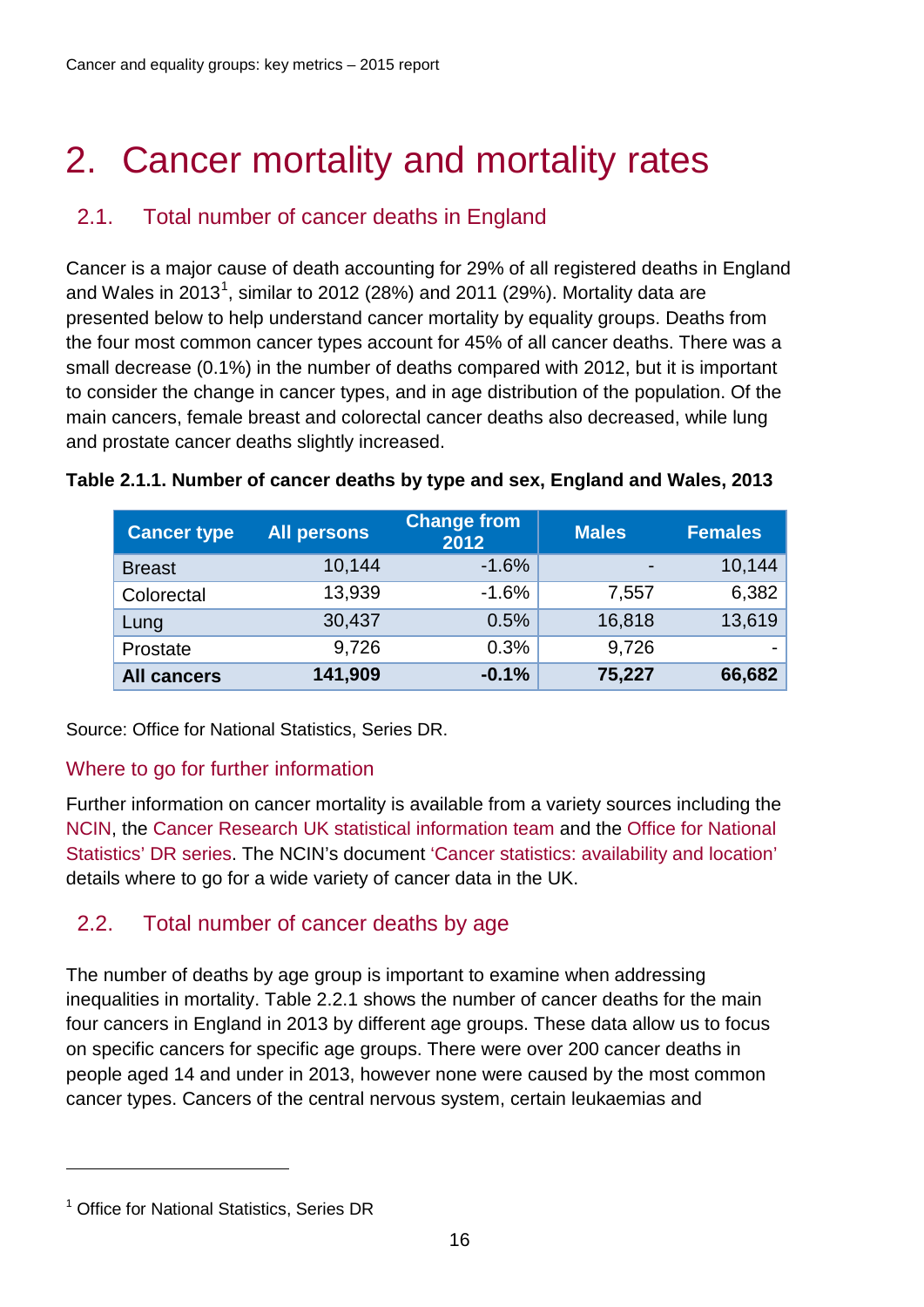lymphomas are more common cancers in children. The majority of cancer deaths occurred in the 75 to 84 age group for both males and females.

| <b>Cancer type</b> | <b>Age group</b> |                |        |        |        |        |
|--------------------|------------------|----------------|--------|--------|--------|--------|
|                    | $0 - 14$         | $15 - 24$      | 25-64  | 65-74  | 75-84  | $85+$  |
| Breast (F)         | $\overline{0}$   | $\overline{4}$ | 3,320  | 2,035  | 2,420  | 2,365  |
| Colorectal (M)     | 0                | $\overline{2}$ | 1,497  | 1,996  | 2,553  | 1,509  |
| Colorectal (F)     | $\overline{0}$   | 3              | 1,035  | 1,293  | 2,018  | 2,033  |
| Lung $(M)$         | 0                | $\overline{0}$ | 3,372  | 5,451  | 5,590  | 2,405  |
| Lung $(F)$         | $\overline{0}$   | 1              | 2,680  | 4,142  | 4,414  | 2,382  |
| Prostate           | $\overline{0}$   | 0              | 579    | 1,823  | 3,805  | 3,519  |
| All cancers (M)    | 126              | 121            | 14,921 | 20,695 | 24,915 | 14,449 |
| All cancers (F)    | 101              | 114            | 14,330 | 16,138 | 20,350 | 15,649 |

#### <span id="page-16-1"></span>**Table 2.2.1. Number of cancer deaths, by type, sex and age, England and Wales, 2013**

Source: Office for National Statistics, Series DR.

#### Where to go for further information

The [Office for National Statistics](http://www.ons.gov.uk/) produces number of deaths by age group by cancer type in the [DR series.](http://www.ons.gov.uk/ons/rel/vsob1/mortality-statistics--deaths-registered-in-england-and-wales--series-dr-/index.html) [Cancer Research UK](http://www.cancerresearchuk.org/cancer-info/cancerstats/) produces charts and tables by age group for a wide variety of cancer types. Further information is also available from Public Health England Knowledge and Intelligence Teams

# <span id="page-16-0"></span>2.3. Age standardised mortality rate ratios by sex

For the majority of common cancer types, males have higher cancer mortality rates than females, similar to cancer incidence (see section [1.3\)](#page-10-0). [Figure 2.3.1](#page-17-1) shows the rate ratios between male and female mortality rates for the UK in 2010 and England in 2013. The rate ratio shows how the mortality rate for males compares with the female rate for each cancer type, by showing the female rate as baseline at one and the male rate in comparison to this. Bars above one mean that men have a higher mortality rate than women, and bars below would show a higher mortality rate in women compared with men. For all cancer types examined here, men had higher mortality rates.

For bladder and oesophageal cancers, age standardised cancer mortality rates were more than two and a half times higher for males compared with females. For all cancers combined (excluding non-melanoma skin cancer (NMSC), breast, lung and sex specific cancers), the age standardised mortality rate in males is around 70% higher than females.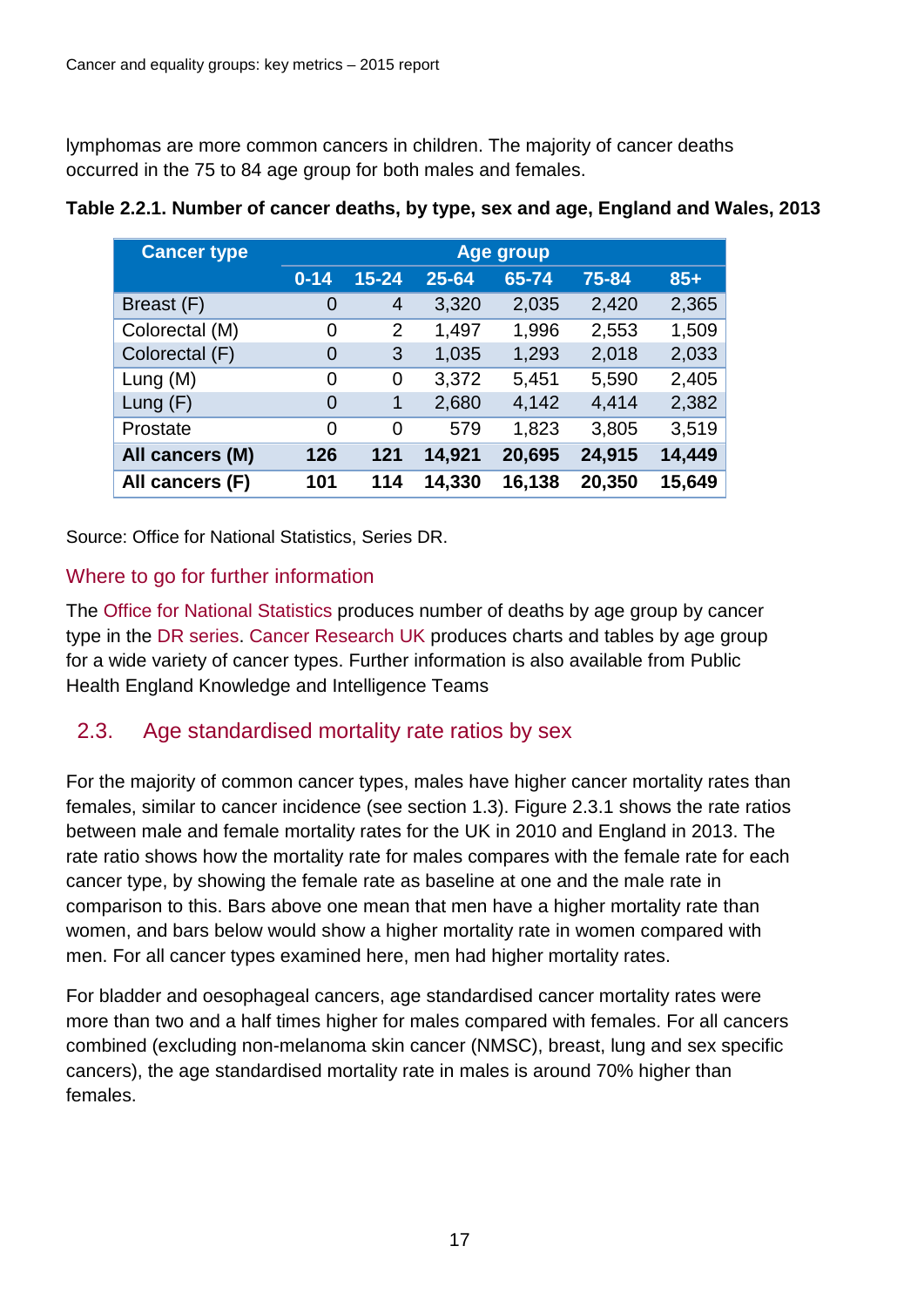

#### <span id="page-17-1"></span>**Figure 2.3.1. Male to female age standardised mortality rate ratios, selected non-sex specific cancers, UK, 2010 and England, 2013**

Sources: Cancer Research UK, NCIN, Leeds Metropolitan University and the Men's Health Forum, Excess Burden of Cancer in Men (UK data); CASCADE, based on CAS February 2015 snapshot (England data).

# Where to go for further information

A report on the [excess burden of cancer in men](http://publications.cancerresearchuk.org/downloads/product/CS_REPORT_EXCESSBURDEN.pdf) was jointly produced in January 2013 between the NCIN, Cancer Research UK, Leeds Metropolitan University and the Men's Health Forum.

# <span id="page-17-0"></span>2.4. Age standardised mortality rate ratios by deprivation

A joint NCIN and Cancer Research UK report published in 2014 presented results for cancer mortality by deprivation quintile for all cancers combined (excluding non-melanoma skin cancer) and for 38 cancer types or groups. Inequalities in cancer mortality in relation to socioeconomic deprivation are linked to differences in cancer incidence by deprivation (see section [1.4\)](#page-11-0).

This national report on cancer incidence and mortality by deprivation showed that for deaths occurring in 2007 to 2011, cancers of the oropharynx, oral cavity (in males), larynx (in males), stomach (in males), anus (in males), lung, cervix, and penis had mortality rates in the most deprived group that were at least double that of the least deprived group. In addition, mortality rates were higher for the most deprived compared with the least deprived group for cancers of the stomach (in females), anus (in females), oral cavity (in females), salivary glands (in males), oesophagus, liver, pancreas, colorectal, breast, vulva, vagina, uterus, testis, kidney, bladder, cancer of unknown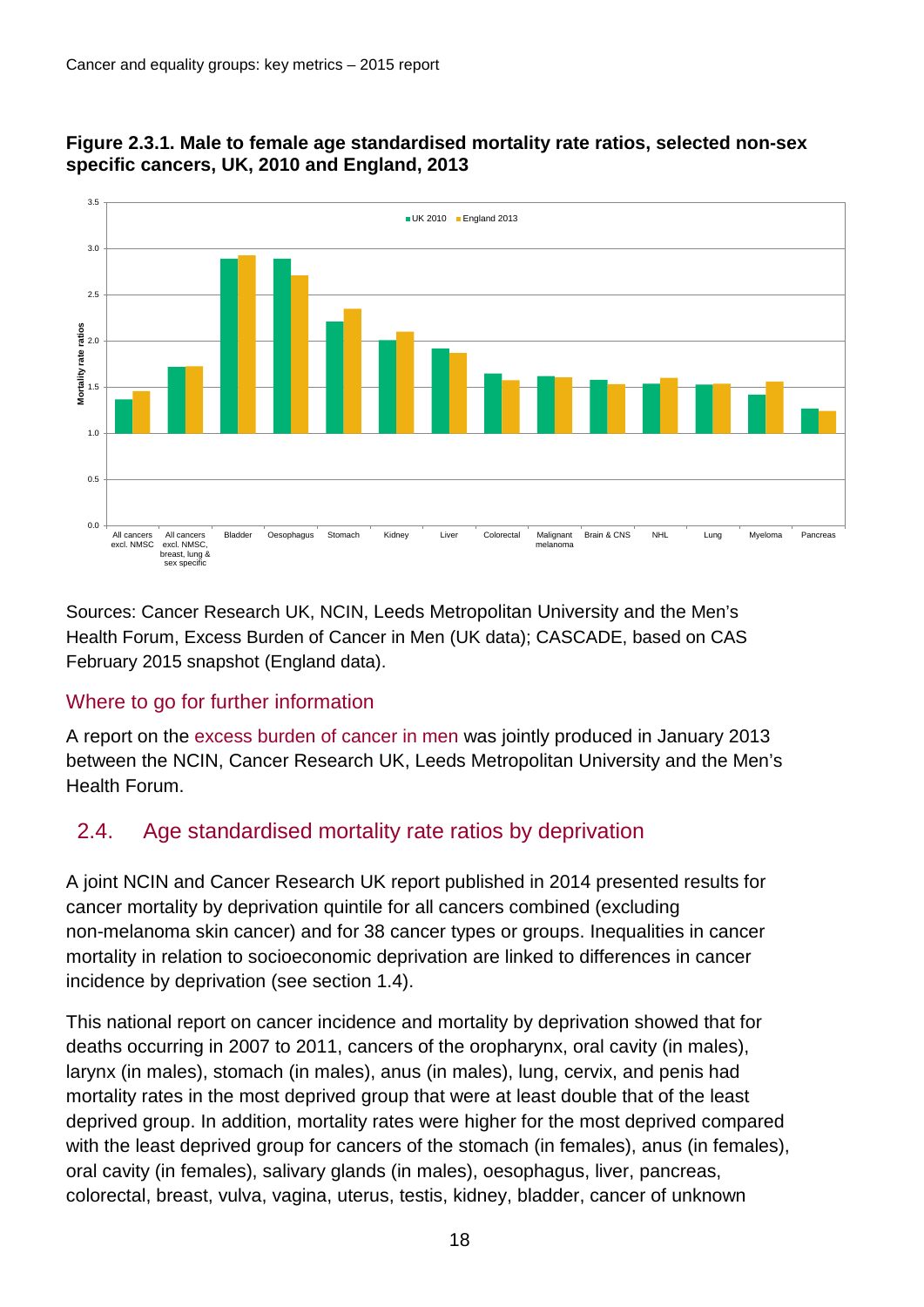primary, Hodgkin lymphoma (in males), non-Hodgkin lymphoma (in females), and chronic myeloid leukaemia (in males). These differences were all statistically significant.

Only malignant melanoma showed higher mortality rates for the least deprived compared with the most deprived group. Breast cancer incidence has an inverse relationship with deprivation, predominantly caused by screening uptake. Higher mortality in the most deprived group for female breast cancer may reflect differences in stage of disease, curative treatment received, and types of breast tumours being diagnosed in different deprivation groups.

#### **Table 2.4.1. Age standardised mortality rates and rate ratios by deprivation and sex, selected cancer types, England, 2007 to 2011**

|                  | <b>ASR</b> least<br>deprived | <b>ASR most</b><br>deprived | <b>Rate</b><br><b>Ratio</b> |
|------------------|------------------------------|-----------------------------|-----------------------------|
| Breast (F)       | 24.6                         | 26.1                        | 1.1                         |
| Colorectal (M)   | 18.5                         | 24.0                        | 1.3                         |
| Colorectal (F)   | 12.1                         | 14.0                        | 1.2                         |
| Lung $(M)$       | 29.6                         | 80.1                        | 2.7                         |
| Lung $(F)$       | 18.6                         | 51.3                        | 2.8                         |
| Prostate         | 23.2                         | 24.0                        | 1.0                         |
| All cancers* (M) | 164.1                        | 262.0                       | 1.6                         |
| All cancers* (F) | 123.7                        | 182.7                       | 1.5                         |

\* Excluding non-melanoma skin cancer (NMSC)

Source: NCIN-CRUK, Cancer by Deprivation in England.

# Where to go for further information

The NCIN-CRUK partnership report on [cancer incidence and mortality by deprivation](http://www.ncin.org.uk/about_ncin/cancer_by_deprivation_in_england) is available from the NCIN website.

# <span id="page-18-0"></span>2.5. Mortality by ethnicity

Given the improved completeness of ethnicity coding for cancer registrations, NCIN will look at the feasibility of including cancer mortality by ethnic group in the future. Currently, national data on cancer mortality by ethnic group are not available.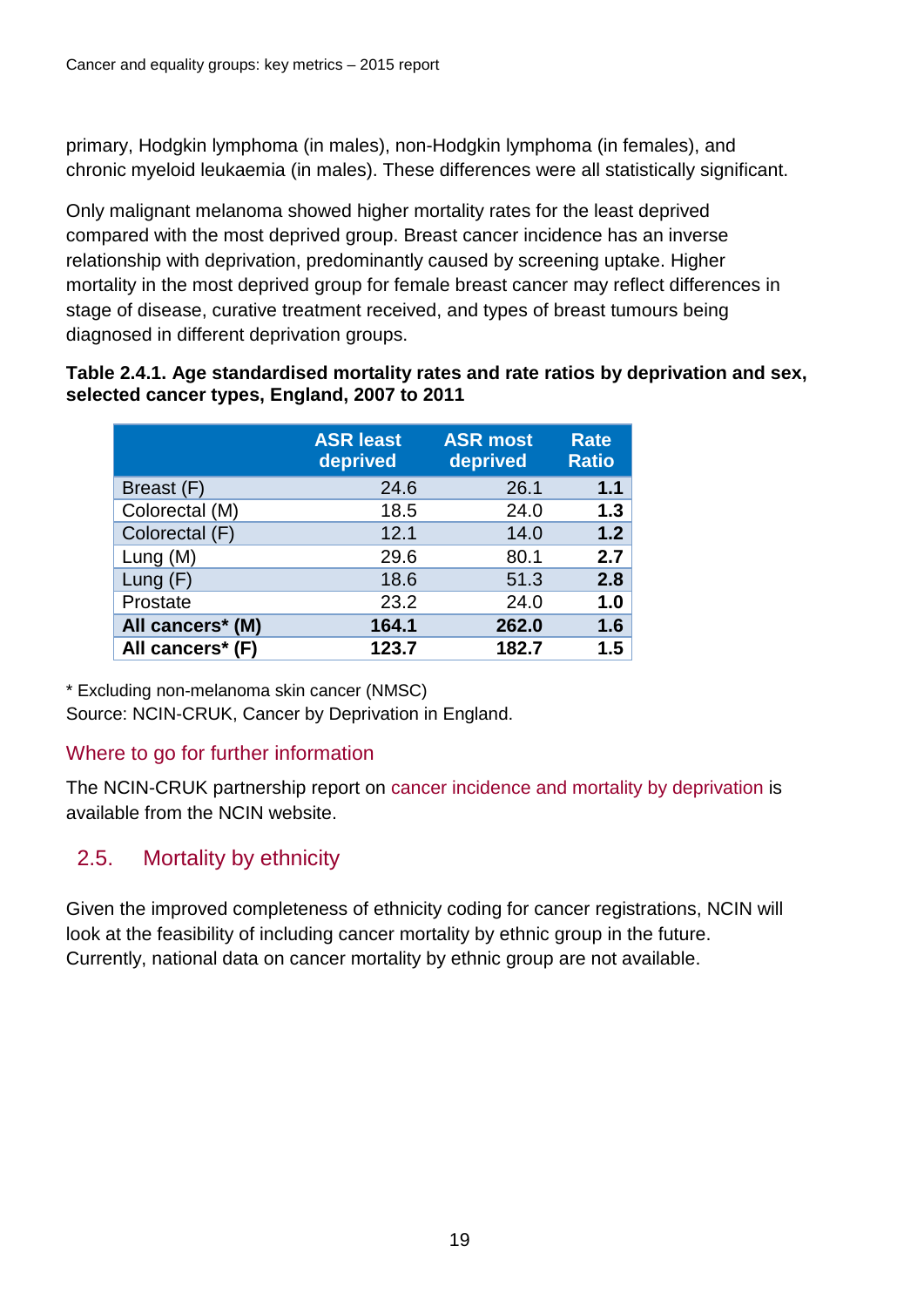# <span id="page-19-0"></span>3. One-year relative survival

# <span id="page-19-1"></span>3.1. One-year relative survival by age

Relative survival by age group highlights the poorer relative survival rates for older cancer patients. [Figure 3.1.1](#page-19-3) shows one-year relative survival for the four main cancers by age group. Those aged 75 or over have significantly poorer survival rates than younger age groups. For some cancer types, such as lung and colorectal cancer, there is also a drop off in survival rates in the 65 to 74 age group.

<span id="page-19-3"></span>



Source: West Midlands Knowledge and Intelligence Team, based on CAS February 2015 snapshot.

#### Where to go for further information

Cancer survival estimates for England are available from a variety of sources, see ['Cancer statistics: availability and location'](http://www.ncin.org.uk/view?rid=2866) for more details.

# <span id="page-19-2"></span>3.2. One-year relative survival by sex

Survival estimates by sex show where inequalities in cancer survival exist. One-year relative survival estimates for a selection of cancer types are shown in [Figure 3.2.1.](#page-20-1) The data show that survival is higher for females than males with lung cancer and malignant melanoma, while male colorectal cancer patients have a better survival than their female counterparts. There was little difference between the sexes in one-year relative survival for patients with non-Hodgkin lymphoma.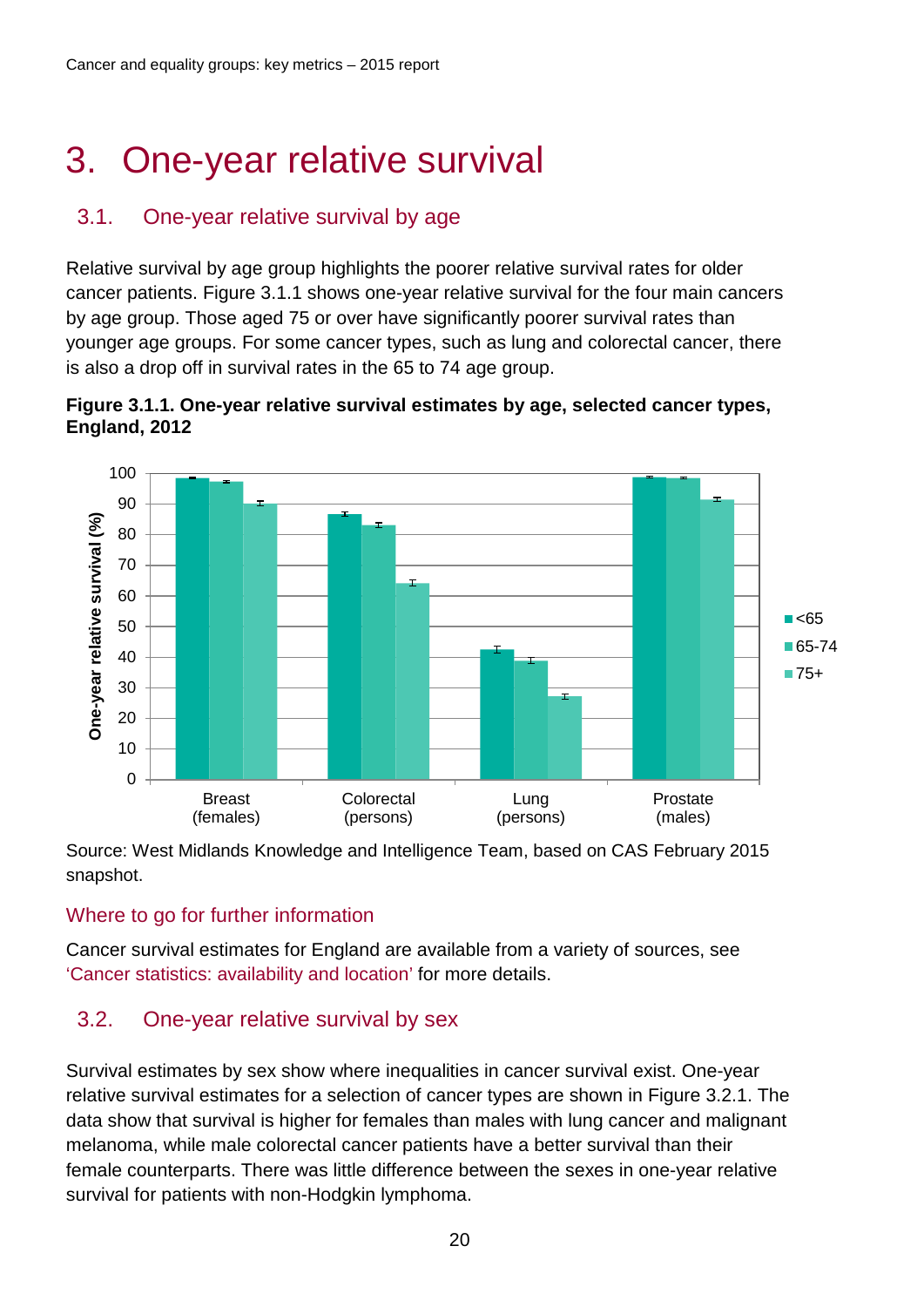

#### <span id="page-20-1"></span>**Figure 3.2.1. One-year age standardised relative survival by sex, selected cancer types, England, 2008 to 2012**

Source: West Midlands Knowledge and Intelligence Team, based on CAS February 2015 snapshot.

#### Where to go for further information

Cancer survival estimates for England are available from a variety of sources, see ['Cancer statistics: availability and location'](http://www.ncin.org.uk/view?rid=2866) for more details.

# <span id="page-20-0"></span>3.3. One-year relative survival by deprivation

One-year relative survival for different deprivation groups are shown for the four main cancers plus ovarian cancer in [Figure 3.3.1.](#page-21-1) Patients resident in more deprived areas have worse survival for colorectal, lung and ovarian cancer, with small differences between the deprivation groups for breast and prostate cancer.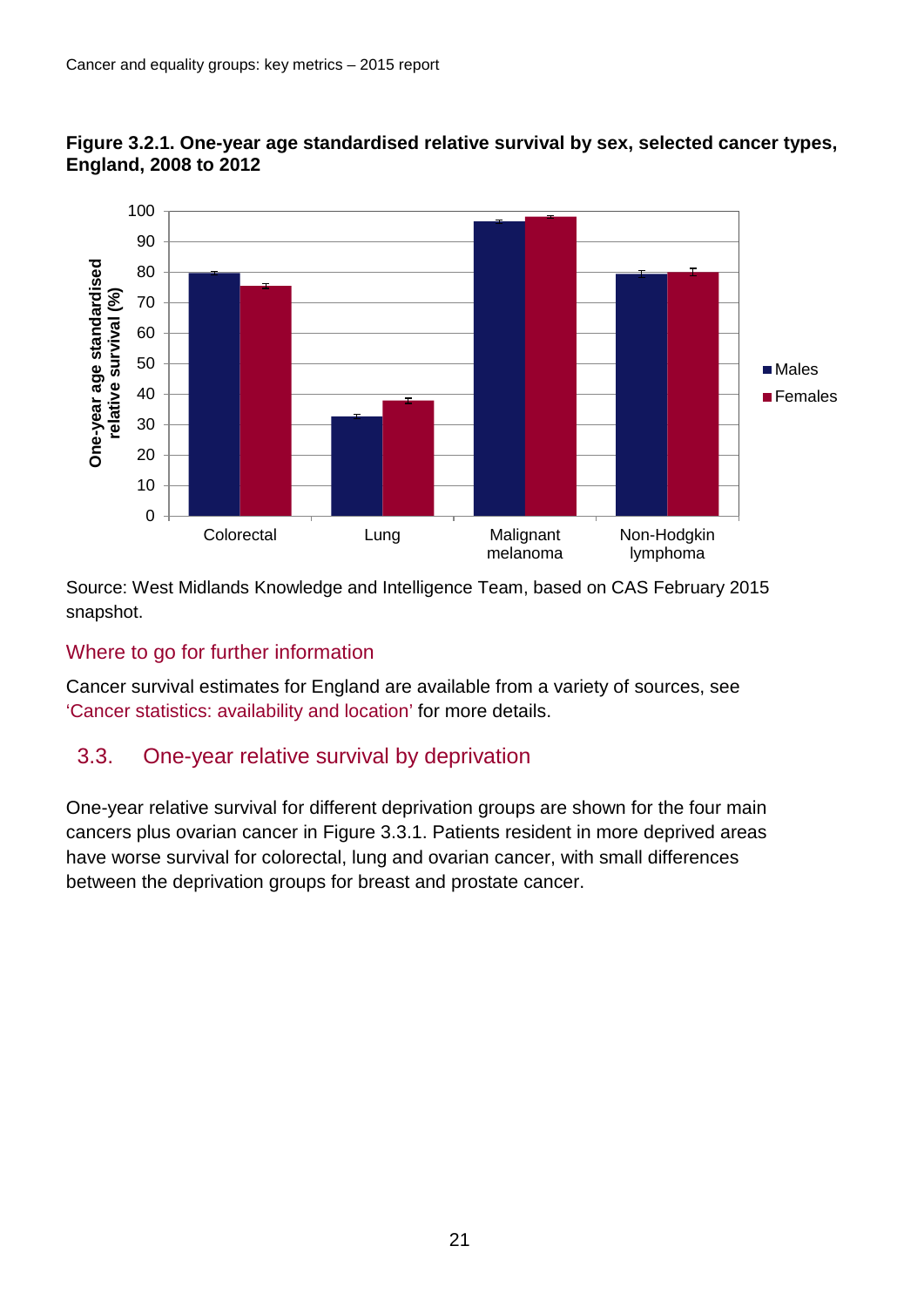<span id="page-21-1"></span>



Source: NCIN, Cancer Survival in England by Stage 2012 - Non-imputed workbook.

#### Where to go for further information

More information on the [Cancer Survival in England by Stage](http://www.ncin.org.uk/publications/survival_by_stage) project can be found on the NCIN website. Other cancer survival estimates for England are available from a variety of sources, see ['Cancer statistics: availability and location'](http://www.ncin.org.uk/view?rid=2866) for more details.

# <span id="page-21-0"></span>3.4. Survival by ethnicity

As we do not have complete ethnicity coding for cancer registrations, survival estimates by ethnic group do not tell a complete picture. While it is possible to calculate survival estimates for patients with known ethnicity, survival for patients with unknown ethnicity has to be calculated separately.

The NCIN publication on [cancer incidence by major ethnic group](http://www.ncin.org.uk/view.aspx?rid=75) did include relative survival estimates for breast, colorectal, lung and prostate cancer, but caution is advised in interpreting these results due to the number of cases with unknown ethnicity. If the ethnicity of the patients from the unknown ethnic group were to be available, relative survival estimates by ethnic group could potentially change and therefore it is currently difficult to draw any conclusions from these estimates.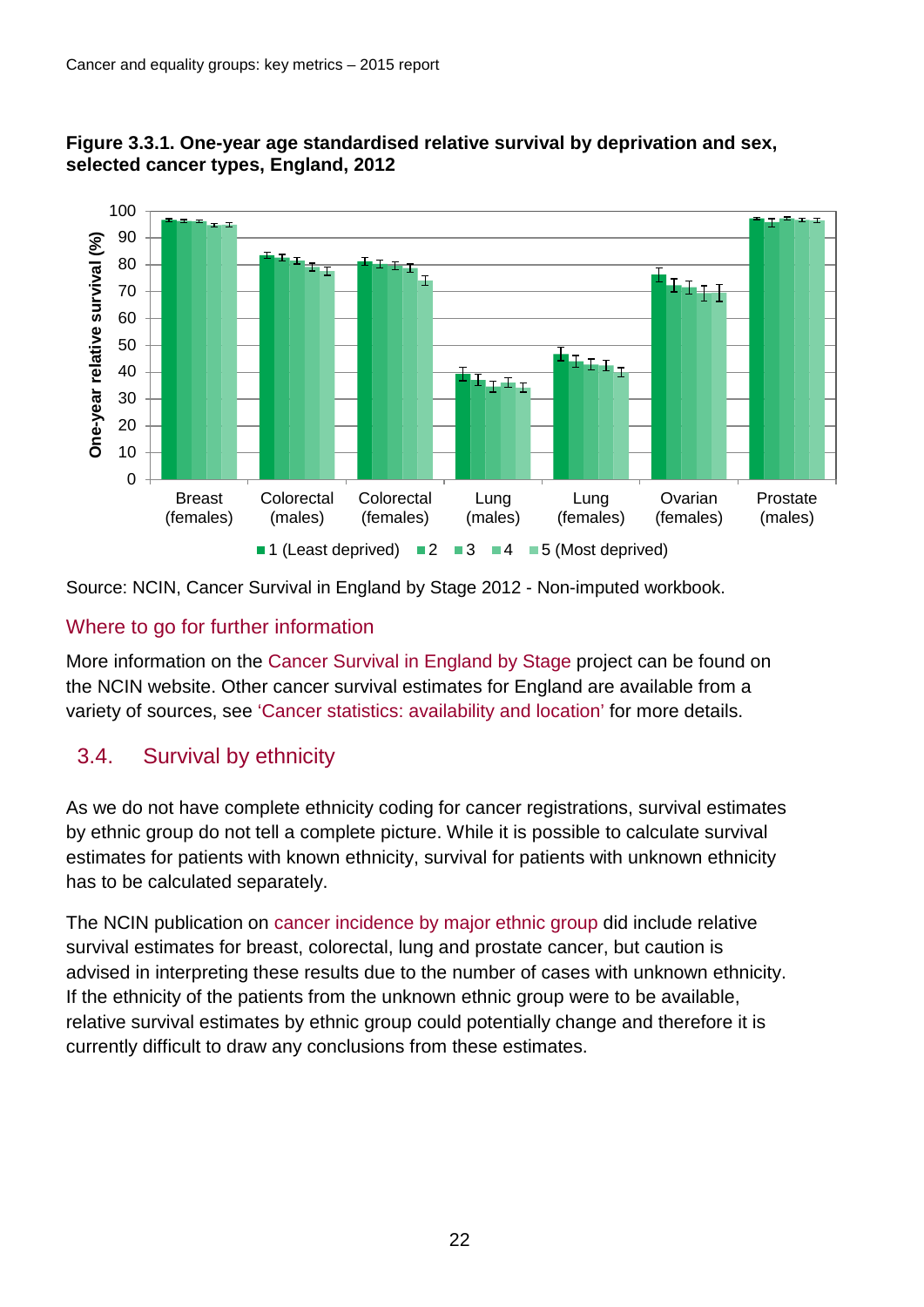# <span id="page-22-0"></span>4. Cancer prevalence

The Macmillan-NCIN UK Cancer Prevalence Project aims to break down, or 'segment', information on the UK cancer survivor population so that there is a more granular understanding of them. The first phase of the project provided information on all malignant cancers combined by: time since diagnosis, age, sex, for the UK and constituent countries, Strategic Clinical Networks (England only) and deprivation (England only). The next phases of the project include segmenting the data by other parameters and by cancer type.

#### Where to go for further information

More information on the project, including posters and datasets, can be found on the [UK](http://www.ncin.org.uk/about_ncin/segmentation)  [Cancer Prevalence Project](http://www.ncin.org.uk/about_ncin/segmentation) section of the NCIN website.

# <span id="page-22-1"></span>4.1. Cancer prevalence in the UK

Cancer prevalence, defined in this section as the number of people diagnosed with cancer in the period specified who were alive at the end of 2010, is another measure of the burden of cancer. Variations in cancer prevalence can help to identify possible inequalities. [Table 4.1.1](#page-22-2) shows the number of people living with and beyond a diagnosis of cancer in different countries within the UK. At the end of 2010 there were over 1.8 million people alive who had been diagnosed with cancer in the previous 20 years. Over a million of these were women.

<span id="page-22-2"></span>

| Table 4.1.1. 20-year all cancer (excluding non-melanoma skin cancer) prevalence of |
|------------------------------------------------------------------------------------|
| those alive at end of 2010 by country and sex, UK, 1991 to 2010                    |

| <b>UK country</b> | <b>Males</b> | <b>Females</b> | <b>Total</b> |
|-------------------|--------------|----------------|--------------|
| England           | 660,616      | 851,862        | 1,512,478    |
| Northern Ireland* | 19,653       | 25,612         | 45,265       |
| Scotland          | 66,288       | 92,129         | 158,417      |
| Wales             | 43,096       | 52,535         | 95,631       |
| <b>Total</b>      | 789,653      | 1,022,138      | 1,811,791    |

\*Northern Ireland data for 1993 to 2010

Source: Macmillan-NCIN, Segmenting the cancer survivor population.

#### Where to go for further information

More information on the [UK Cancer Prevalence Project](http://www.ncin.org.uk/about_ncin/segmentation) can be found on the NCIN website. The [Phase One Cancer Prevalence workbook](http://www.ncin.org.uk/view?rid=2796) shows the number of people living with and beyond a diagnosis of cancer for all cancers combined (excluding nonmelanoma skin cancer) in the UK.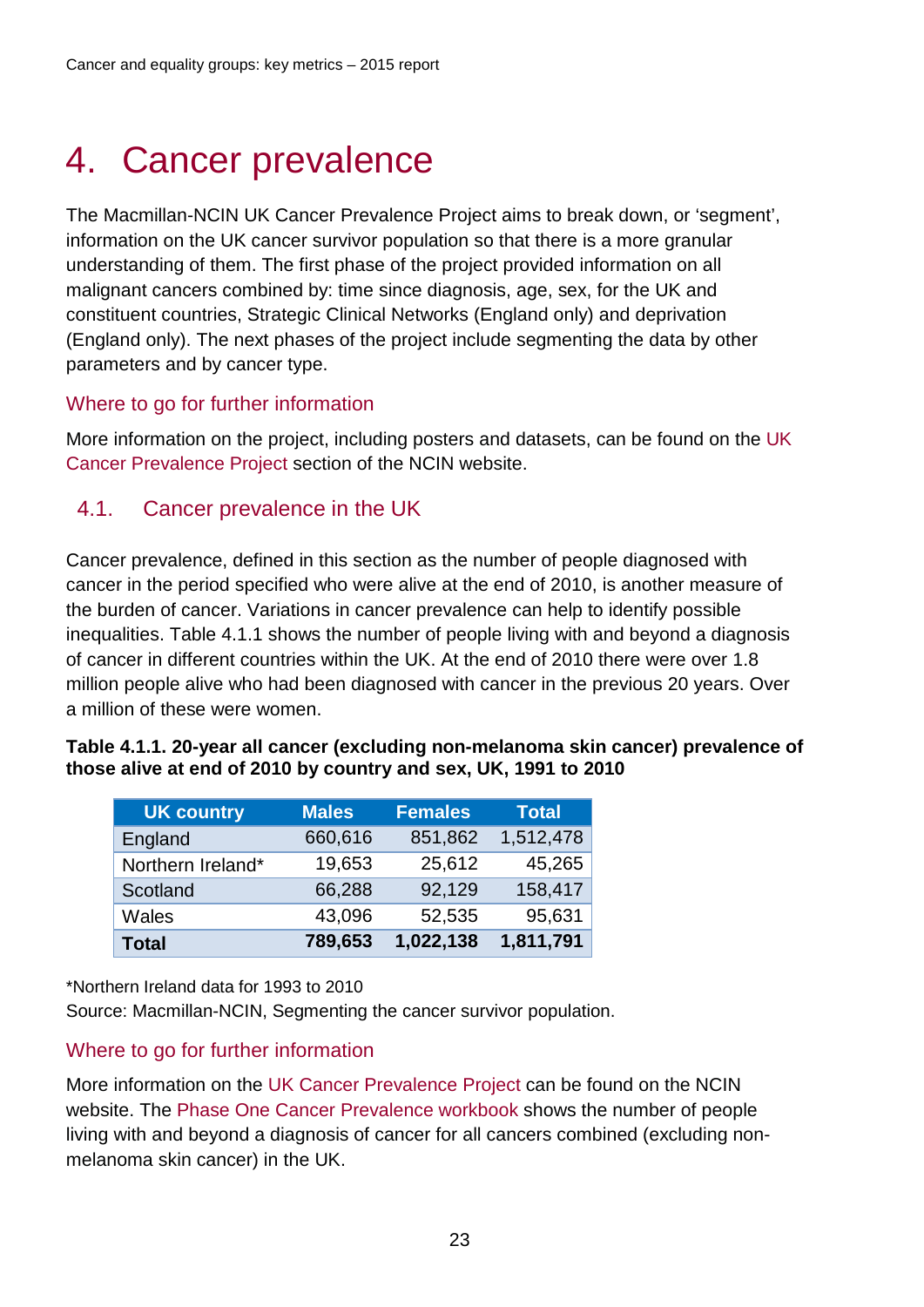# <span id="page-23-0"></span>4.2. Cancer prevalence by age

When examining cancer prevalence by age, it is possible to look at age at the time of diagnosis or age at the end of the period studied. [Figure 4.2.1](#page-23-2) shows the number of people alive following a diagnosis of cancer in the UK by their age in 2010, rather than age at diagnosis. There were just under 600,000 people aged 75 or over, and around 240,000 aged under 50 who had a diagnosis of cancer in the previous 20 years.



<span id="page-23-2"></span>**Figure 4.2.1. Persons living with cancer by time since diagnosis and age at end of 2010, UK, 1991 to 2010**

Source: Macmillan-NCIN, Segmenting the cancer survivor population.

#### Where to go for further information

More information on the [UK Cancer Prevalence Project](http://www.ncin.org.uk/about_ncin/segmentation) can be found on the NCIN website. The [Phase One Cancer Prevalence workbook](http://www.ncin.org.uk/view?rid=2796) shows the number of people living with and beyond a diagnosis of cancer for all cancers combined (excluding nonmelanoma skin cancer) in the UK.

# <span id="page-23-1"></span>4.3. Cancer prevalence by sex

In the UK in 2010 there were more females alive with cancer than males [\(Figure 4.3.1\)](#page-24-1). The difference in the number of people in each time since diagnosis group increased the longer ago the patients were diagnosed. Similar numbers of males and females were diagnosed within a year, but there were more than twice as many females who had been diagnosed between 15 and 20 years prior to 2010. This may partly be due to the differences in the type of cancer males and females are diagnosed with.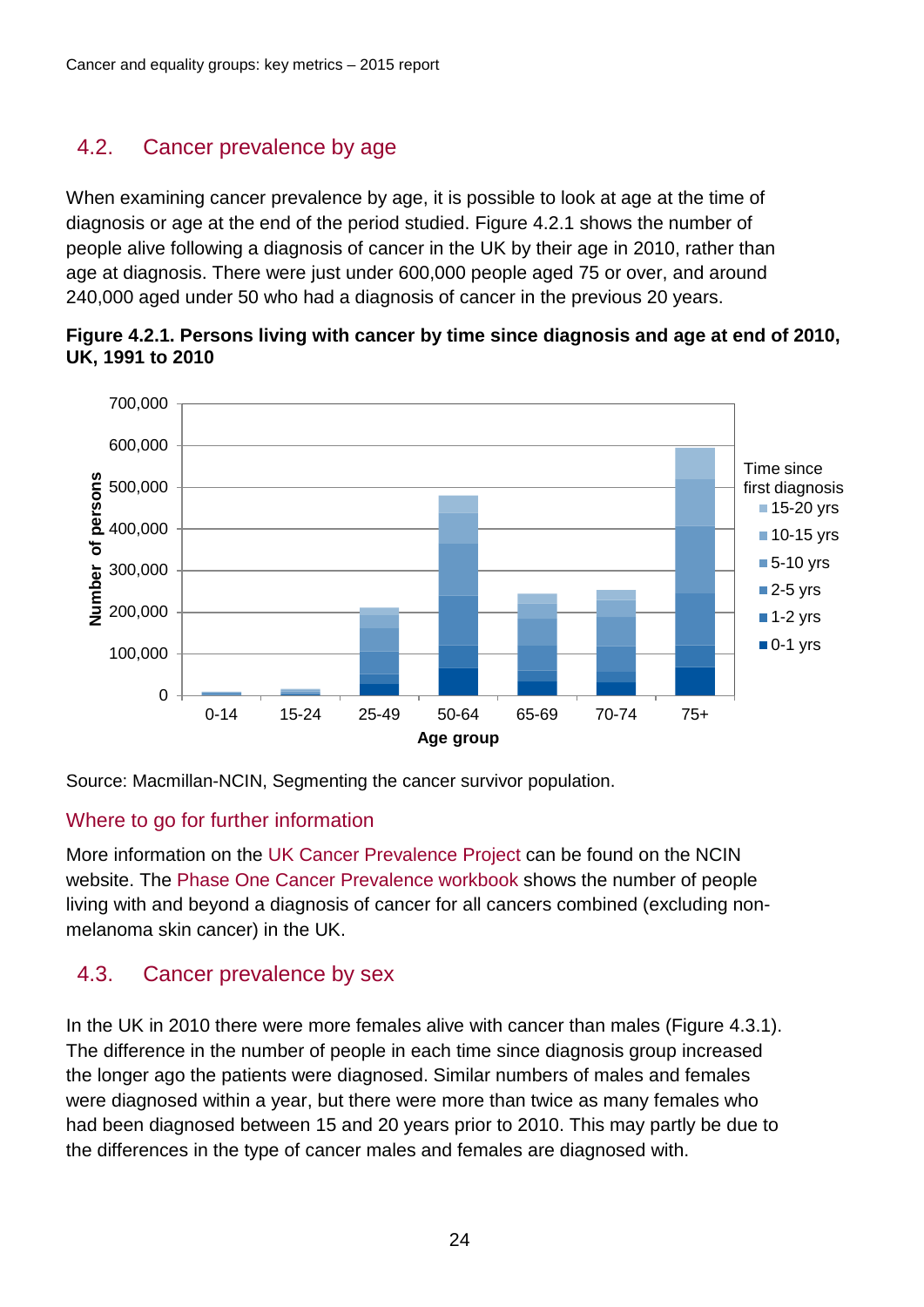

<span id="page-24-1"></span>

Source: Macmillan-NCIN, Segmenting the cancer survivor population.

#### Where to go for further information

More information on the [UK Cancer Prevalence Project](http://www.ncin.org.uk/about_ncin/segmentation) can be found on the NCIN website. The [Phase One Cancer Prevalence workbook](http://www.ncin.org.uk/view?rid=2796) shows the number of people living with and beyond a diagnosis of cancer for all cancers combined (excluding nonmelanoma skin cancer) in the UK.

# <span id="page-24-0"></span>4.4. Cancer prevalence by deprivation

[Figure 4.4.1](#page-25-1) shows the number of people alive in England by deprivation quintile at time of diagnosis. As many cancers are more commonly diagnosed in more deprived areas (see section [1.4\)](#page-11-0), the lower numbers of people in the more deprived groups partially reflect the worse survival for these patients (see section [3.3\)](#page-20-0).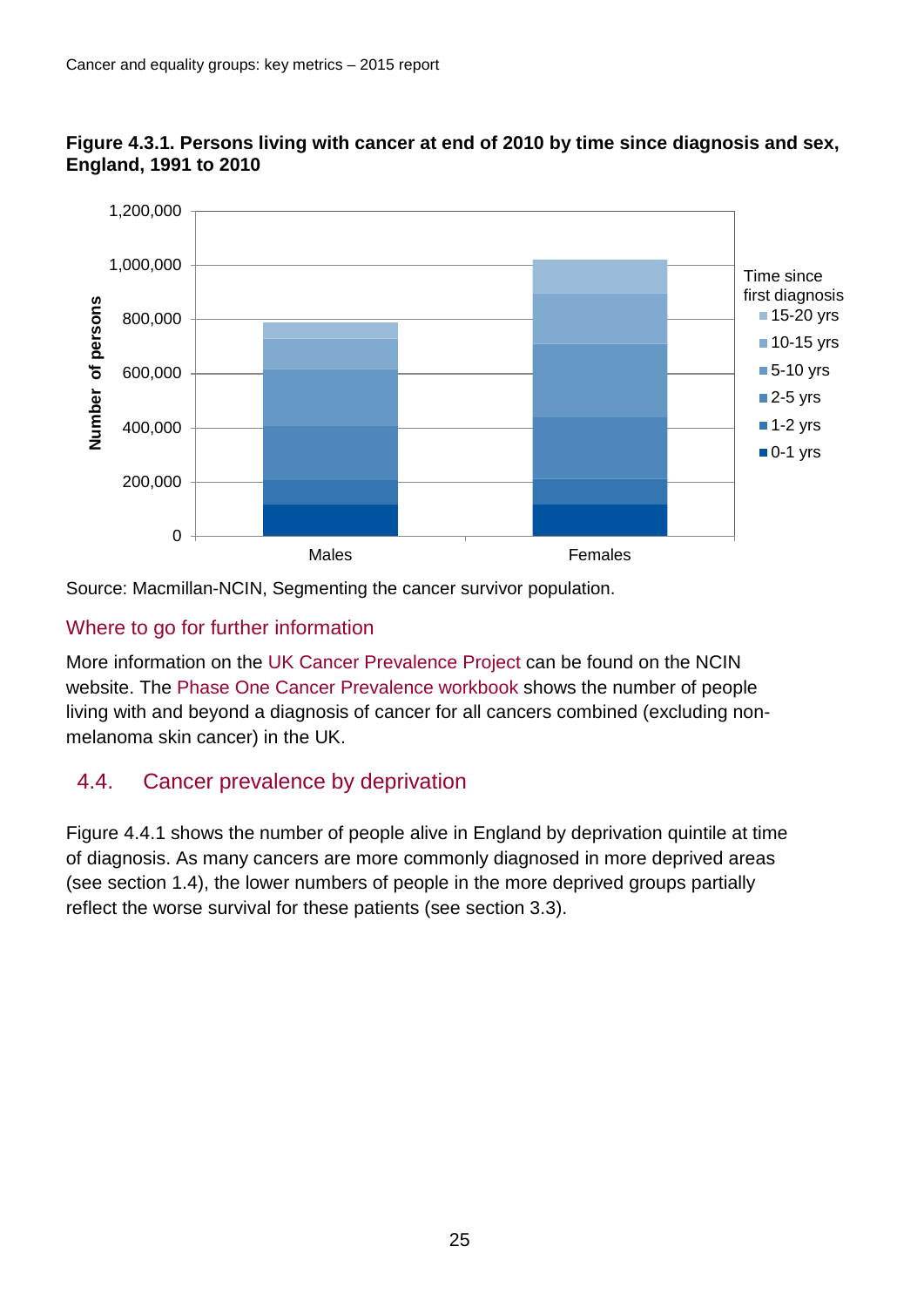

<span id="page-25-1"></span>**Figure 4.4.1. Persons living with cancer at end of 2010 by time since diagnosis and deprivation, England, 2001 to 2010**

Source: Macmillan-NCIN, Segmenting the cancer survivor population.

#### Where to go for further information

More information on the [UK Cancer Prevalence Project](http://www.ncin.org.uk/about_ncin/segmentation) can be found on the NCIN website. The [Phase One Cancer Prevalence workbook](http://www.ncin.org.uk/view?rid=2796) shows the number of people living with and beyond a diagnosis of cancer for all cancers combined (excluding nonmelanoma skin cancer) in the UK.

# <span id="page-25-0"></span>4.5. Cancer prevalence by ethnicity

As ethnicity has historically been poorly recorded for cancer registrations (see section [5\)](#page-26-0), it is not possible to assign an ethnic group to all patients, particularly those diagnosed in an earlier period. This means it is not yet possible to assess 10- or 20-year cancer prevalence by ethnicity.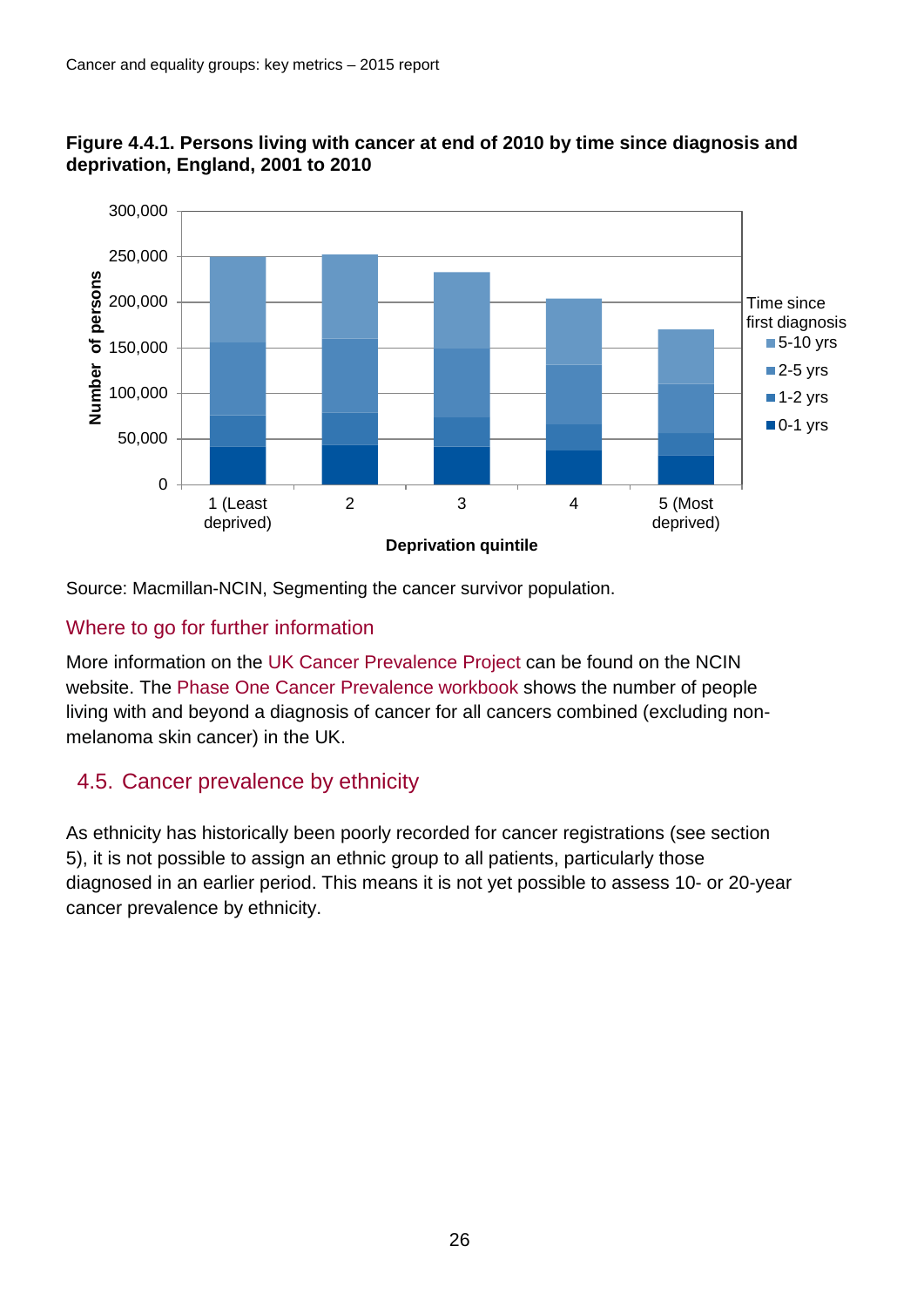# <span id="page-26-0"></span>5. Ethnicity coding compliance

# <span id="page-26-1"></span>5.1. The proportion of cancer patients who have an ethnicity record

The completeness of ethnicity coding is vital to understanding more about the impact of cancer on different ethnic groups. Some differences in incidence rates between groups, such as in colorectal cancer, are linked to genetic factors, while others may be linked to lifestyle and diet. In order to understand more about differences between ethnic groups and to be able to look at survival by ethnic group with more confidence, we need to ensure that the recording of ethnicity improves within trusts.

Ethnicity recording has been improving. For newly diagnosed cancers diagnosed in 2002 to 2006, 76% had a self-reported ethnicity derived from Hospital Episode Statistics (HES). For tumours diagnosed in 2008 to 2010, this had initially risen to 86% of records having an ethnic group assigned from HES. In 2013, the process for obtaining HES data to link to cancer registrations changed, with agreement from the Confidentiality Advisory Group. As a result, the proportion of registrations in 2008 to 2010 with an assigned ethnicity is now 95%. Ethnicity is assigned by linking cancer registrations with admitted care HES, outpatient HES, Accident and Emergency (A&E) HES, and also from information collected for cancer registration purposes. Of the proportion of records with no ethnic group assigned, the majority did not have ethnicity recorded in HES rather than there being no link to hospital episodes.

|                  | <b>White</b> | <b>Asian</b> | <b>Black</b> | <b>Chinese</b> | <b>Mixed</b> | <b>Other</b> | <b>Unknown</b> |
|------------------|--------------|--------------|--------------|----------------|--------------|--------------|----------------|
| Breast (F)       | 90.2%        | 2.2%         | 1.5%         | 0.2%           | 0.3%         | 0.8%         | 4.8%           |
| Colorectal (M)   | 92.8%        | 1.4%         | 1.1%         | 0.2%           | 0.2%         | 0.5%         | 3.8%           |
| Colorectal (F)   | 91.9%        | 1.2%         | 1.2%         | 0.2%           | 0.2%         | 0.6%         | 4.8%           |
| Lung $(M)$       | 90.6%        | 1.3%         | 0.9%         | 0.2%           | 0.2%         | 0.6%         | 6.2%           |
| Lung $(F)$       | 91.7%        | 0.6%         | 0.5%         | 0.1%           | 0.2%         | 0.6%         | 6.4%           |
| Prostate         | 89.9%        | 1.4%         | 2.9%         | 0.1%           | 0.3%         | 0.6%         | 4.8%           |
| All cancers* (M) | 90.7%        | 1.7%         | 1.7%         | 0.2%           | 0.3%         | 0.7%         | 4.9%           |
| All cancers* (F) | 90.4%        | 1.9%         | 1.3%         | 0.2%           | 0.3%         | 0.8%         | 5.2%           |

| Table 5.1.1. Proportion of newly diagnosed cases by ethnicity and sex, selected cancer |  |
|----------------------------------------------------------------------------------------|--|
| types England, 2008 to 2010                                                            |  |

\* Excluding non-melanoma skin cancer (NMSC) Source: NCIN, calculated March 2014.

#### Where to go for further information

These data are calculated from the [National Cancer Data Repository](http://www.ncin.org.uk/collecting_and_using_data/national_cancer_data_repository/default.aspx) (NCDR) for this report.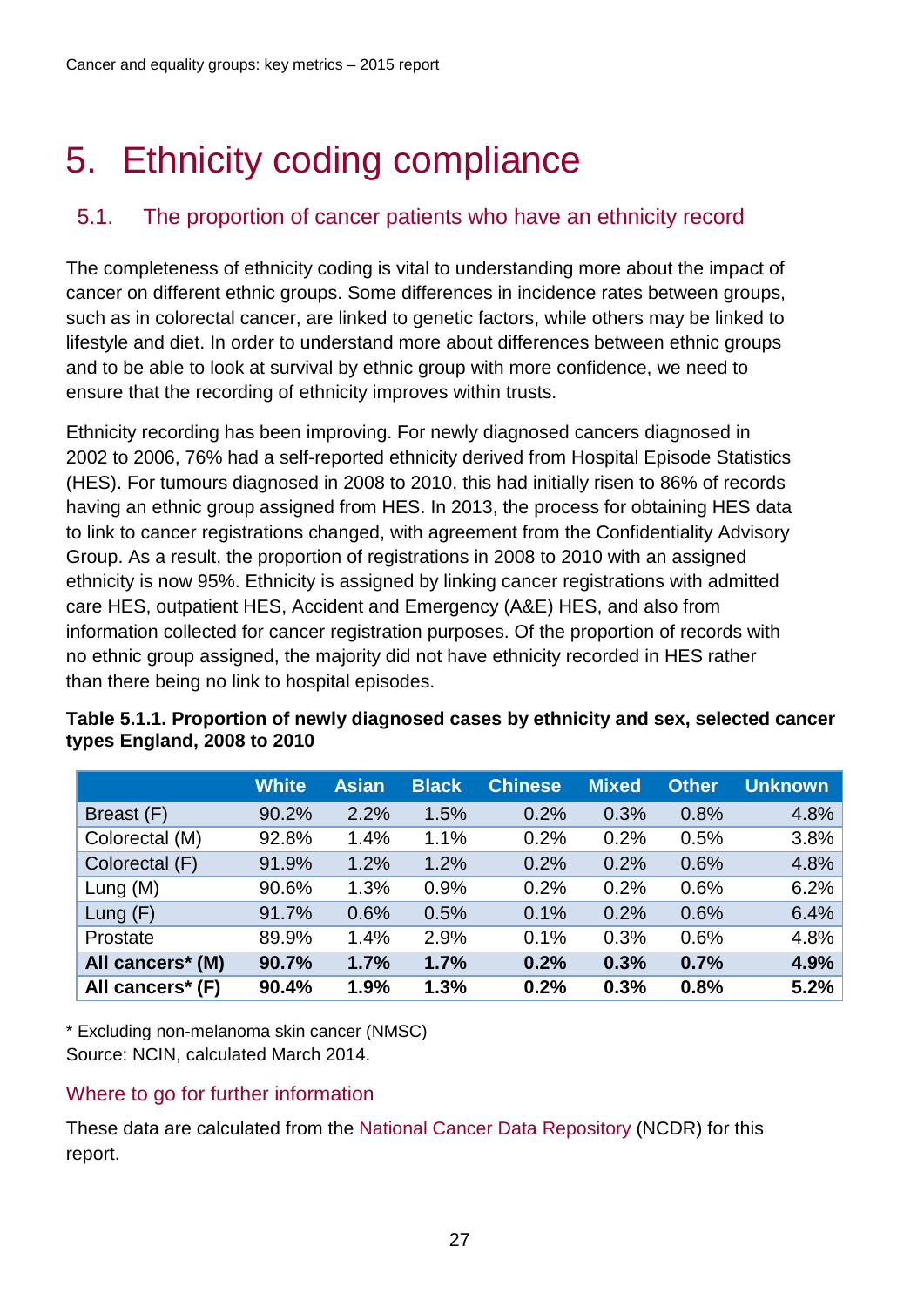# <span id="page-27-0"></span>5.2. Completeness of ethnicity in HES data linked to cancer registrations

In 2004/05, around 24% of finished consultant episodes in admitted care HES (inpatient and day cases) had an unknown ethnic group. For finished consultant episodes in 2009/10 this had fallen to less than 9% of episodes not having an ethnicity code recorded; a big improvement over the five year period.

For HES data linked to cancer registrations (a subset of HES), a similar improvement has been seen in the completeness of ethnicity. [Table 5.2.1](#page-27-1) shows the distribution of ethnicity in admitted patient care records from 2012. Complete coding of ethnicity in HES enables us to produce national analyses by ethnic group. The lack of ethnicity information has prevented analysis by this equality group historically, but improvements are leading to us being able to understand how different cancers affect different ethnic groups so that relevant messages can be conveyed to the right populations.

#### <span id="page-27-1"></span>**Table 5.2.1. Proportion of admitted patient care HES episodes by ethnicity, England, 2012**

|                                                     |  |  |  | White Mixed Asian Black Chinese Other Unknown |
|-----------------------------------------------------|--|--|--|-----------------------------------------------|
| <b>2012 Episodes</b> 86.8% 0.5% 2.8% 2.4% 0.2% 1.0% |  |  |  | $6.3\%$                                       |

Source: NCIN, reproduced with permission from the Health and Social Care Information Centre.

See also [Figure 5.3.1](#page-28-1) for completeness of ethnicity by trust for episodes in 2012.

Outpatient and A&E data were linked to cancer registrations for the first time in 2013. [Table 5.2.2](#page-27-2) shows the improvement of ethnicity coding in these datasets over the last three years for which data were available. This improved completeness contributes greatly to an ethnicity being able to be assigned to a cancer registration and enhances the opportunity for ethnic group to be standard reporting group for all cancer analyses.

#### <span id="page-27-2"></span>**Table 5.2.2. Completeness of ethnicity recording in outpatient, and accident and emergency HES records linked to cancer registrations, England, 2010 to 2012**

|                                           |                   | 2010 2011 2012    |  |
|-------------------------------------------|-------------------|-------------------|--|
| <b>Outpatient HES records</b>             |                   | 38.3% 72.8% 93.7% |  |
| <b>Accident and Emergency HES records</b> | 31.5% 64.8% 85.5% |                   |  |

Source: NCIN, reproduced with permission from the Health and Social Care Information Centre.

#### Where to go for further information

More information on HES, including descriptions and publications, can be found on the [Health and Social Care Information Centre](http://www.hesonline.nhs.uk/Ease/servlet/ContentServer?siteID=1937&categoryID=171) website.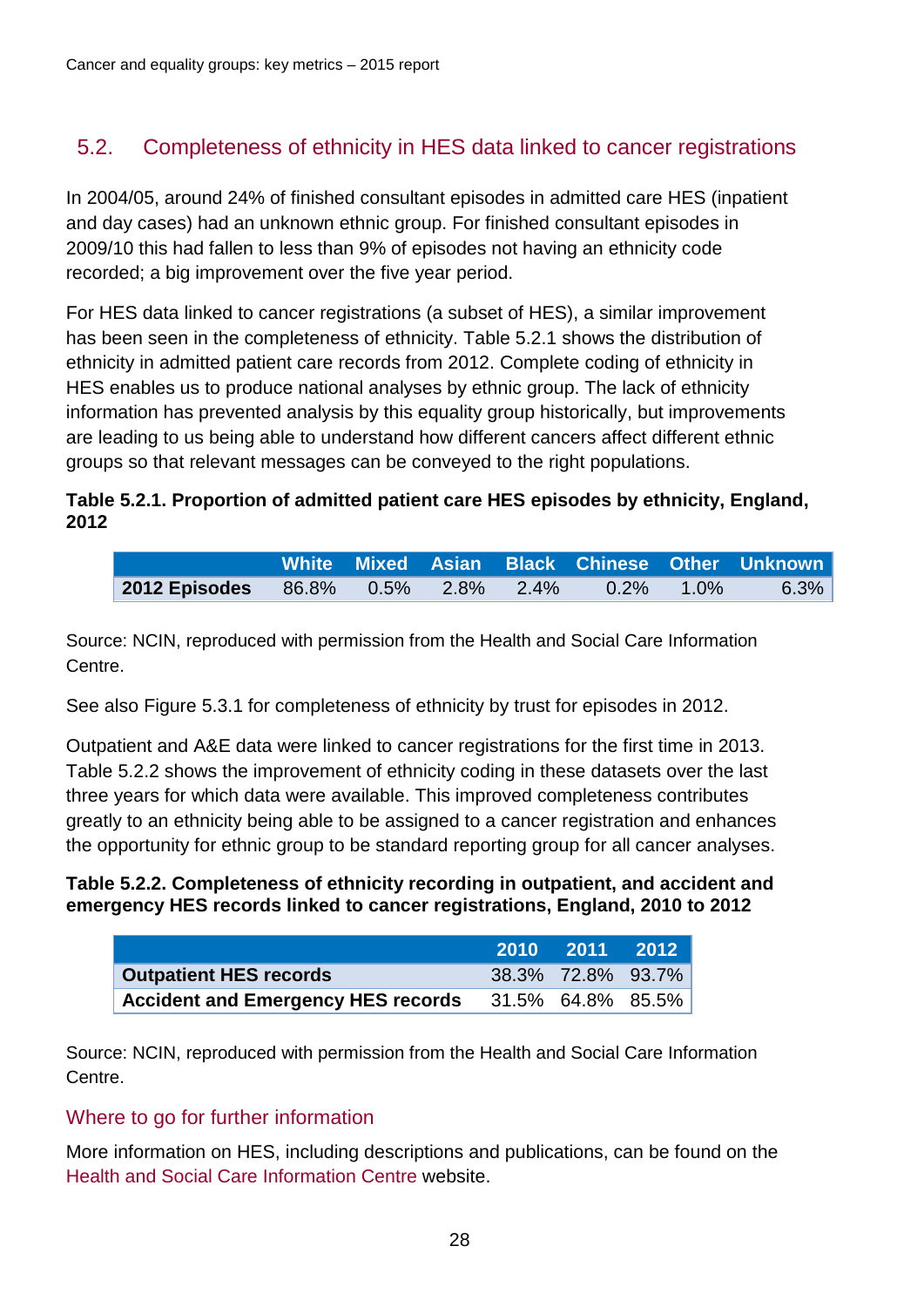# <span id="page-28-0"></span>5.3. Completeness of ethnicity in HES data linked to cancer registrations by trust

For cancer registrations, HES are received for both people with a registered tumour and for people in HES with a diagnosis code of a neoplasm. The proportion of episodes with a complete ethnicity recording in 2012 varies greatly by trust, with six trusts having a completeness of less than 50% (marked as outliers in [Figure 5.3.1\)](#page-28-1). This excludes any trust with less than ten episodes submitted (six trusts). The median completeness is 95%.

#### <span id="page-28-1"></span>**Figure 5.3.1. Completeness of ethnicity recording by trust, admitted patient care HES data for cancer registrations or people with a diagnosis of a neoplasm within HES, England, 2012**



 $\times$  represents a trust with <50% of registrations with ethnicity recorded but more than 10 episodes

Source: NCIN, reproduced with permission from the Health and Social Care Information Centre.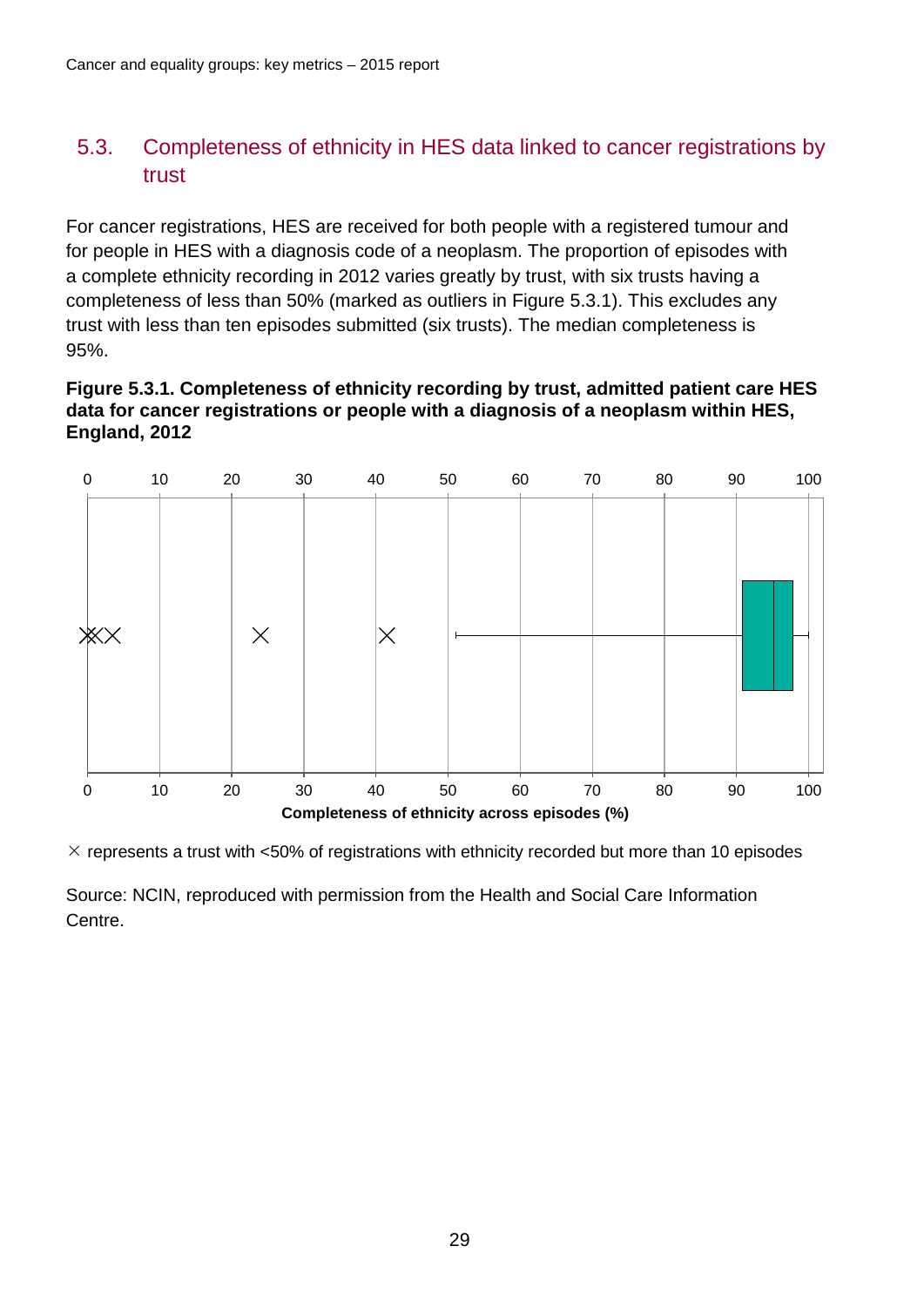# <span id="page-29-0"></span>6. Cancer screening programmes

# <span id="page-29-1"></span>6.1. Cervical screening coverage by age

Cervical screening is an important way of preventing cancers as well as catching them at an early stage. Women aged 25 to 49 are invited every three years while those aged 50 to 64 are invited every five years. Coverage is defined as the percentage of women in a population eligible for screening at a given point in time who were screened adequately within a specified period. [Figure 6.1.1](#page-29-3) shows the coverage for different age groups within their appropriate invitation period. Coverage is lowest in the youngest age group and highest in the 50 to 54 group.

<span id="page-29-3"></span>



Source: Health and Social Care Information Centre KC53 (Parts A2 and A3)

#### Where to go for further information

Further information on cervical screening is also available from the [NHS cervical](http://www.cancerscreening.nhs.uk/cervical/index.html)  [screening programme](http://www.cancerscreening.nhs.uk/cervical/index.html) and the Health [and Social Care Information Centre](http://www.hscic.gov.uk/catalogue/PUB15968) websites.

# <span id="page-29-2"></span>6.2. Breast cancer screening uptake by age

Women aged 50 to 70 are offered free breast screening every three years. Currently, an extension is being phased into the screening programme that will extend the age range to people aged between 47 and 73. Women aged over the age limit are encouraged to make their own appointments. Uptake is defined as the percentage of women invited in the year who were screened adequately within six months of the invitation.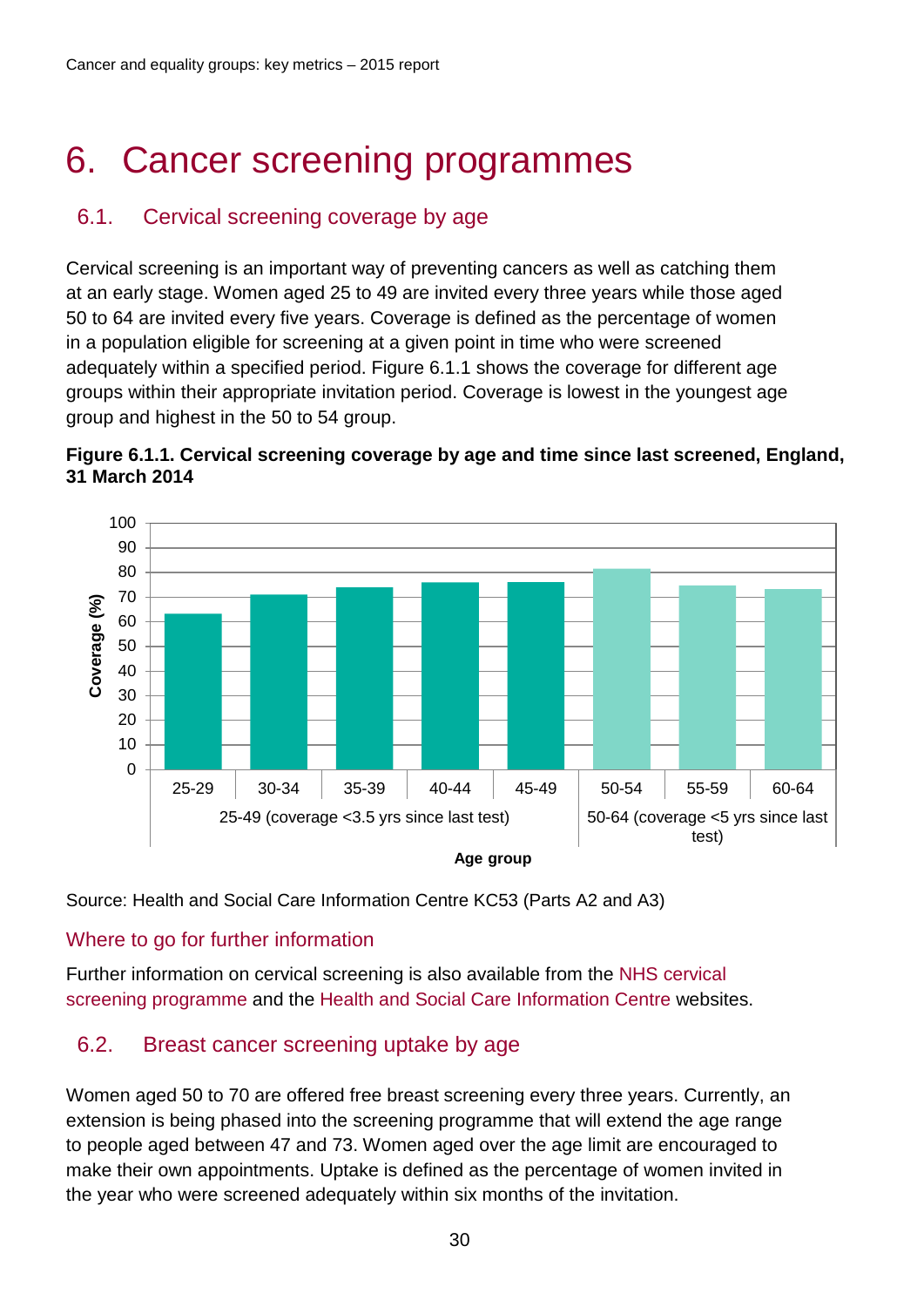[Figure 6.2.1](#page-30-1) shows screening uptake for different age groups in England. Screening uptake generally increases with age until women aged between 60 and 70, and is lower in 71 to 74 year olds. Much of this will be due to the changing age range of women routinely invited for screening appointments. As women are invited every three years, a woman may not receive her first invitation until the age of 53, however, women aged 50 to 52 currently have a very similar level of uptake as those aged 53 to 54.



<span id="page-30-1"></span>**Figure 6.2.1. Breast screening uptake by age, England, 2013/14**

Source: Health and Social Care Information Centre, KC62 (Part 1, Tables A to D).

# Where to go for further information

 $\overline{a}$ 

The [NHS breast screening website](http://www.cancerscreening.nhs.uk/breastscreen/index.html) contains information and usage statistics of the breast cancer screening programme, along with the [Health and Social Care Information](http://www.hscic.gov.uk/pubs/brstscreen1314)  [Centre](http://www.hscic.gov.uk/pubs/brstscreen1314) website.

# <span id="page-30-0"></span>6.3. Bowel screening uptake by age and sex

Bowel cancer screening was originally offered to people aged 60 to 69, although an extension to invite people up to their  $75<sup>th</sup>$  birthday began in 2008. In 2013/14, screening uptake was slightly higher amongst females than males in the 60 to 69 age group [\(Figure 6.3.1\)](#page-31-1). There was very little difference in uptake between males and females aged 70 to 74. The Routes to Diagnosis project (see section [7\)](#page-32-0) showed that for patients diagnosed in 2006 to 2010, one-year relative survival estimate for patients presenting through the screened route was higher than for any other route and the difference was statistically significant.<sup>[2](#page-30-2)</sup>

<span id="page-30-2"></span><sup>2</sup> Routes to diagnosis [http://www.ncin.org.uk/publications/routes\\_to\\_diagnosis](http://www.ncin.org.uk/publications/routes_to_diagnosis)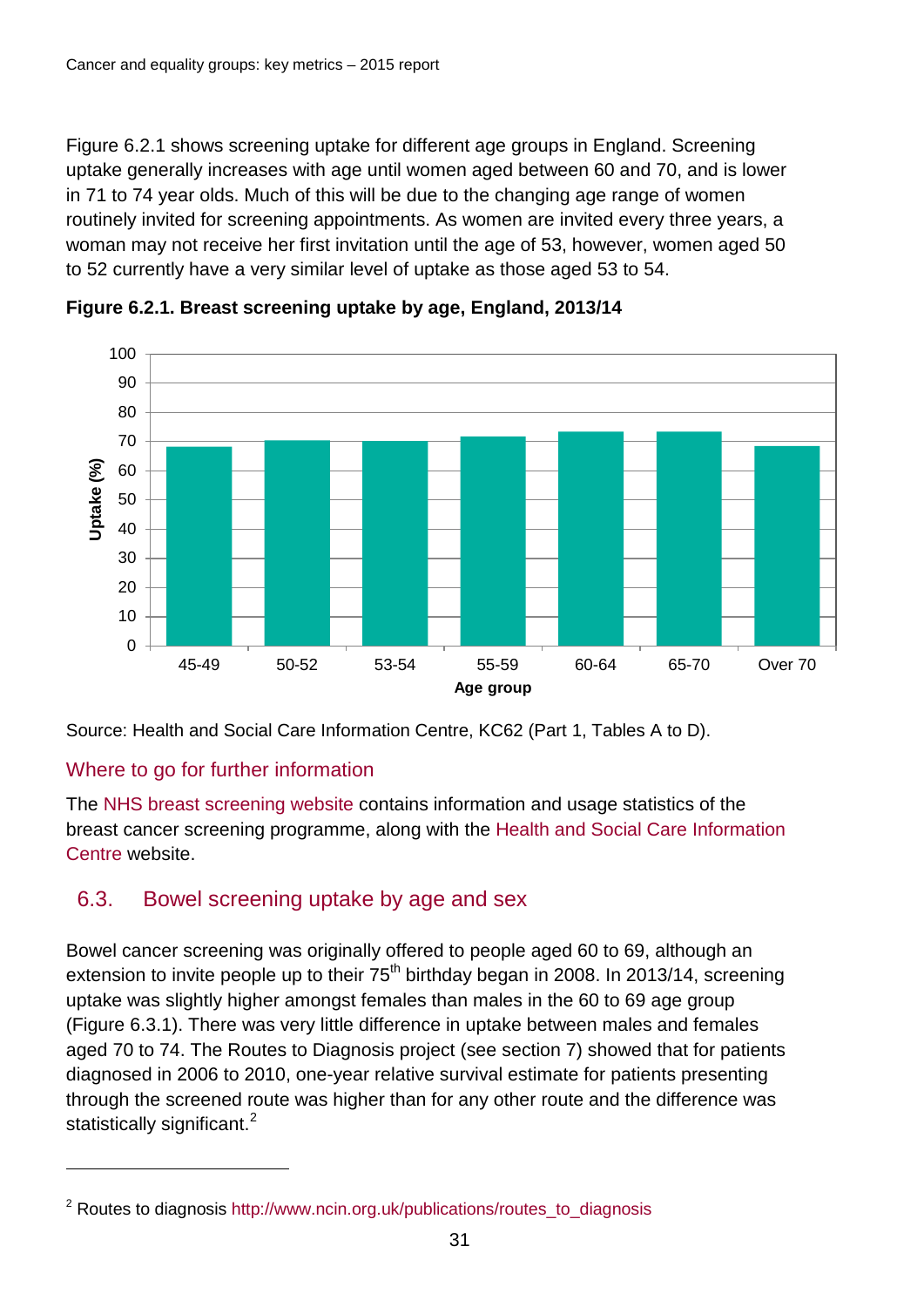

#### <span id="page-31-1"></span>**Figure 6.3.1. Bowel cancer screening uptake by age and sex, England, 2013/2014**

Source: NHS Cancer Screening Programme, OBIEE reporting system 11g 08/05/2015.

#### Where to go for further information

Further information on the bowel cancer screening programme is available from the [NHS bowel cancer screening programme webiste.](http://www.cancerscreening.nhs.uk/bowel/index.html) The Cancer Screening Programmes' national office can be contacted via [info@cancerscreening.nhs.uk.](mailto:info@cancerscreening.nhs.uk)

# <span id="page-31-0"></span>6.4. Screening uptake by deprivation and ethnicity

While assessing screening uptake by deprivation should be straightforward, as deprivation is measured based on postcode of residence, it is not routinely reported. Calculating uptake be ethnicity is more difficult, as knowing the ethnicity of people invited for screening, who then do not attend relies on ethnicity information recorded by GPs and linked to screening services data.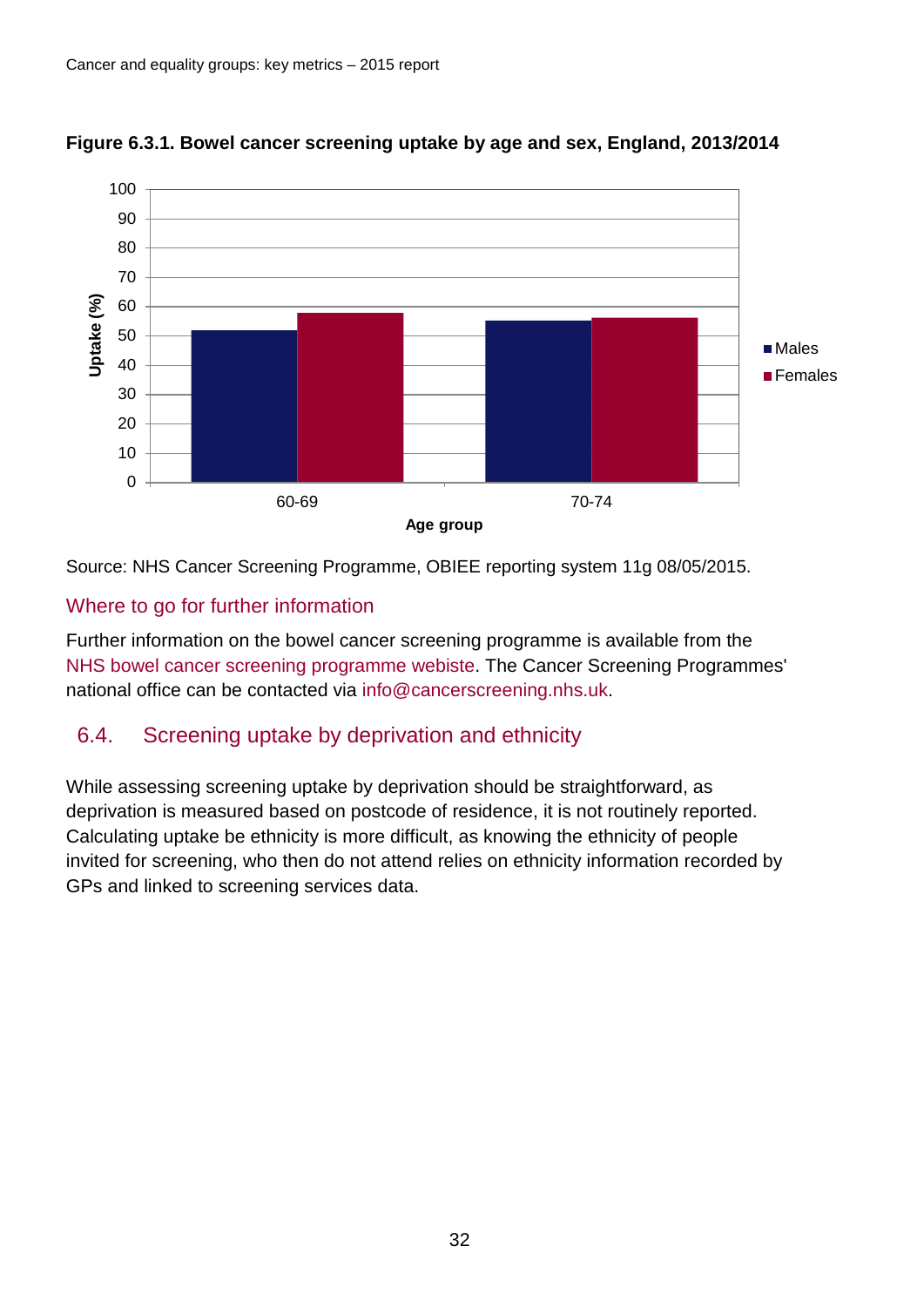# <span id="page-32-0"></span>7. Routes to Diagnosis

The Routes to Diagnosis project determined how each patient presented to secondary care on their way to being diagnosed with cancer. Emergency presentations are defined as a combination of an emergency route via A&E, emergency GP referral, emergency transfer, emergency consultant outpatient referral, emergency admission or attendance. Other routes include the two week wait route, GP referral, inpatient elective and other outpatient. Relative survival estimates were also calculated, showing that patients diagnosed through the emergency presentation route have the poorest survival.

# <span id="page-32-1"></span>7.1. Proportion of emergency presentations by age

The proportions of patients who present through the emergency route in each age group for female breast, colorectal, lung and prostate cancer are shown in [Figure 7.1.1.](#page-32-2) Very low proportions of breast and prostate cancers are diagnosed through the emergency route in patients aged under 80 years, with the proportion increasing with age, and being highest in the 85 and older group. The 60 to 69 age group have the lowest proportion of emergency presentations in the colorectal cancer group, which is likely to be influenced by the introduction of the bowel cancer screening programme in 2006. The highest proportions of emergency presentations are again seen in the oldest age groups. Of the cancer types examined here, lung cancer patients have the highest proportions of emergency presentations (38% overall). The proportion increases with age, and 57% of patients aged 85 or older were diagnosed through this route.



<span id="page-32-2"></span>**Figure 7.1.1. Proportion of emergency presentations by age, England, 2006 to 2010**

Source: NCIN, Routes to Diagnosis.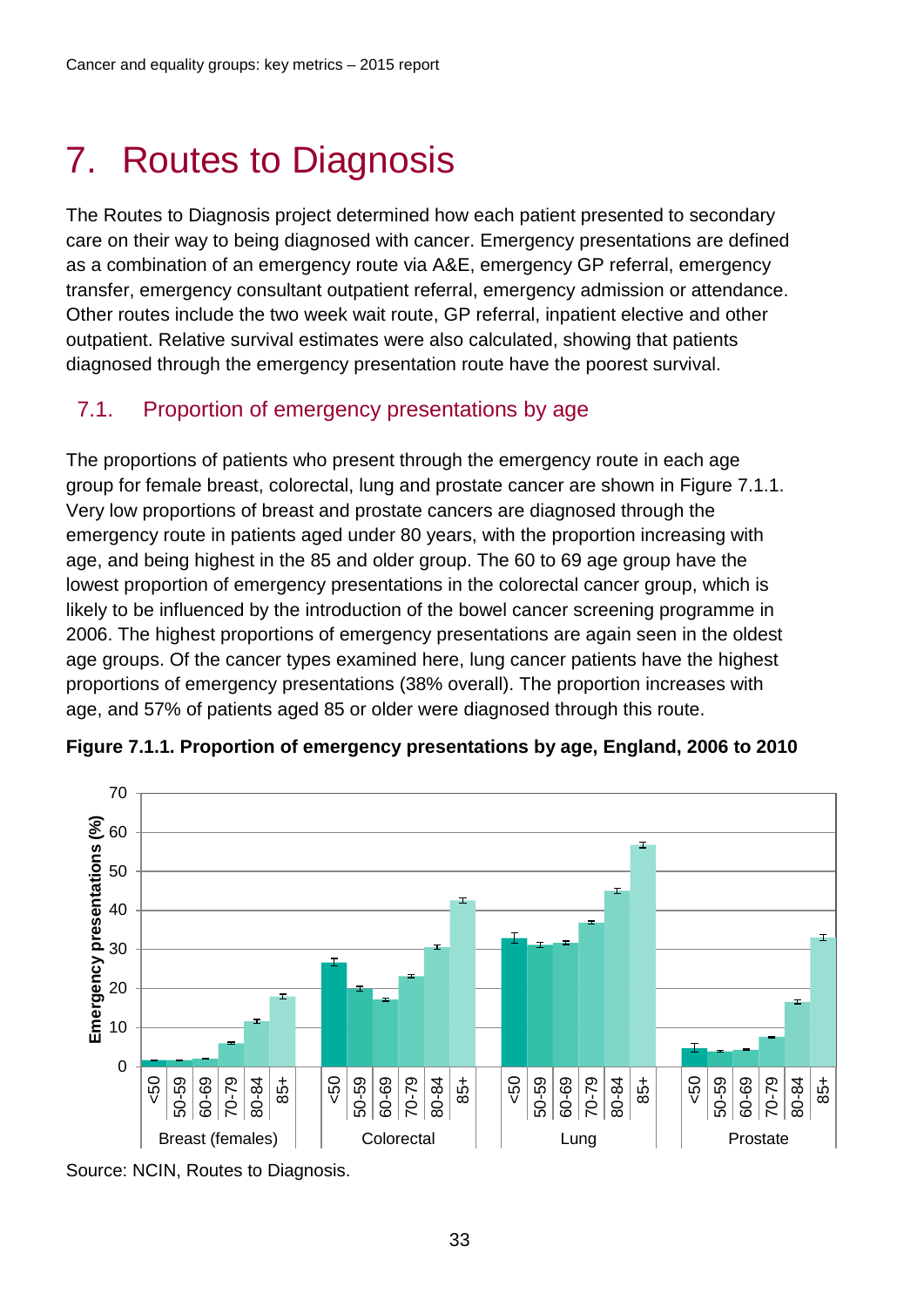#### Where to go for further information

The NCIN report and workbooks on [Routes to Diagnosis](http://www.ncin.org.uk/publications/routes_to_diagnosis.aspx) are available from the NCIN website.

# <span id="page-33-0"></span>7.2. Proportion of emergency presentations by sex

The Routes to Diagnosis project presents results by sex for each cancer type. For the majority, there were only small differences observed in the proportion of emergency presentations between sexes for all ages, however, there were some differences, described below. [Figure 7.2.1](#page-33-1) shows the proportion of emergencies by sex for a selection of non-sex specific cancer types. Some of the differences between males and females will be due to the different age distributions of the sexes, as older patients are more likely to be diagnosed as emergency presentations. Of the cancer types shown, males had a higher proportion of emergency presentations for melanoma, non-Hodgkin lymphoma and thyroid cancer. Females had a higher proportion for chronic lymphocytic leukaemia, oesophagus, stomach, bladder, and brain cancer.



#### <span id="page-33-1"></span>**Figure 7.2.1. Proportion of emergency presentations by sex, selected non-sex specific cancer types, England, 2006 to 2010**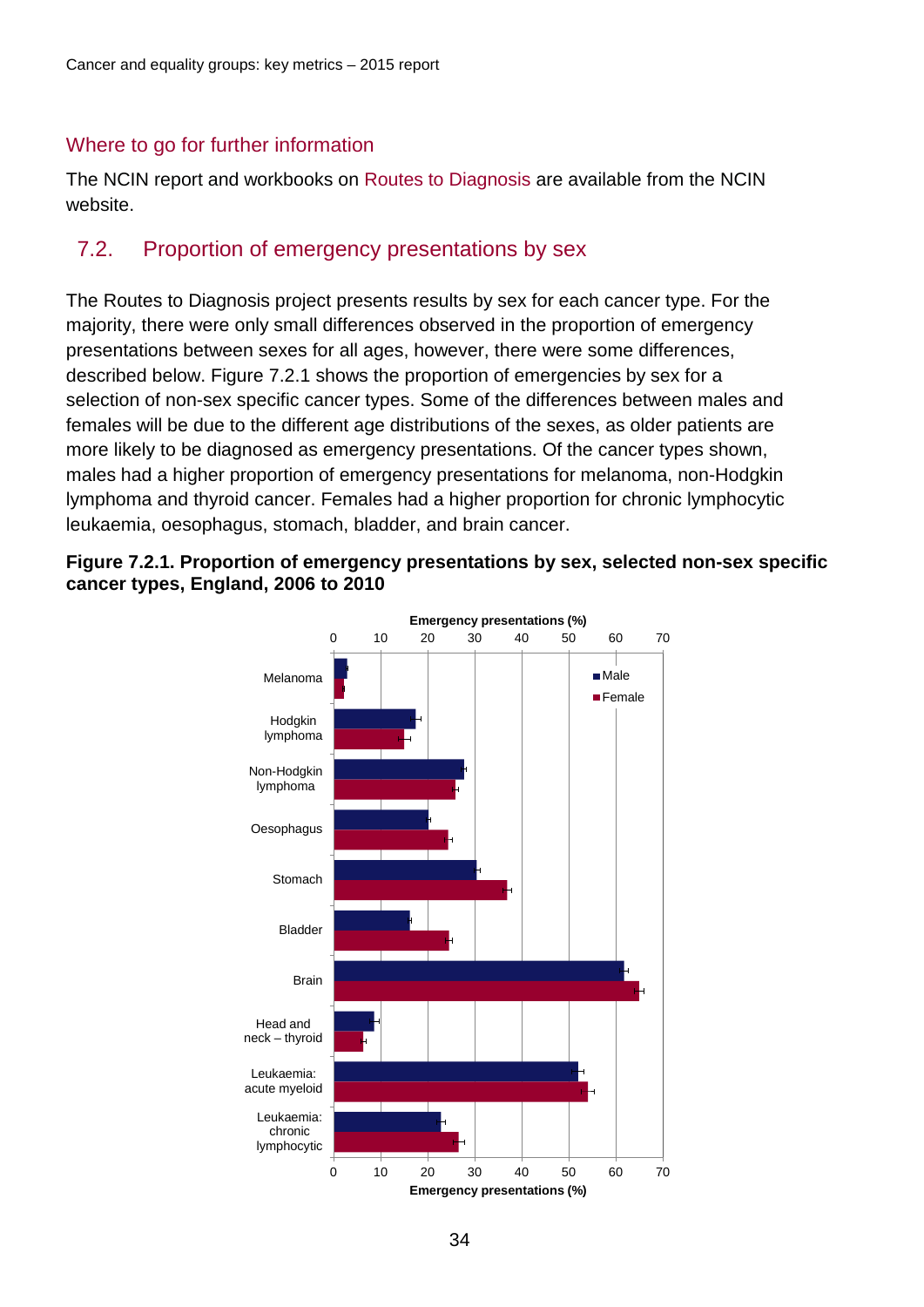Source: NCIN, Routes to Diagnosis.

#### Where to go for further information

The NCIN report and workbooks on [Routes to Diagnosis](http://www.ncin.org.uk/publications/routes_to_diagnosis.aspx) are available from the NCIN website.

# <span id="page-34-0"></span>7.3. Proportion of emergency presentations by deprivation

For many cancer types, differences were also observed by deprivation with a higher proportion of emergencies in the most deprived group. A clear gradient can be seen in [Figure 7.3.1](#page-34-2) for female breast, colorectal, lung and prostate cancer, however, these percentages do not take into account the varying age structures and other factors between the populations, and further work is required to understand the underlying cause behind these differences.

<span id="page-34-2"></span>



Source: NCIN, Routes to Diagnosis.

# Where to go for further information

The NCIN report and workbooks on [Routes to Diagnosis](http://www.ncin.org.uk/publications/routes_to_diagnosis.aspx) are available from the NCIN website.

# <span id="page-34-1"></span>7.4. Proportion of emergency presentations by ethnicity

The proportions of patients diagnosed following an emergency presentation for each ethnic group are shown in [Figure 7.4.1](#page-35-0) for the most common cancer types. There are small numbers of patients in some ethnic groups for some of the cancer types, leading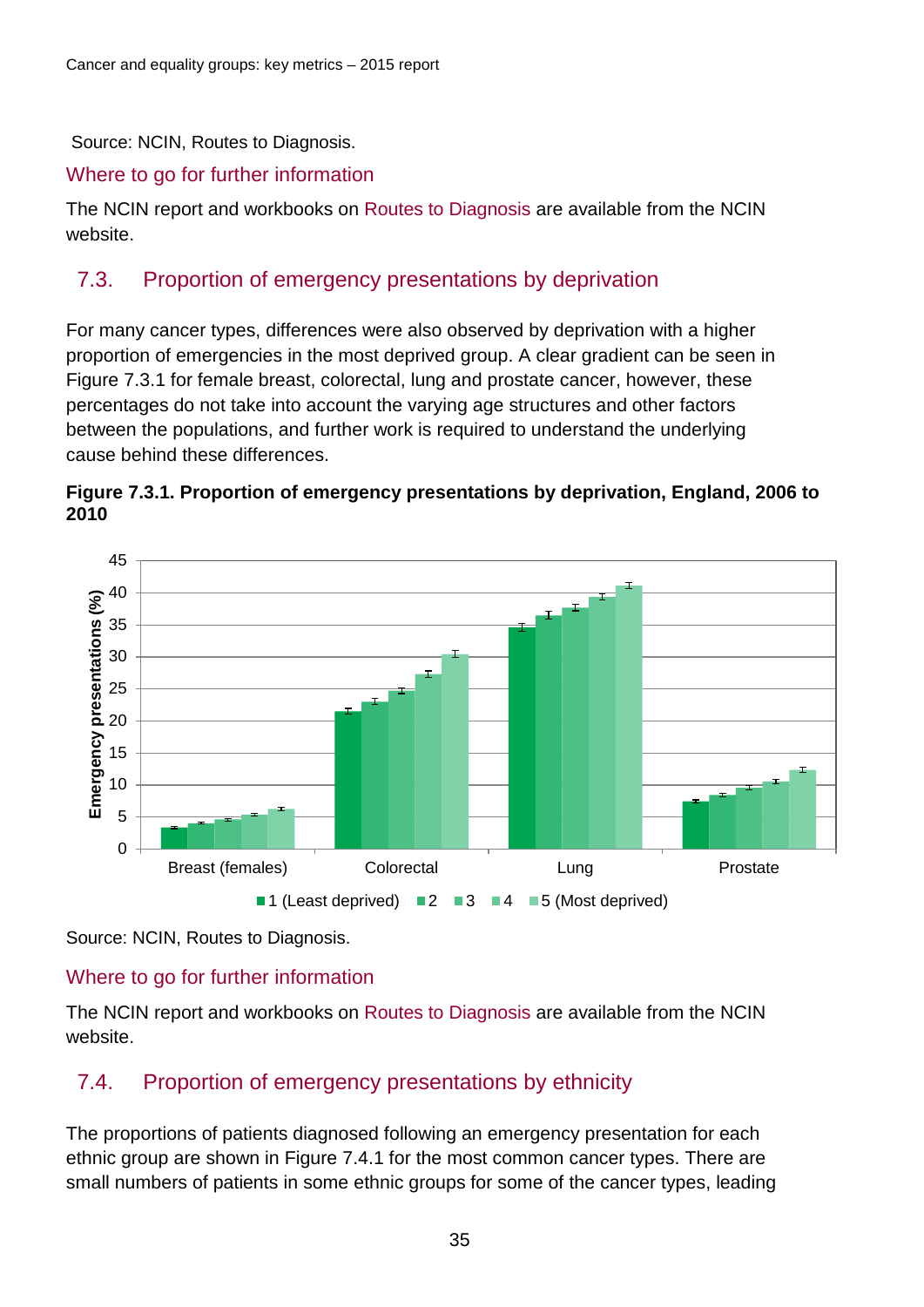to large confidence intervals. Age structures are very different for the different age groups which will have a large impact on the proportion of emergency presentations. Further work is required to understand fully the differences in presentation routes by ethnic group.



<span id="page-35-0"></span>**Figure 7.4.1. Proportion of emergency presentations by ethnicity, England, 2006 to 2010**

Source: NCIN, Routes to Diagnosis.

#### Where to go for further information

The NCIN report and workbooks on [Routes to Diagnosis](http://www.ncin.org.uk/publications/routes_to_diagnosis.aspx) are available from the NCIN website.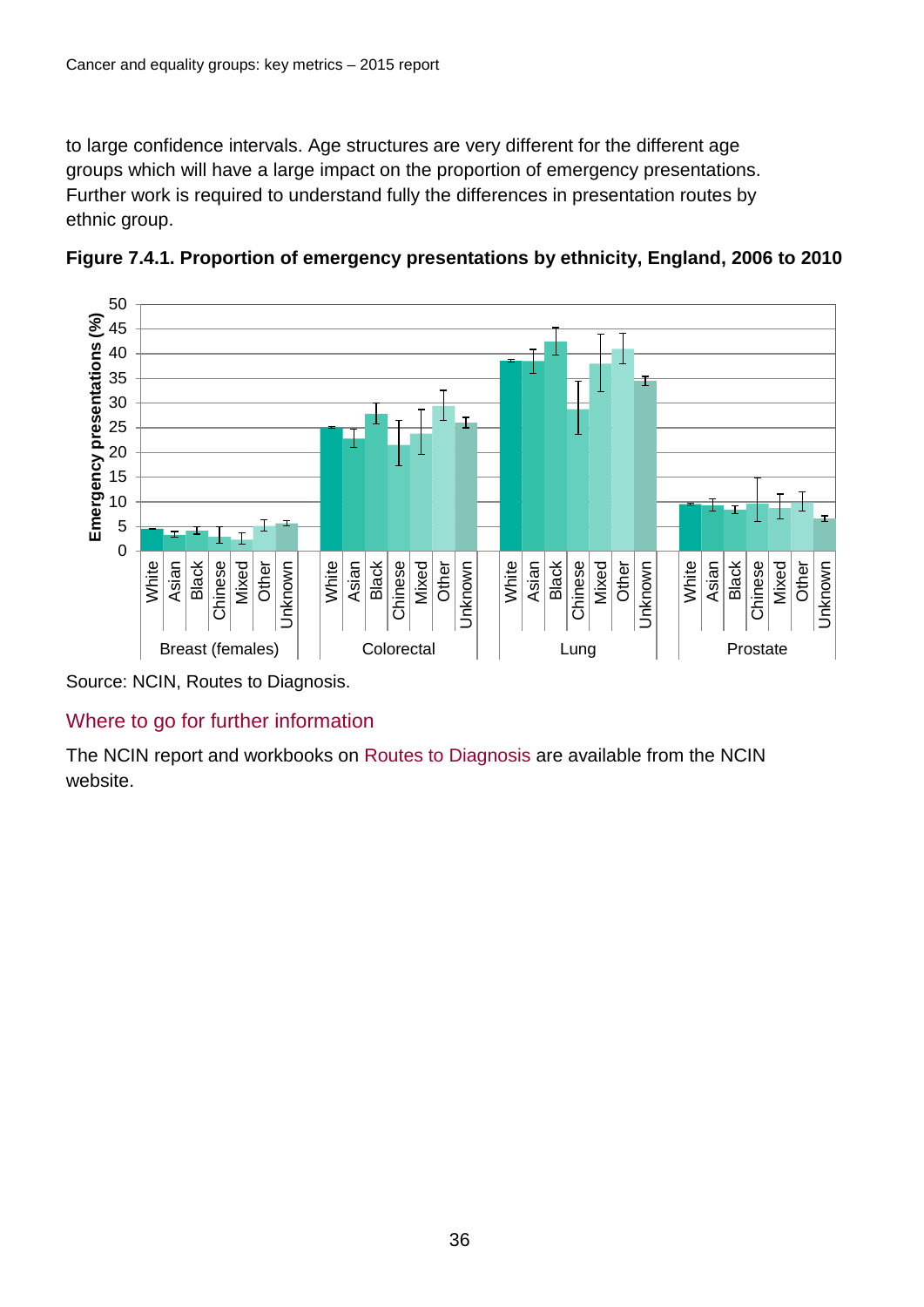# <span id="page-36-0"></span>8. Cancer patient experience

The national Cancer Patient Experience Survey (CPES) provides an insight into the care experienced by cancer patients across England. The data collected in the survey is analysed by a range of equality groups. The survey comprises of 78 questions, including 63 where the patient scored their care on a wide range of issues including information provision, communication and quality of service. This section provides example key messages and findings from the survey. For detailed information on the survey, results please refer to Quality Health's national report, [Cancer Patient](https://www.quality-health.co.uk/resources/surveys/national-cancer-experience-survey/2014-national-cancer-patient-experience-survey/2014-national-cancer-patient-experience-survey-national-reports/688-2013-national-cancer-patient-experience-survey-national-report-pdf/file)  [Experience Survey 2014.](https://www.quality-health.co.uk/resources/surveys/national-cancer-experience-survey/2014-national-cancer-patient-experience-survey/2014-national-cancer-patient-experience-survey-national-reports/688-2013-national-cancer-patient-experience-survey-national-report-pdf/file)

It is important to note throughout this section that many of the CPES findings by equality groups are similar to those of official NHS national surveys of mental health service users, patients in primary care, and hospital inpatients. It appears that there may be aspects of NHS provision generally that affect the experiences across equality groups, however, the level of detail offered by CPES enables cancer specific action.

The latest national Cancer Patient Experience Survey is for 2014. It covered inpatient and day case cancer patients treated between 1 September and 30 November 2013. 153 NHS Trusts providing cancer services identified patients and over 70,000 patients chose to respond. This was very similar to the previous surveys undertaken.

# Where to go for further information

[Quality Health](https://www.quality-health.co.uk/resources/surveys/national-cancer-experience-survey/2014-national-cancer-patient-experience-survey) provide publications and breakdowns by the patients' Clinical Commissioning Group of residence. A range of information on the Cancer Patient Experience Surveys can also be found on the [patient experience](http://www.ncin.org.uk/cancer_information_tools/cancer_patient_experience.aspx) section of the NCIN website.

# <span id="page-36-1"></span>8.1. Patient experience by age

The Cancer Patient Experience Survey 2014 National Report presents comparisons across CPES surveys by age groups. The number of questions which shows differences across age bands which were statistically significant remained steady across the years with 42 such questions in 2010, 43 in 2012, 41 in 2013 and 41 in 2014. Examples of the responses by different age groups are shown in [Figure 8.1.1.](#page-37-1)

Across all surveys, the youngest age band generally was the least positive about their patient experience. For example, in 2014, 51% of the youngest age group said they completely understood the explanation as to what was wrong with them, compared with over 75% of the oldest age group. Responses to this question indicate a need for easier to understand information for patients across all age groups, and especially amongst younger cancer patients.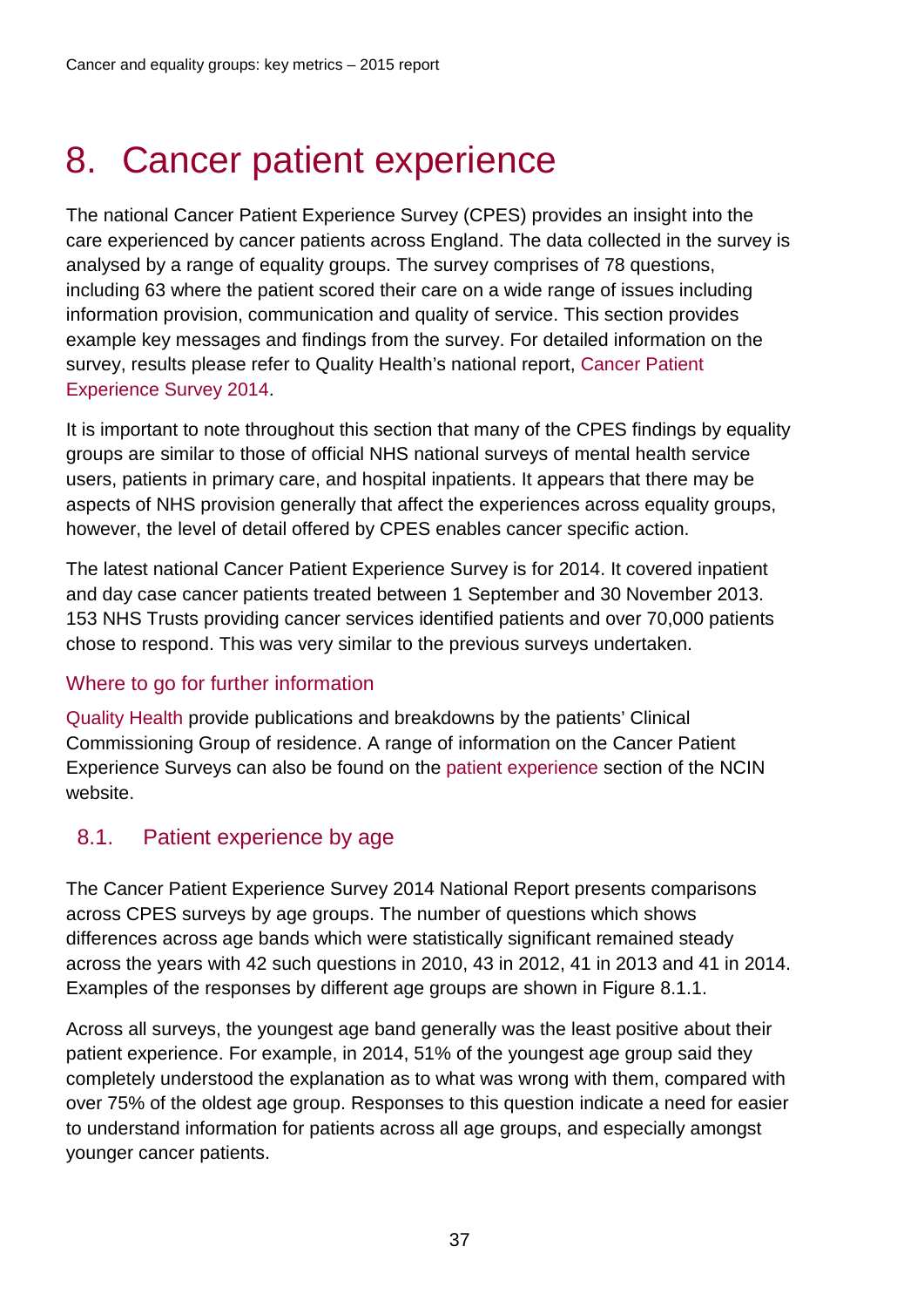Conversely, the opposite picture is seen for some questions, including whether the taking part in cancer research was discussed with the patient. Just over half of the youngest age group answered positively to this compared with 21% of the oldest age group. There was a large drop between respondents from the 16 to 25 age group and the age groups between 26 and 75 years (all around 30% to 35%).

Not all questions produced large differences in responses between age groups. Around 50% of patients in all age groups reported they had been given information on financial help or benefits they might be entitled to by hospital staff.

<span id="page-37-1"></span>



Source: Quality Health, Cancer Patient Experience Survey 2014 Methodology and Data Tables Supplement.

# Where to go for further information

Publications and data tables are available on the [Quality Health](https://www.quality-health.co.uk/resources/surveys/national-cancer-experience-survey/2014-national-cancer-patient-experience-survey) website. A range of information on the Cancer Patient Experience Surveys can also be found on the [patient](http://www.ncin.org.uk/cancer_information_tools/cancer_patient_experience.aspx)  [experience](http://www.ncin.org.uk/cancer_information_tools/cancer_patient_experience.aspx) section of the NCIN website.

# <span id="page-37-0"></span>8.2. Patient experience by sex

Differences in the views of patients related to their sex tended to be of smaller scale than for some of the other demographic factors, however, due the large number of respondents in the survey, many of these small differences were statistically significant, and should still be considered to see why such differences exist.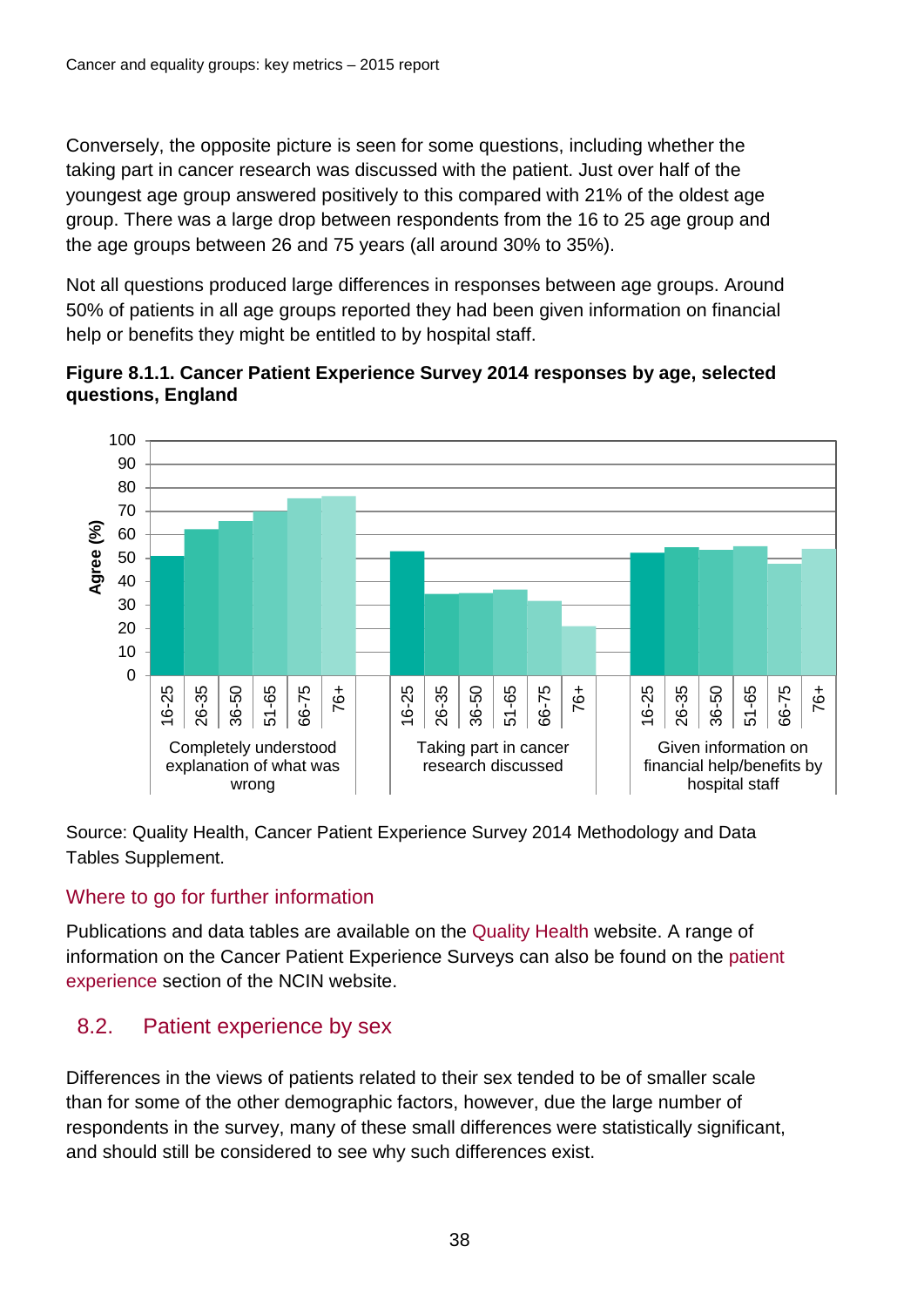There were 47 questions with significant differences between males and females, with males giving more positive responses for 34 questions, and females for 13. This generally poorer experience of cancer care in females is similar to previous years.

A selection of responses are shown in [Figure 8.2.1.](#page-38-1) Males reported a better experience compared with females regarding being given enough emotional support while being treated as an outpatient or day case and having confidence and trust in the doctors treating them. A higher proportion of males felt that their health got worse while waiting for their first appointment with a hospital doctor compared with females. Females were more likely to report being given the name of a clinical nurse specialist who would be in charge of their care. Some differences may be due to the cancer type that the patients had, the age distributions of males and females, or other unmeasured factors.

<span id="page-38-1"></span>



Source: Quality Health, Cancer Patient Experience Survey 2014 Methodology and Data Tables Supplement.

#### Where to go for further information

Publications and data tables are available on the [Quality Health](https://www.quality-health.co.uk/resources/surveys/national-cancer-experience-survey/2014-national-cancer-patient-experience-survey) website. A range of information on the Cancer Patient Experience Surveys can also be found on the [patient](http://www.ncin.org.uk/cancer_information_tools/cancer_patient_experience.aspx)  [experience](http://www.ncin.org.uk/cancer_information_tools/cancer_patient_experience.aspx) section of the NCIN website.

# <span id="page-38-0"></span>8.3. Patient experience by deprivation

Questions in the survey have been analysed by deprivation. There were 37 questions where there was a statistically significant difference between the least and most deprived groups. For 25 of these, patients living in the less deprived groups reported a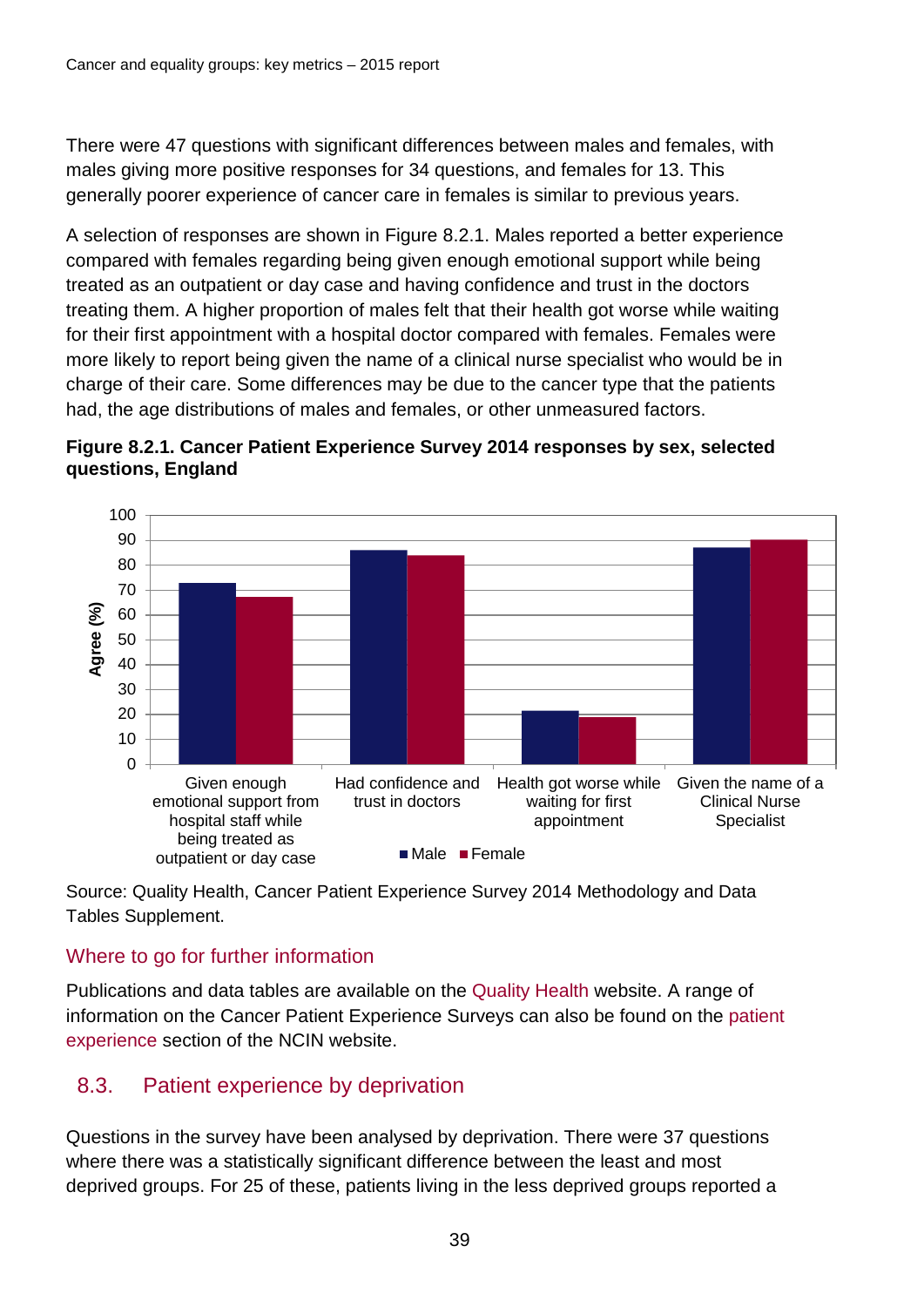better experience. For example, 19% of patients in the least deprived group said their health got worse while they waited for their first appointment with a hospital doctor, compared with 23% of those in the most deprived group; and 89% in the least deprived group were given written information about tests compared with 84% in the most deprived group [\(Figure 8.3.1\)](#page-39-1). For a smaller number of questions (12) a significantly better experience was reported by those in the most deprived groups. This is illustrated by 19% of the least deprived group being offered a written assessment and care plan, compared with 29% of the most deprived group.

<span id="page-39-1"></span>



Source: Quality Health, Cancer Patient Experience Survey 2014 Methodology and Data Tables Supplement.

# Where to go for further information

Publications and data tables are available on the [Quality Health](https://www.quality-health.co.uk/resources/surveys/national-cancer-experience-survey/2014-national-cancer-patient-experience-survey) website. A range of information on the Cancer Patient Experience Surveys can also be found on the [patient](http://www.ncin.org.uk/cancer_information_tools/cancer_patient_experience.aspx)  [experience](http://www.ncin.org.uk/cancer_information_tools/cancer_patient_experience.aspx) section of the NCIN website.

# <span id="page-39-0"></span>8.4. Patient experience by ethnicity

The majority of respondents to the Cancer Patient Experience Survey described their ethnicity as white. Broad ethnic groups (white, mixed, Asian, black and other) were therefore used to examine patient experience by ethnicity.

In 2014, there were 21 questions where patients from different ethnic groups had significantly different responses. White patients were least likely to agree that they had been asked to take part in cancer research [\(Figure 8.4.1\)](#page-40-1) and been given a written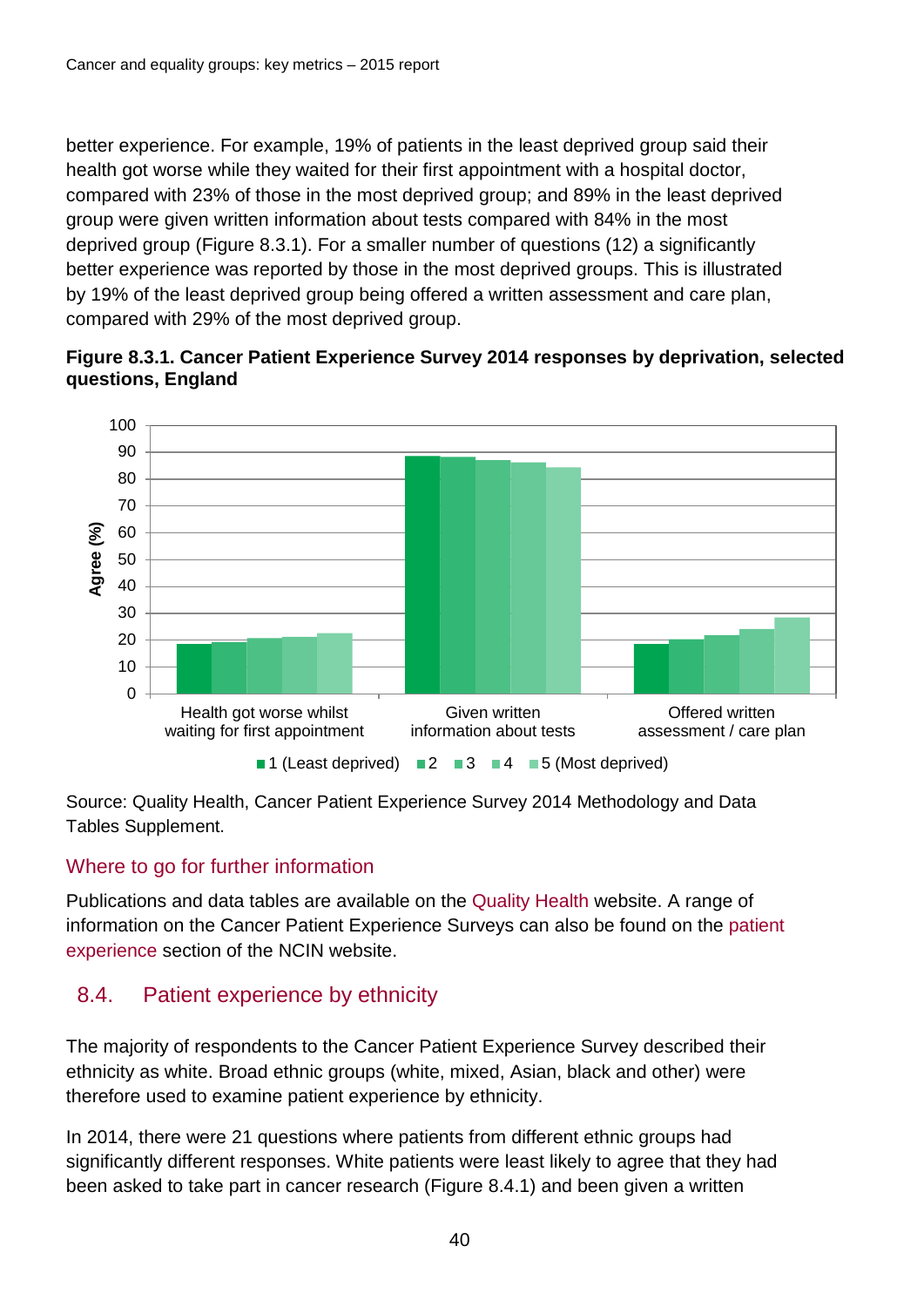assessment and care plan, consistent with previous surveys. Lower proportions of patients from the Asian (Indian, Pakistani, Bangladeshi, Chinese and other Asian) and Other ethnic groups (Arab and any other ethnic group) reported that they did not feel treated like a set of cancer symptoms [\(Figure 8.4.1\)](#page-40-1).

<span id="page-40-1"></span>



Source: Quality Health, Cancer Patient Experience Survey 2014 Methodology and Data Tables Supplement.

# Where to go for further information

Publications and data tables are available on the [Quality Health](https://www.quality-health.co.uk/resources/surveys/national-cancer-experience-survey/2014-national-cancer-patient-experience-survey) website. A range of information on the Cancer Patient Experience Surveys can also be found on the [patient](http://www.ncin.org.uk/cancer_information_tools/cancer_patient_experience.aspx)  [experience](http://www.ncin.org.uk/cancer_information_tools/cancer_patient_experience.aspx) section of the NCIN website.

# <span id="page-40-0"></span>8.5. Patient experience by sexual orientation

CPES respondents were asked describe their sexual orientation, using the categories of heterosexual, gay or lesbian, bisexual, other, or 'prefer not to answer'. Small numbers of respondents chose any of the non-heterosexual groups and have therefore been grouped together and compared with the heterosexual group. Patients who did not answer have been excluded from the analyses.

There were 24 questions where there was a difference in the responses by sexual orientation. For all of these, the heterosexual group reported a more positive experience. A selection of these are shown in [Figure 8.5.1,](#page-41-1) where heterosexual patients were more likely to agree that they were given privacy when discussing their condition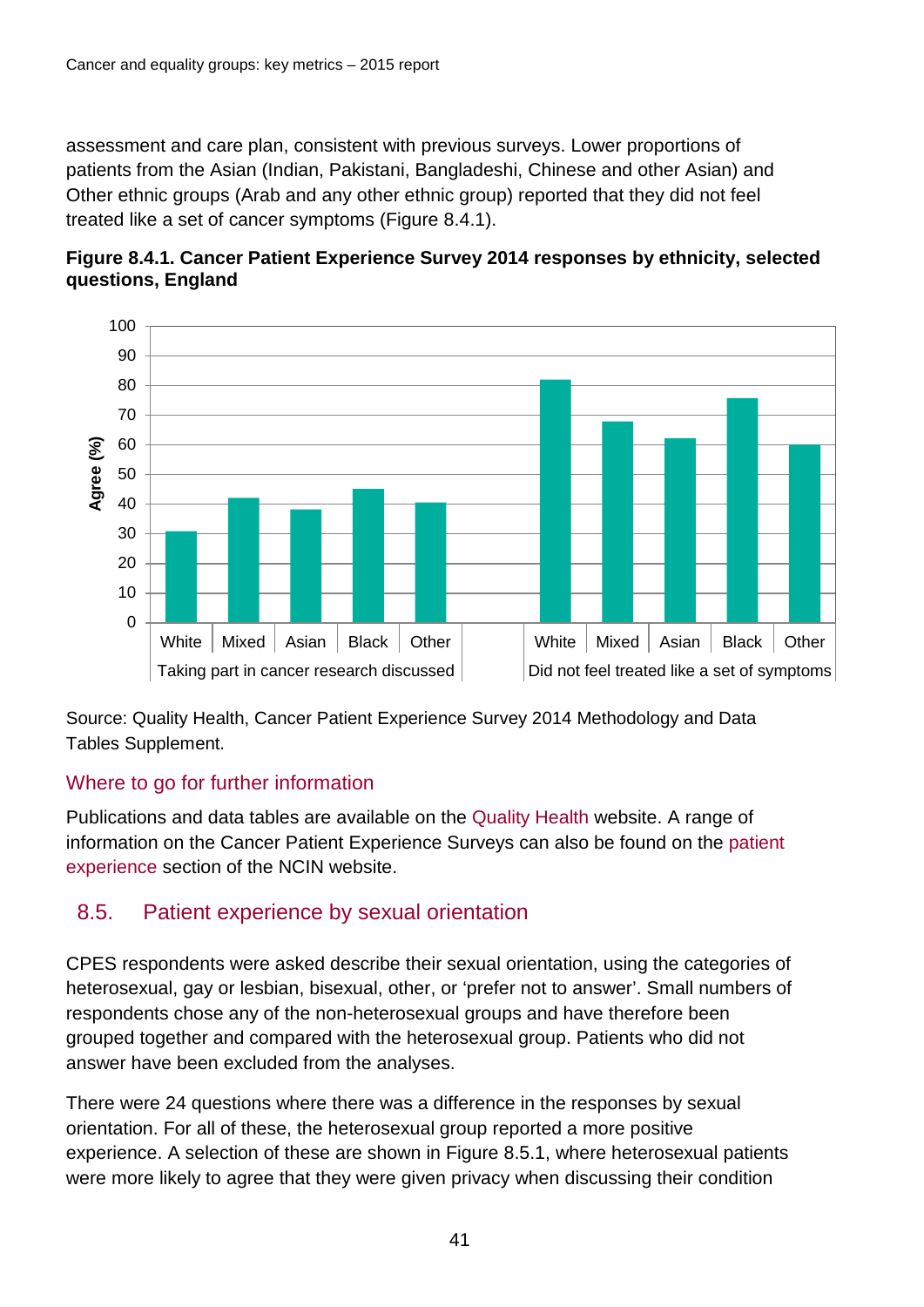or treatment, did not feel like they were treated like a set of symptoms, and were able to discuss worries or fears with staff during their hospital visit.



<span id="page-41-1"></span>

Source: Quality Health, Cancer Patient Experience Survey 2014 Methodology and Data Tables Supplement.

#### Where to go for further information

Publications and data tables are available on the [Quality Health](https://www.quality-health.co.uk/resources/surveys/national-cancer-experience-survey/2014-national-cancer-patient-experience-survey) website. A range of information on the Cancer Patient Experience Surveys can also be found on the [patient](http://www.ncin.org.uk/cancer_information_tools/cancer_patient_experience.aspx)  [experience](http://www.ncin.org.uk/cancer_information_tools/cancer_patient_experience.aspx) section of the NCIN website.

# <span id="page-41-0"></span>8.6. Patient experience by comorbidity

The CPES asked patients to state whether they had any long-term conditions (LTCs), other than cancer. Patients were able to select multiple items from: deafness or severe hearing impairment; blindness or partially sighted; a long standing physical condition; a learning disability; a mental health condition; or a long standing illness such as HIV, diabetes, chronic heart disease, or epilepsy.

Responses are shown for patients who had no long-term conditions and those who selected at least one. Patients with long-term conditions were less positive about their cancer care than patients without such conditions across a wide range of issues measured in the survey. [Figure 8.6.1](#page-42-0) shows three of these questions, where those with at least one long-term condition were less likely to say they were given easy to understand written information about their type of cancer or their operation, or given information on financial help or benefits by hospital staff. Examining the patterns for the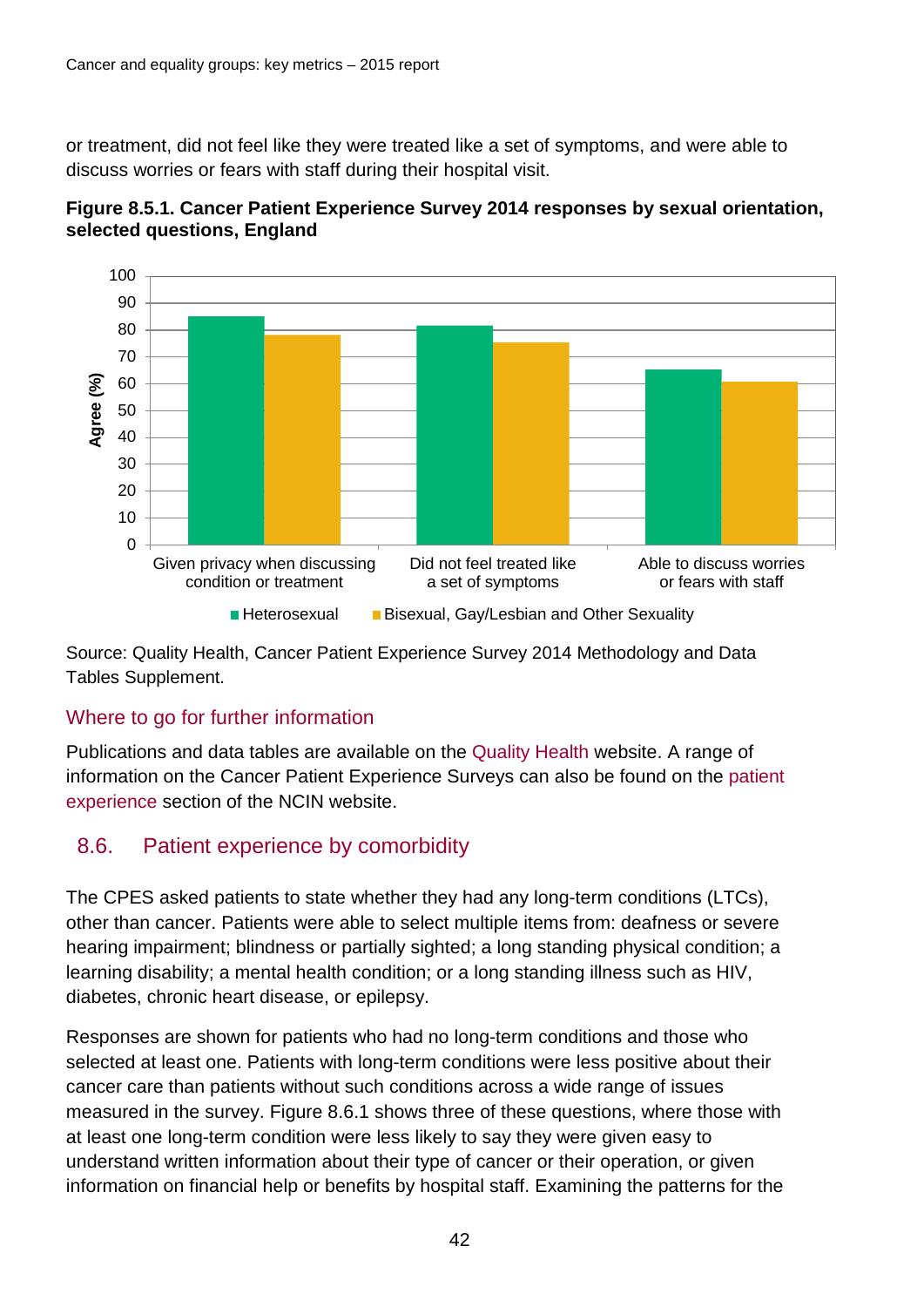specific long-term conditions may help to identify where action is needed to improve patients' experiences.



<span id="page-42-0"></span>**Figure 8.6.1. Cancer Patient Experience Survey 2014 responses for patients with no long-term conditions (LTCs) and with at least one LTC, selected questions, England**

Source: Quality Health, Cancer Patient Experience Survey 2014 Methodology and Data Tables Supplement.

#### Where to go for further information

Publications and data tables are available on the [Quality Health](https://www.quality-health.co.uk/resources/surveys/national-cancer-experience-survey/2014-national-cancer-patient-experience-survey) website. A range of information on the Cancer Patient Experience Surveys can also be found on the [patient](http://www.ncin.org.uk/cancer_information_tools/cancer_patient_experience.aspx)  [experience](http://www.ncin.org.uk/cancer_information_tools/cancer_patient_experience.aspx) section of the NCIN website.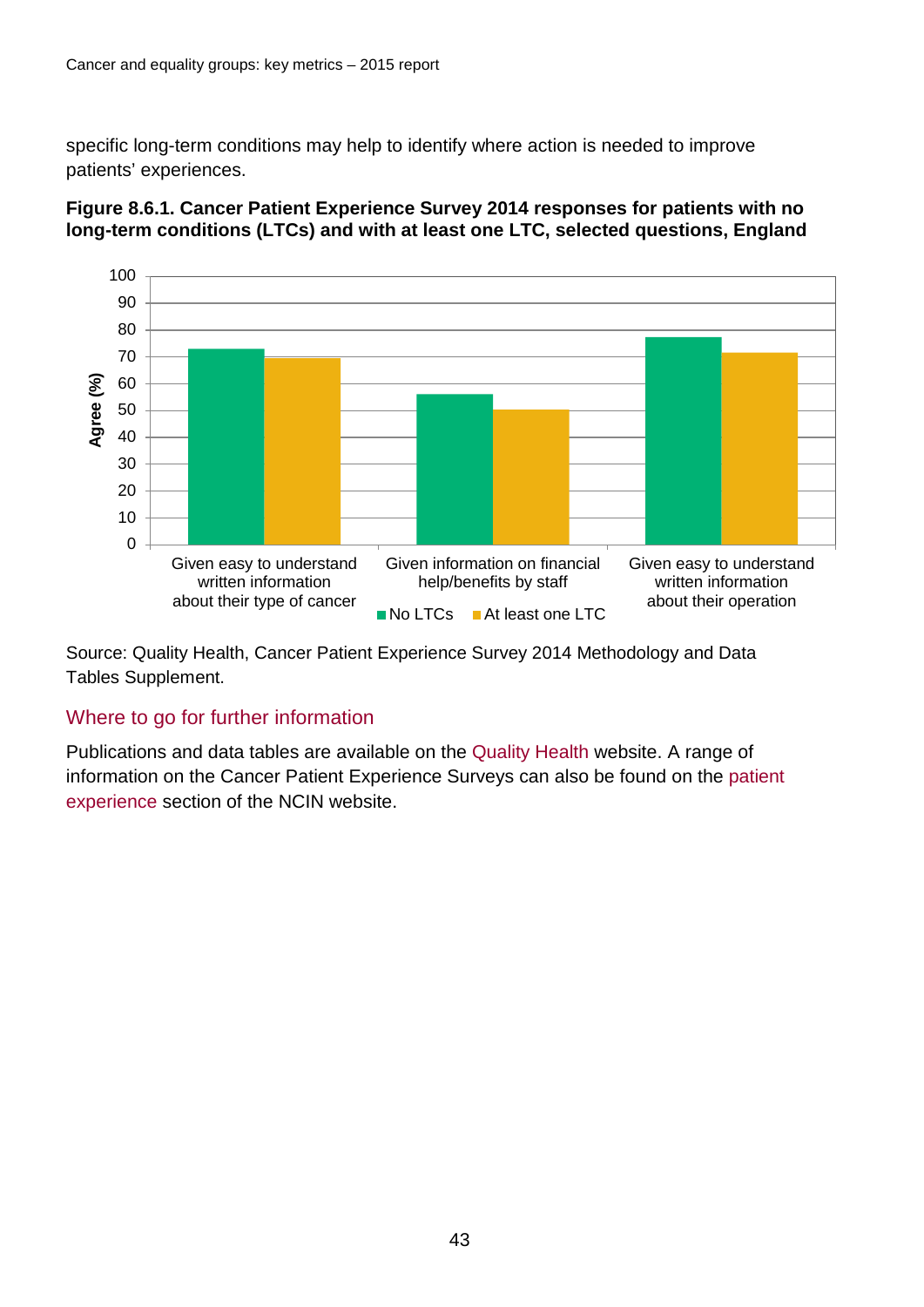# <span id="page-43-0"></span>9. Treatment

# <span id="page-43-1"></span>9.1. Major resections by age

Surgery information contained within Hospital Episode Statistics has been linked to cancer registration information to assess whether patients underwent major resections as part of their cancer treatment. [Figure 9.1.1](#page-43-2) shows the proportion of patients diagnosed in England between 2006 and 2010 with a record of a major resection, for 13 different types of cancer. For all of these cancer types older patients were less likely to have had surgery, and this decline often started from the youngest age group.

<span id="page-43-2"></span>





#### Where to go for further information

The most recent work on [major resections](http://www.ncin.org.uk/about_ncin/major_resections) can be found on the NCIN website.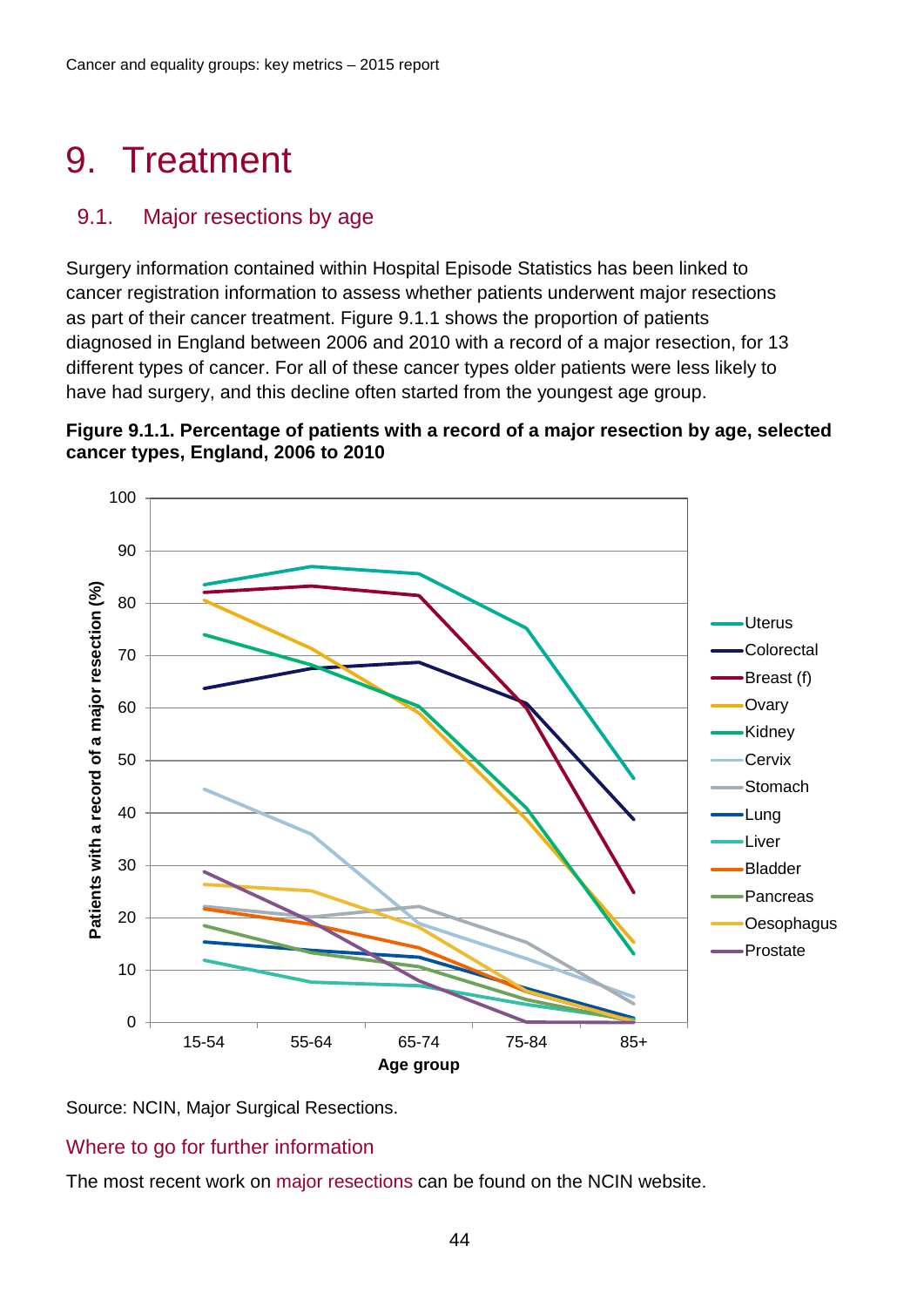# <span id="page-44-0"></span>9.2. Chemotherapy by age

The Systemic Anti-Cancer Therapy (SACT) Dataset contains information on all patients receiving chemotherapy for cancer in, or funded by, the NHS in England. The NCIN [Older People and Cancer](http://www.ncin.org.uk/publications/older_people_and_cancer) report examined the number of patients in different age groups who were diagnosed with colorectal cancer, lung cancer and breast cancer in 2012 alongside the number of patients with these cancers who were given at least one course of chemotherapy between April 2013 and March 2014. These are updated in the figures below to show diagnoses from 2013, compared with the same chemotherapy data. This is not as exact as being able to tabulate which patients had chemotherapy, as was possible for major resections (see section [9.1\)](#page-43-1) and radiotherapy (see section [9.3\)](#page-46-0), but is a useful indication to see where chemotherapy has a different age distribution compared with newly diagnosed patients.

# 9.2.1. Colorectal cancer

[Figure 9.2.1](#page-44-1) shows the age distributions of cases diagnosed and those undergoing chemotherapy for colorectal cancer patients. The numbers of both increase with age, until a peak of chemotherapy in the 65 to 69 age group, and a peak of cases in the 75 to 79 age group. While cases then decline slightly, the number of patients receiving chemotherapy rapidly drop to much lower numbers in the 85 and older age group.

#### <span id="page-44-1"></span>**Figure 9.2.1. Diagnoses of colorectal cancer (2013) and the number of colorectal cancer patients given at least one course of chemotherapy (2013/14), by age, England**



Sources: Chemotherapy Intelligence Unit (chemotherapy data); CASCADE, based on CAS February 2015 snapshot (number of cases).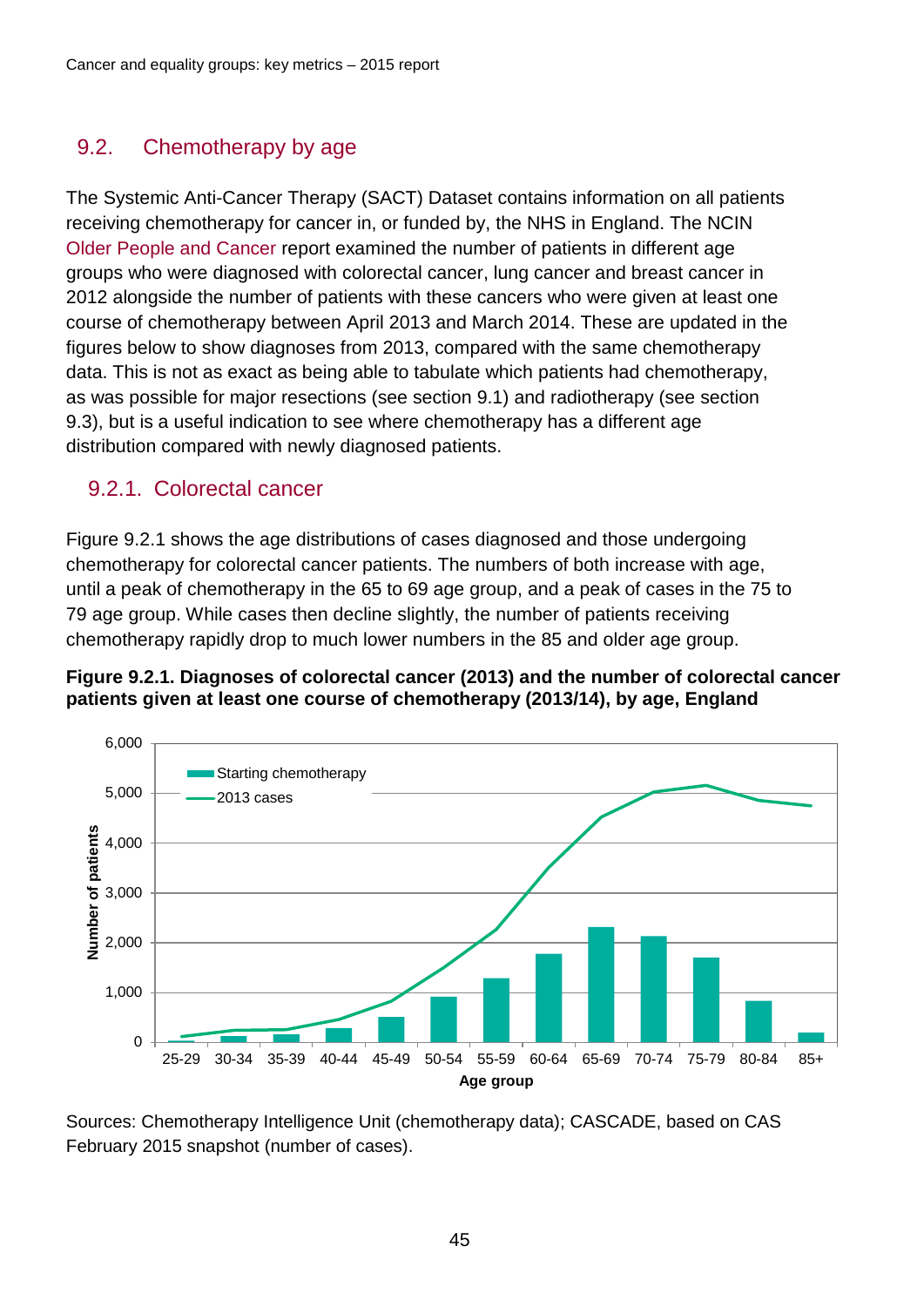#### Where to go for further information

A previous version of this figure was in the NCIN [Older People and Cancer](http://www.ncin.org.uk/publications/older_people_and_cancer) report. More information is available on the [Systemic Anti-Cancer Therapy Dataset website.](http://www.chemodataset.nhs.uk/home)

# 9.2.2. Lung cancer

The number of lung cancer patients starting chemotherapy in different age groups follows a pattern similar to the number of lung cancer cases diagnosed [\(Figure 9.2.2\)](#page-45-0). There is a drop in the number of cases diagnosed in the over 80s which is mirrored by the decrease in the number of patients starting chemotherapy, although this decrease starts following the peak in 65 to 69 year olds.

#### <span id="page-45-0"></span>**Figure 9.2.2. Diagnoses of lung cancer (2013) and the number of lung cancer patients given at least one course of chemotherapy (2013/14), by age, England**



Sources: Chemotherapy Intelligence Unit (chemotherapy data); CASCADE, based on CAS February 2015 snapshot (number of cases).

#### Where to go for further information

A previous version of this figure was in the NCIN [Older People and Cancer](http://www.ncin.org.uk/publications/older_people_and_cancer) report. More information is available on the [Systemic Anti-Cancer Therapy Dataset website.](http://www.chemodataset.nhs.uk/home)

#### 9.2.3. Breast cancer

The number of breast cancer patients starting chemotherapy is between 2,000 and 3,000 in each of the age groups between 45 and 69. This number then decreases for older patients. The number of patients diagnosed generally increases with age, until a peak in 65 to 69 year olds, and then decreases in older patients.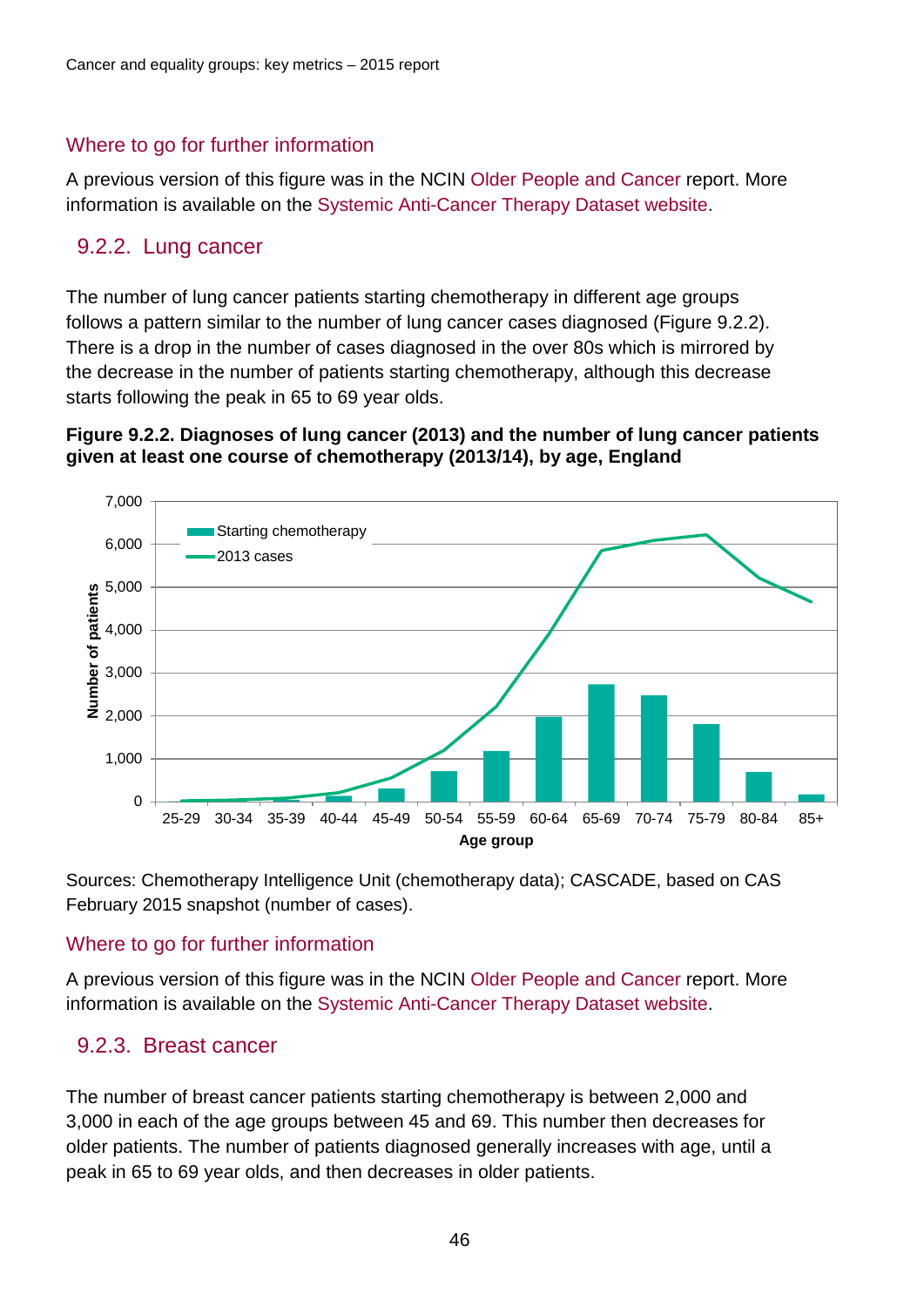



Sources: Chemotherapy Intelligence Unit (chemotherapy data); CASCADE, based on CAS February 2015 snapshot (number of cases).

#### Where to go for further information

A previous version of this figure was in the NCIN [Older People and Cancer](http://www.ncin.org.uk/publications/older_people_and_cancer) report. More information is available on the [Systemic Anti-Cancer Therapy Dataset website.](http://www.chemodataset.nhs.uk/home)

# <span id="page-46-0"></span>9.3. Radiotherapy by age

Radiotherapy treatment data have been linked to cancer registration data for patients diagnosed in England in 2011. Patients were recorded as having radiotherapy if there was a record of radiotherapy between one month before and six months after the patient's date of diagnosis. This is an exploratory analysis, and future work will be able to take important factors, such as cancer type, sex, and the radiotherapy intent (whether palliative or curative) into account.

[Figure 9.3.1](#page-47-0) shows the number of patients diagnosed with all cancers (excluding non-melanoma skin cancer), the number of patients with a record of radiotherapy, and the proportion of these patients receiving radiotherapy. There is an early peak in the proportion of patients having radiotherapy in the 5 to 9 age group, reflecting childhood cancer treatment. After decreasing in teenager and young adults, the proportion increases again, reaching another peak in patients aged 50 to 69 year olds, and decreases again for older patients.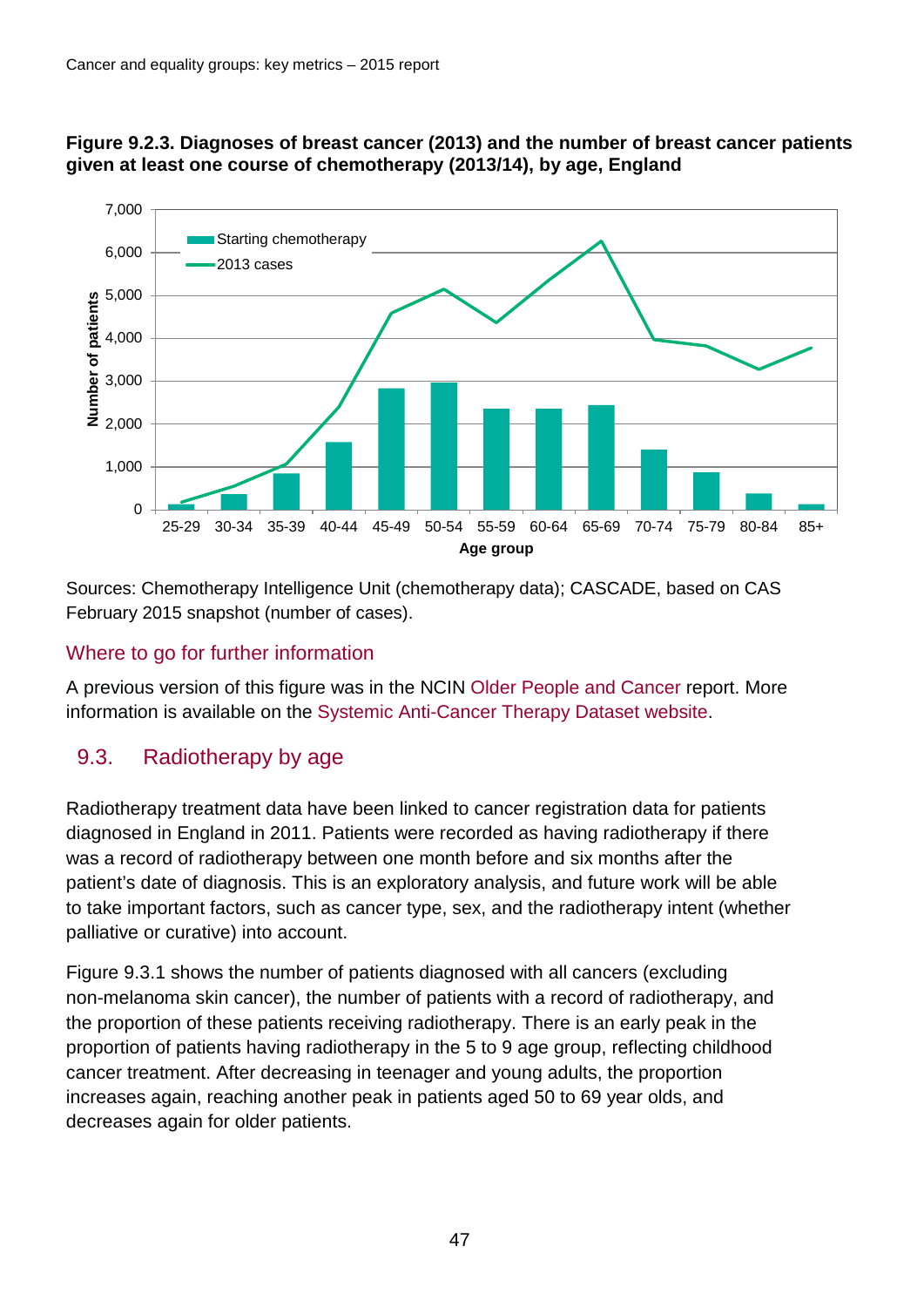![](_page_47_Figure_1.jpeg)

<span id="page-47-0"></span>![](_page_47_Figure_2.jpeg)

Reproduced directly from the NCIN [Older People and Cancer](http://www.ncin.org.uk/publications/older_people_and_cancer) report

#### Where to go for further information

This figure is from the NCIN [Older People and Cancer](http://www.ncin.org.uk/publications/older_people_and_cancer) report. More information on the [National Radiotherapy Dataset](http://www.natcansat.nhs.uk/rt/rtds.aspx) is available on the National Clinical Analysis and Specialised Applications Team (NATCANSAT) website.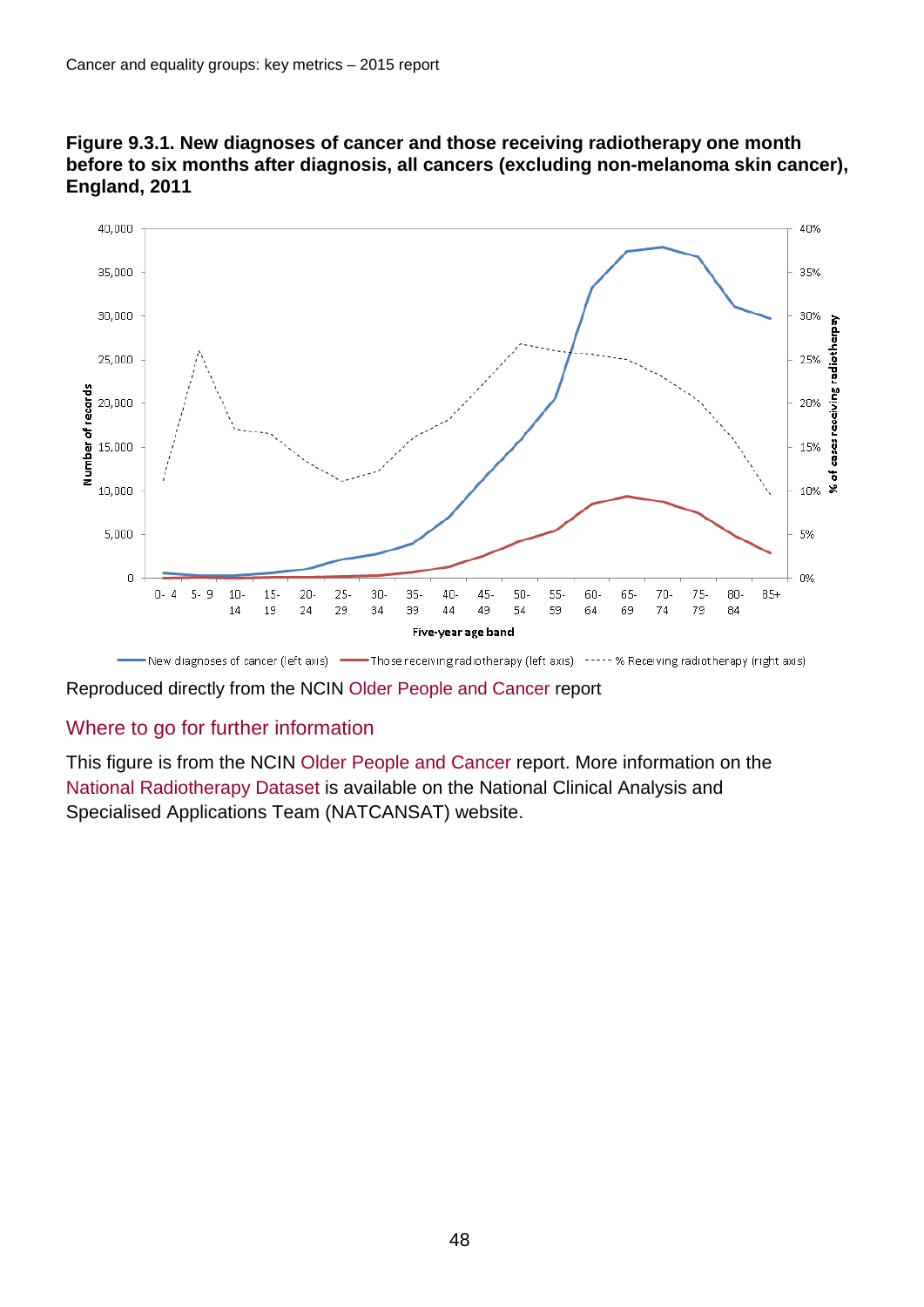# <span id="page-48-0"></span>10.Stage at diagnosis

# <span id="page-48-1"></span>10.1. The percentage of staging data recorded at diagnosis

The proportion of cancer patients with recorded stage is increasing. Previous data quality reports produced by the National Cancer Registration Service show that for 2010 cancer registrations, 40% of all cancers (excluding non-melanoma skin cancer) diagnosed in England had a recorded stage. This improved with 51% of registrations in 2011 and 62% of 2012 registrations having a stage recorded. This has increased again in 2013. For all invasive tumours (excluding non-melanoma skin cancer) diagnosed in England in 2013, 71% had a valid stage recorded. There have been particular improvements since 2012 for non-Hodgkin lymphoma, kidney, rectum, and urinary bladder cancers.

![](_page_48_Figure_4.jpeg)

![](_page_48_Figure_5.jpeg)

#### Where to go for further information

Data on various performance indicators, including completeness of stage, and commentary are available from the [UKIACR website.](http://www.ukiacr.org/kpis)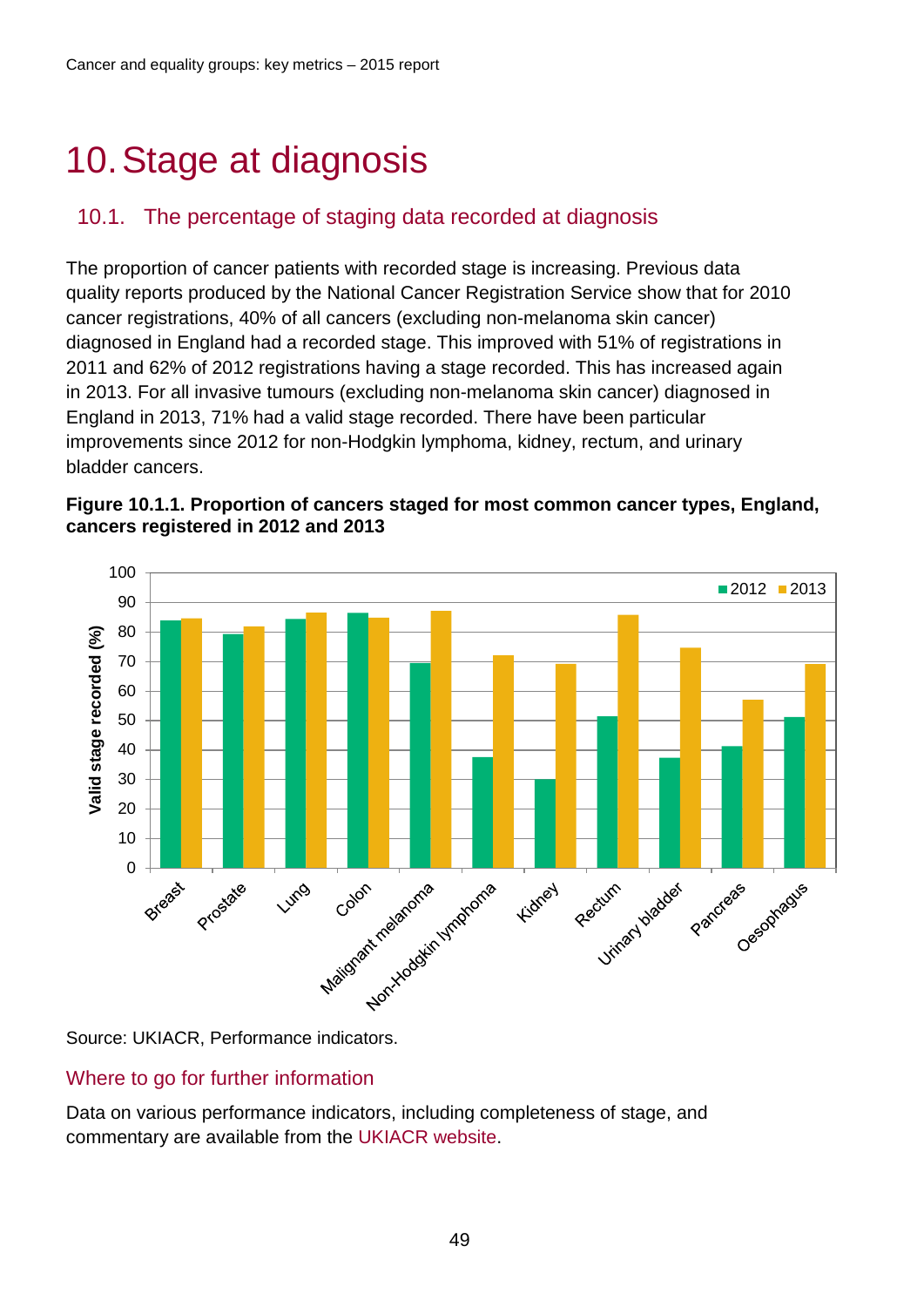# <span id="page-49-0"></span>10.2. Completeness of stage at diagnosis by age, sex, deprivation and ethnicity

The different equality groups are not routinely reported as part of the performance indicator report. Now that staging completeness is high, and improving, as shown in section [10.1,](#page-48-1) breakdowns by different equality groups can be undertaken and reported on in the future.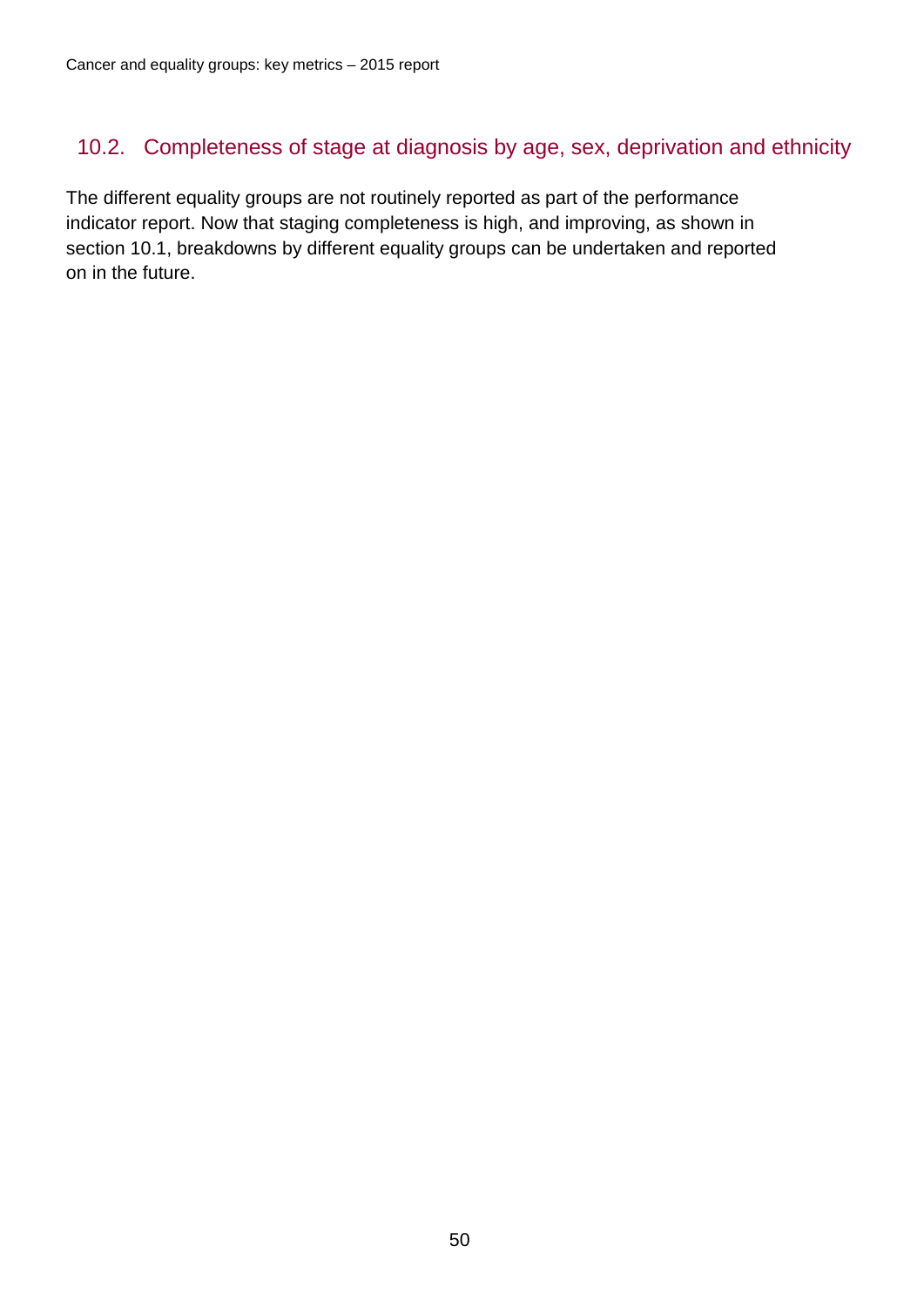# <span id="page-50-0"></span>11.Patient reported outcome measures

Patient Reported Outcomes Measures (PROMs) is a national programme organised by NHS England. The first cancer-specific pilot data collections surveyed people with non-Hodgkin lymphoma, breast, colorectal and prostate cancers. Response rates and measures of 'perfect' health and 'social distress' for colorectal cancer patients are described in section [11.1.](#page-50-1) Following this, a pilot for patients with gynaecological cancers (cervical, womb and ovarian cancers) was conducted in 2014. The response rates for these cancers are described in sections [11.2](#page-54-0) to [11.4.](#page-56-0)

# <span id="page-50-1"></span>11.1. Colorectal cancer patient reported outcome measures (PROMs)

For the national survey of colorectal cancer survivors using Patient Reported Outcome Measures (PROMs), individuals alive 12 to 36 months after a diagnosis of colorectal cancer were identified via the National Cancer Registration Service and were sent a questionnaire in January 2013. Overall, of the 34,467 individuals approached, 21,802 returned a fully or partially completed questionnaire, giving a response rate of 63%.

[Figure 11.1.1](#page-50-2) shows the response rates by age and deprivation. The highest response rates were in patients aged 55 to 74, and patients aged 85 and over had the lowest response rate. Response rates were lower for patients living in more deprived areas.

![](_page_50_Figure_6.jpeg)

<span id="page-50-2"></span>![](_page_50_Figure_7.jpeg)

Source: Quality of Life of Colorectal Cancer Survivors in England, Report on a national survey of colorectal cancer survivors using patient reported outcome measures (PROMs).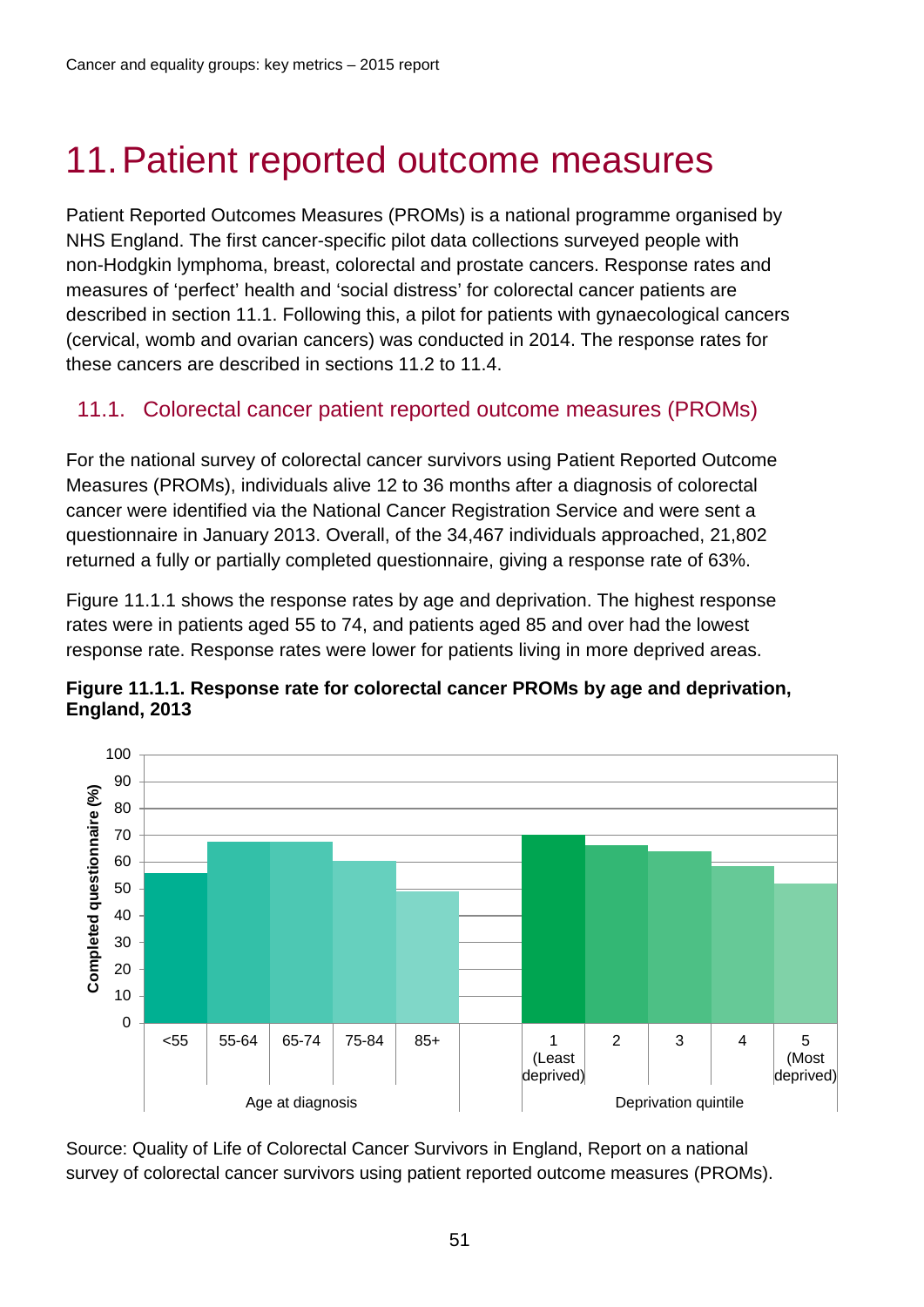[Figure 11.1.2](#page-51-0) shows the response rates by sex and ethnicity. Males had a slightly higher response rate than females. The highest response rate was in white patients, with Asian and black patients having the lowest response rates.

<span id="page-51-0"></span>![](_page_51_Figure_2.jpeg)

![](_page_51_Figure_3.jpeg)

Source: Quality of Life of Colorectal Cancer Survivors in England, Report on a national survey of colorectal cancer survivors using patient reported outcome measures (PROMs).

Patients who reported no issues on any of the pain/discomfort, self-care, usual activities, mobility, and anxiety/depression domains were described as having 'perfect' health. [Figure 11.1.3](#page-52-0) shows the proportions of patients in 'perfect' health by age and deprivation. Patients aged 65 to 74 had the highest proportion in 'perfect' health (40%), and the lowest proportion was in patients aged 85 and over (21%). The proportion of patients in 'perfect' health decreased with increasing deprivation, from 39% in the least deprived group to 28% in the most deprived group.

The proportions of patients with 'perfect' health by sex and number of long-term conditions (LTCs) are shown in [Figure 11.1.4.](#page-52-1) Males (37%) were more likely to report 'perfect' health than females (32%). Unsurprisingly, the proportion of patients in 'perfect' health increased with decreasing numbers of long-term conditions. This ranged from 17% of those with three or more long-term conditions to 48% of those with none.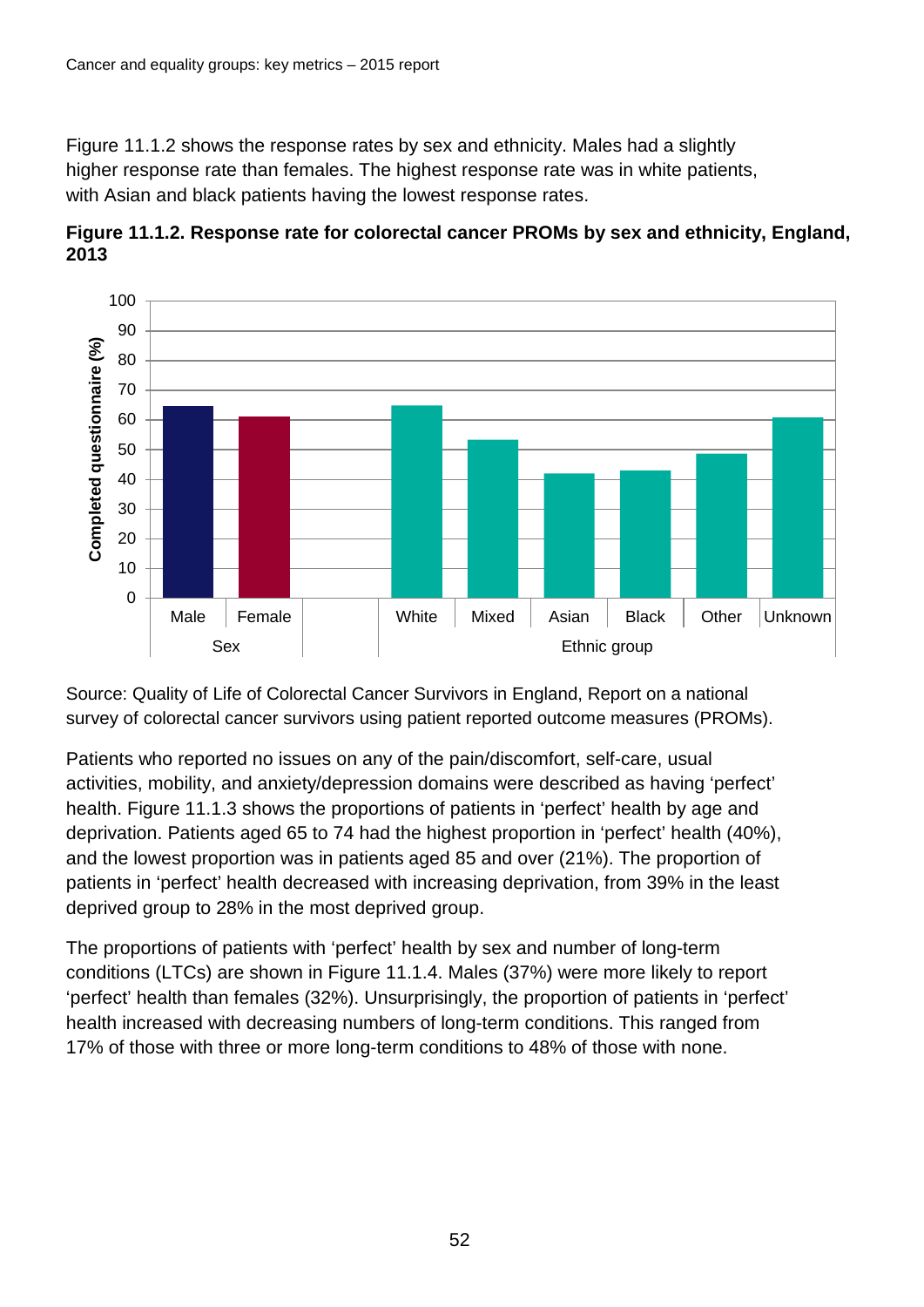![](_page_52_Figure_1.jpeg)

<span id="page-52-0"></span>![](_page_52_Figure_2.jpeg)

Source: Quality of Life of Colorectal Cancer Survivors in England, Report on a national survey of colorectal cancer survivors using patient reported outcome measures (PROMs).

<span id="page-52-1"></span>![](_page_52_Figure_4.jpeg)

![](_page_52_Figure_5.jpeg)

Source: Quality of Life of Colorectal Cancer Survivors in England, Report on a national survey of colorectal cancer survivors using patient reported outcome measures (PROMs).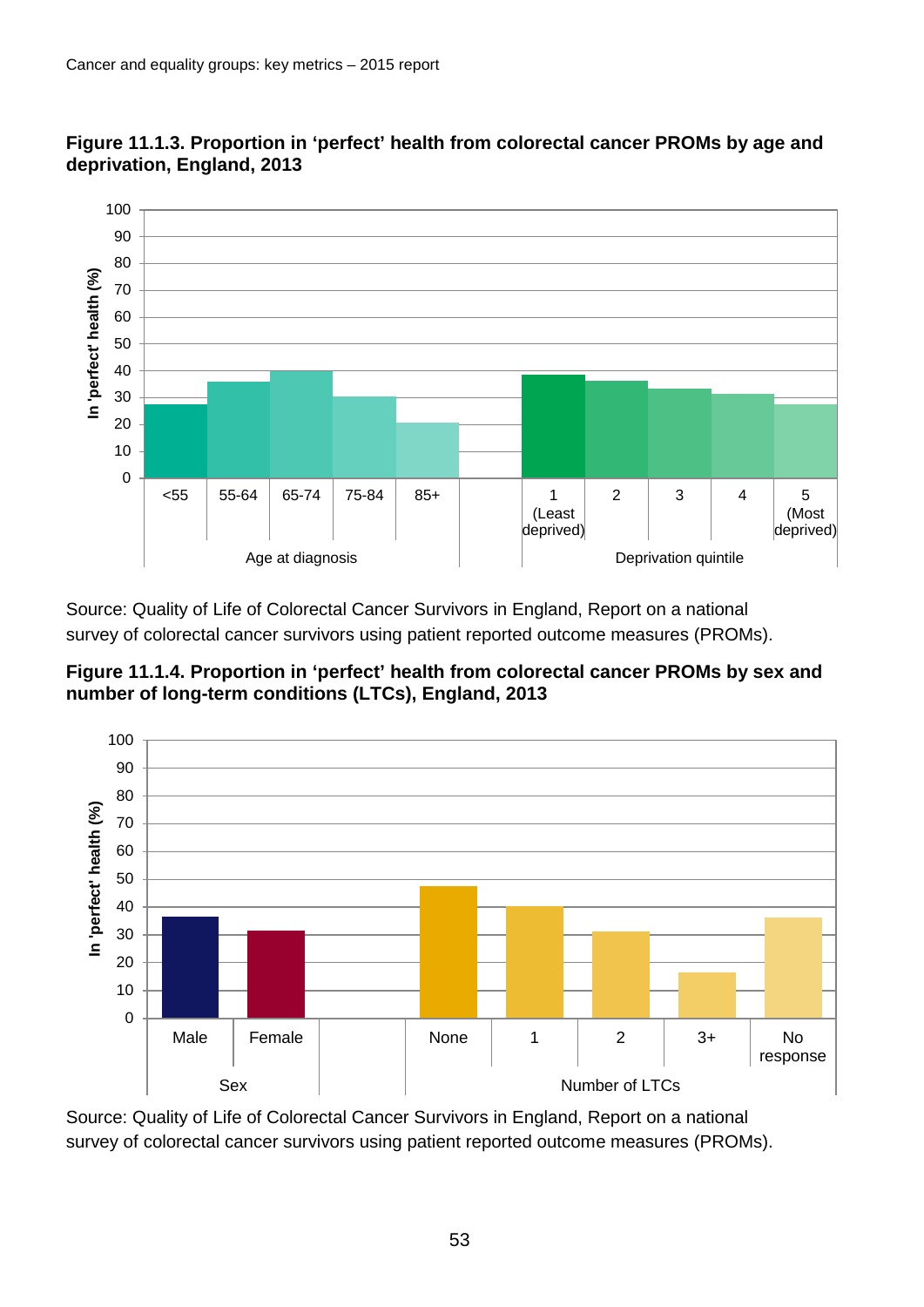The survey assessed 'social distress' using the Social Difficulties Inventory. Any problems experienced in the previous month around family, social activities, finances and work were identified.

The proportions of patients in 'social distress' by age and deprivation are shown in [Figure 11.1.5.](#page-53-0) The highest proportion in 'social distress' (29%) was in the youngest age group (younger than 55). This decreased to 11% in the 65 to 74 age group, and then increased again, to 21% in the 85 and older group. Those living in the least deprived areas were least likely to report 'social distress' (11%), and this increased with deprivation to 23% of the most deprived group.

<span id="page-53-0"></span>![](_page_53_Figure_3.jpeg)

![](_page_53_Figure_4.jpeg)

Source: Quality of Life of Colorectal Cancer Survivors in England, Report on a national survey of colorectal cancer survivors using patient reported outcome measures (PROMs).

[Figure 11.1.6](#page-54-1) shows the proportion of patients in 'social distress' by sex and number of LTCs. There was no difference in the proportion of males and females (both 15%), while those with more LTCs reported higher proportions of 'social distress'. Of patients with no LTCs, 9% reported 'social distress' which increased to 27% of those with three or more LTCs.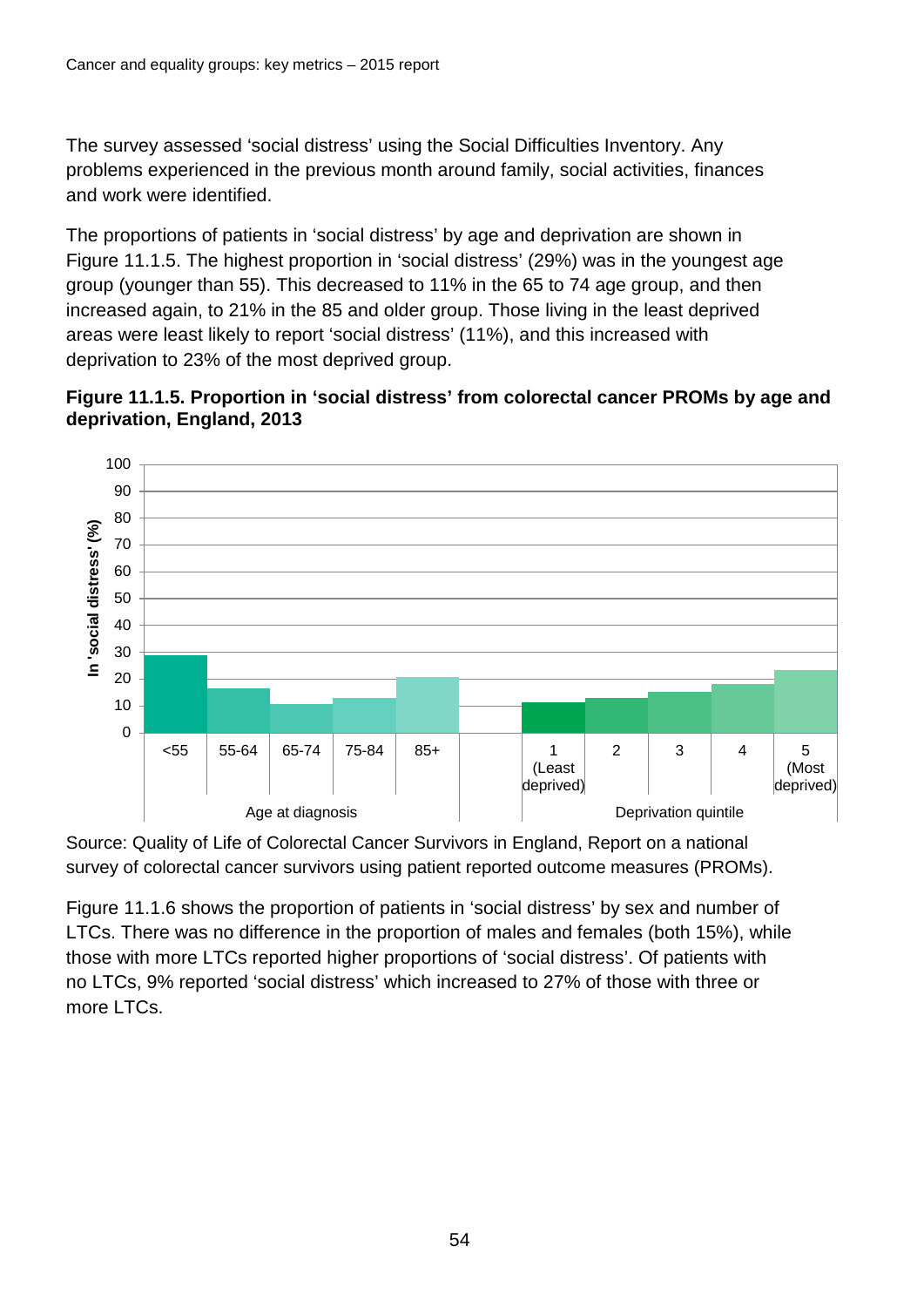![](_page_54_Figure_1.jpeg)

#### <span id="page-54-1"></span>**Figure 11.1.6. Proportion in 'social distress' from colorectal cancer PROMs by sex and number of long-term conditions (LTCs), England, 2013**

Source: Quality of Life of Colorectal Cancer Survivors in England, Report on a national survey of colorectal cancer survivors using patient reported outcome measures (PROMs).

# Where to go for further information

A [report](http://www.england.nhs.uk/wp-content/uploads/2015/03/colorectal-cancer-proms-report-140314.pdf) and the [National Reporting Tool](http://www.england.nhs.uk/wp-content/uploads/2015/03/national-level-tool-080114.xlsx) are available from the [NHS England website,](https://www.england.nhs.uk/resources/cancer-resources/) along with a [tool](http://www.england.nhs.uk/wp-content/uploads/2015/03/reporting-tool-trust-ccg-scn-level-data-toolkit.xlsx) showing the results from each Strategic Clinical Network (SCN), Clinical Commissioning Group (CCG) and Hospital NHS Trust.

# <span id="page-54-0"></span>11.2. Cervical cancer patient reported outcome measures (PROMs)

In the pilot of the patient reported outcome measures survey for gynaecological cancers, women aged 16 and over who had a diagnosis of cervical cancer between one and five years earlier were included. Of the 1,252 women sent the survey in 2013, 493 completed the questionnaire, giving a response rate of 39%. [Figure 11.2.1](#page-55-1) shows the response rate by age and deprivation. Older patients were more likely to respond (ranging from 32% of 16 to 29 year olds, to 44% of the 50 to 99 age group). The response rate decreased with deprivation, from 48% in the least deprived to 34% in the most deprived group.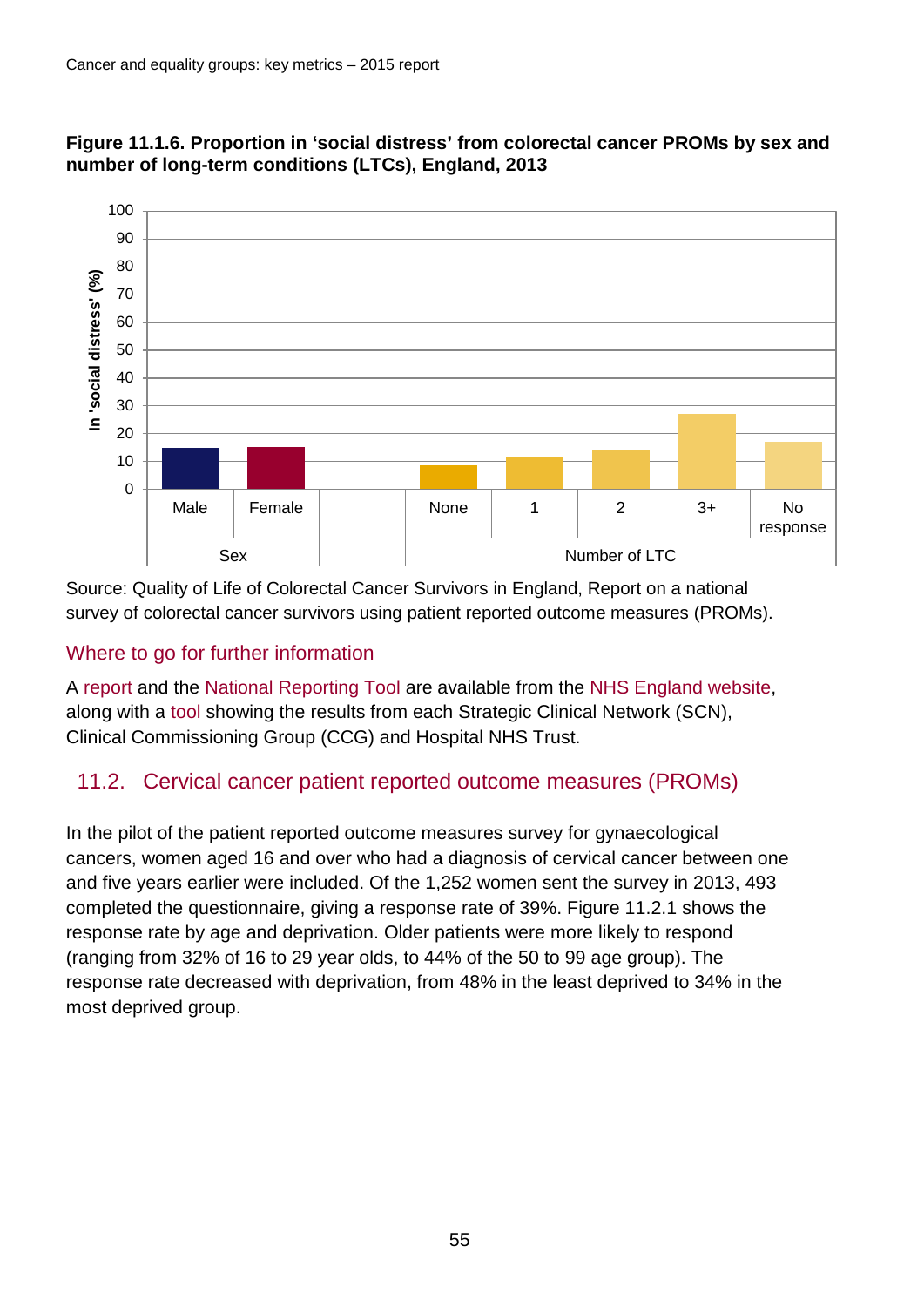![](_page_55_Figure_1.jpeg)

<span id="page-55-1"></span>![](_page_55_Figure_2.jpeg)

Source: NHS England and PHE, Living with and beyond cervical cancer.

#### Where to go for further information

The joint NHS England and PHE [living with and beyond cervical cancer report](http://www.ncin.org.uk/view?rid=2922) is available from the NCIN website.

# <span id="page-55-0"></span>11.3. Womb cancer patient reported outcome measures (PROMs)

In the pilot of the patient reported outcome measures survey for gynaecological cancers, women aged 16 and over who had a diagnosis of womb cancer between one and five years earlier were included. Of the 1,252 women sent the survey in 2013, 654 completed the questionnaire, giving a response rate of 52%. [Figure 11.3.1](#page-56-1) shows the response rate by age and deprivation. The response rate increased from 51% in the 16 to 29 age group to 57% in the 40 to 49 age group. The oldest age group (50 to 99) were least likely to respond (46%). There was little difference in the response rate in the three least deprived groups (56% to 57%), but a much smaller proportion responded in the most deprived group (35%).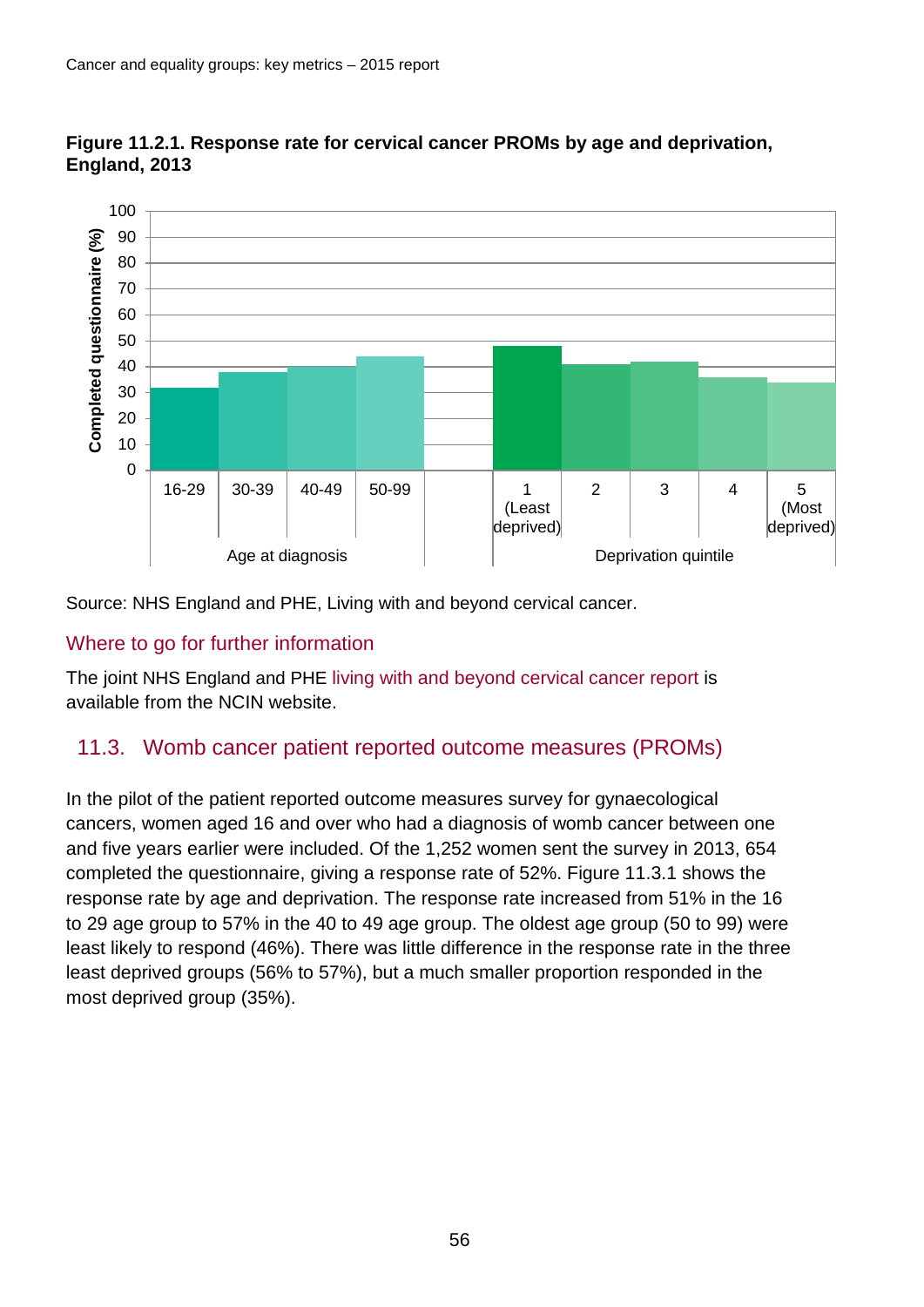![](_page_56_Figure_1.jpeg)

<span id="page-56-1"></span>**Figure 11.3.1. Response rate for womb cancer PROMs by age and deprivation, England, 2013**

Source: NHS England and PHE, Living with and beyond womb cancer.

#### Where to go for further information

The joint NHS England and PHE [living with and beyond womb cancer report](http://www.ncin.org.uk/view?rid=2921) is available from the NCIN website.

# <span id="page-56-0"></span>11.4. Ovarian cancer patient reported outcome measures (PROMs)

In the pilot of the patient reported outcome measures survey for gynaecological cancers, women aged 16 and over who had a diagnosis of ovarian cancer between one and five years earlier were included. Of the 1,252 women sent the survey in 2013, 685 completed the questionnaire, giving a response rate of 55%. [Figure 11.4.1](#page-57-0) shows the response rate by age and deprivation. The highest response rate was in the 30 to 39 age group (65%), with other age groups having response rates of 50% to 54%. There was no clear evidence of a difference in the response rate by deprivation.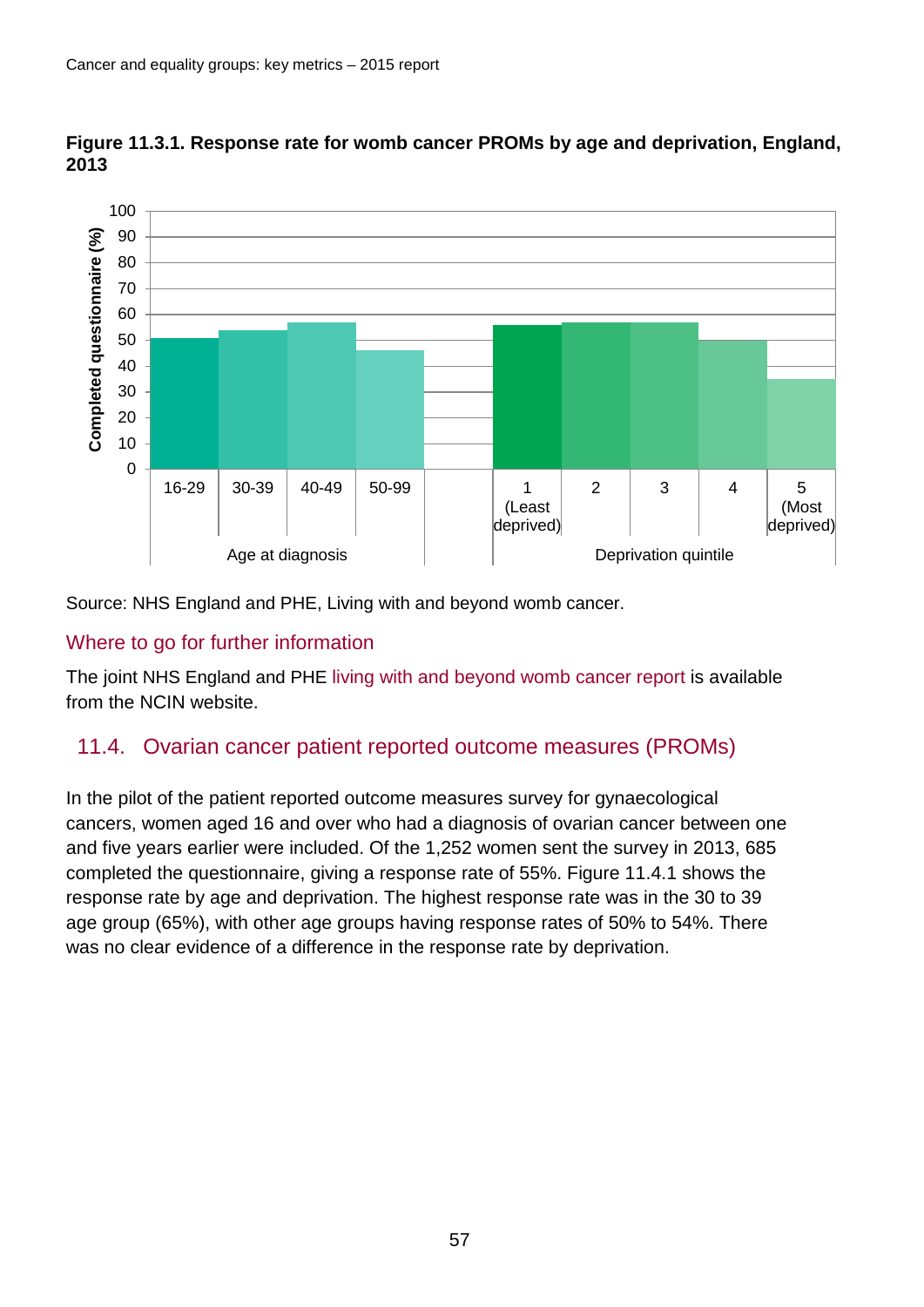![](_page_57_Figure_1.jpeg)

<span id="page-57-0"></span>![](_page_57_Figure_2.jpeg)

Source: NHS England and PHE, Living with and beyond ovarian cancer.

#### Where to go for further information

The NHS England and PHE [living with and beyond ovarian cancer report](http://www.ncin.org.uk/view?rid=2920) is available from the NCIN website.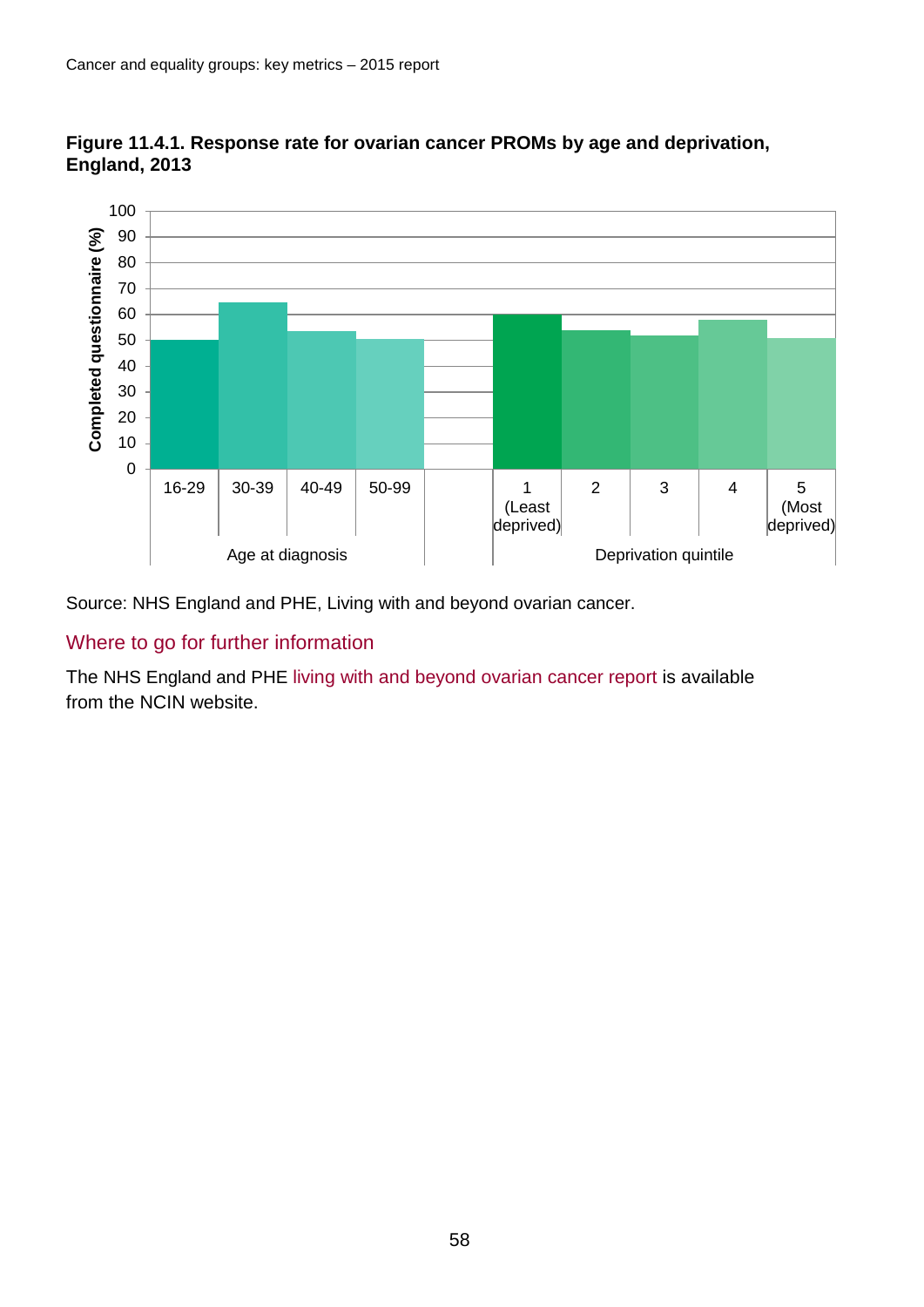# <span id="page-58-0"></span>**Glossary**

- ASR Age standardised rate. Differences in the age structure of the populations are taken into account when calculating incidence or mortality rates
- CASCADE An online analytical tool providing incidence, mortality and survival data from NCRS and NCIN
- CAS Cancer Analysis System. The bridge between the National Cancer Registration Service and users of cancer data, allowing analysts to log into a database to run queries and access data on cancer
- CCG Clinical commissioning group
- CNS Central nervous system
- CPES Cancer Patient Experience Survey
- CRUK Cancer Research UK
- Deprivation Deprivation in this report is measured using the income domain of the Indices of Deprivation. These are split into five equal groups (quintiles) across England. People are assigned to a group ranging from 1 (least deprived) to 5 (most deprived) based on their postcode of residence when they were diagnosed with cancer
- HES Hospital Episode Statistics
- HSCIC Health and Social Care Information Centre
- Incidence The number of new cases diagnosed in a specified period. Presented either as total numbers or as rates (the number of cases per 100,000 population), usually age standardised to give age standardised rates
- Mortality The number of deaths in a specified period. Presented either as total numbers or as rates (the number of cases per 100,000 population), usually age standardised to give age standardised rates
- NATCANSAT National Clinical Analysis and Specialised Applications Team
- NCEI National Cancer Equality Initiative
- NCIN National Cancer Intelligence Network
- NCDR National Cancer Data Repository
- NCRS National Cancer Registration Service